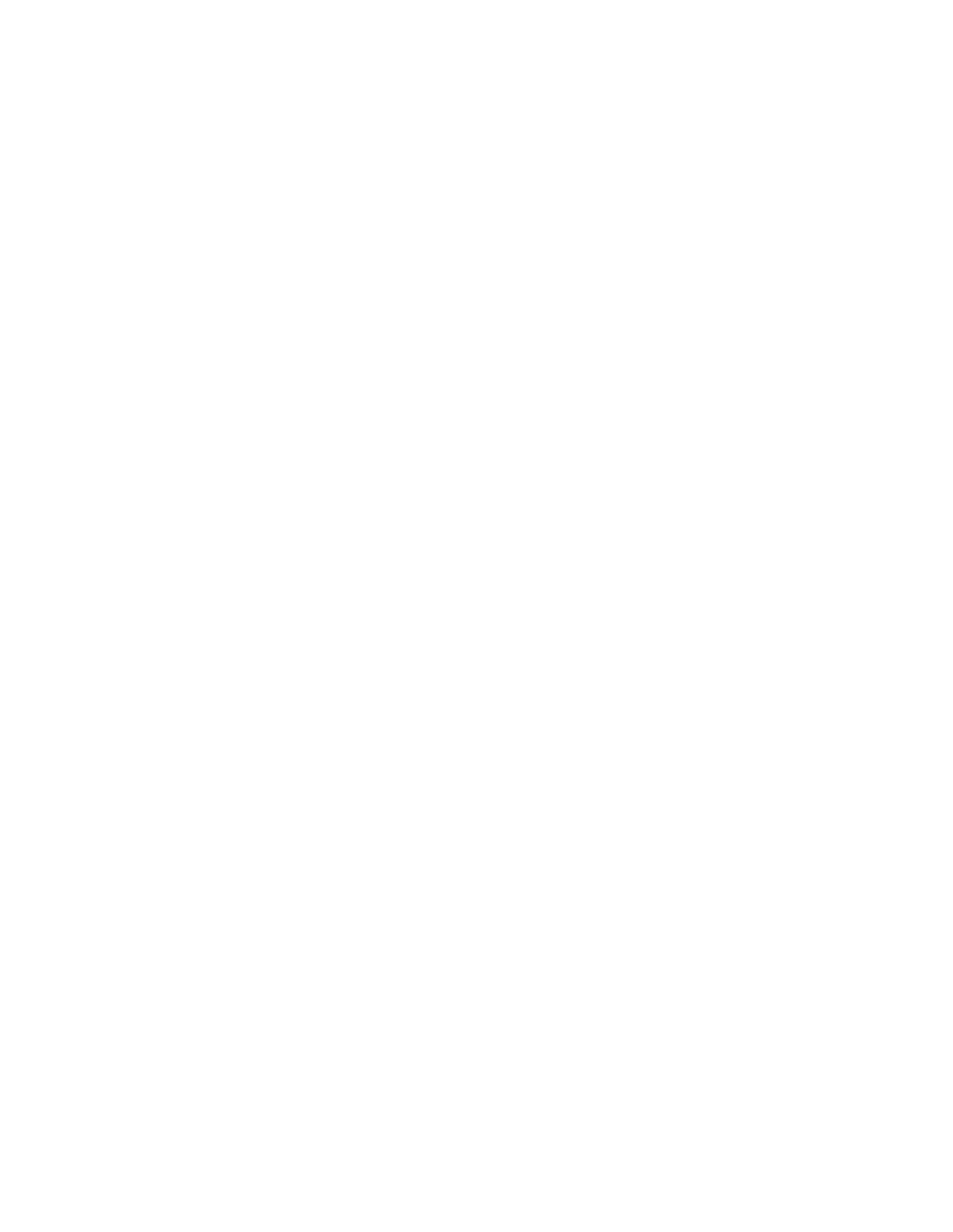# **Table of Contents**

| 1   | <b>OVERVIEW</b>                                            | 1  |  |  |  |  |  |
|-----|------------------------------------------------------------|----|--|--|--|--|--|
| 1.1 | <b>Introduction and Background</b>                         | 1  |  |  |  |  |  |
|     | 1.2 Seattle's Organics                                     | 2  |  |  |  |  |  |
|     | 1.3 Study Methodology                                      | 3  |  |  |  |  |  |
| 2   | <b>SUMMARY OF 2016 SAMPLING RESULTS</b>                    | 7  |  |  |  |  |  |
| 2.1 | <b>Overall Organics</b>                                    | 7  |  |  |  |  |  |
| 3   | <b>COMPARISON OF RESULTS TO PREVIOUS STUDIES</b>           | 9  |  |  |  |  |  |
| 4   | <b>COMPOSITION RESULTS</b>                                 | 11 |  |  |  |  |  |
| 4.1 | Overview                                                   | 11 |  |  |  |  |  |
|     | 4.2 Residential Organics Composition                       | 12 |  |  |  |  |  |
|     | Single-Family Residential Substream<br>4.2.1               | 12 |  |  |  |  |  |
|     | <b>Multifamily Residential Substream</b><br>4.2.2          | 15 |  |  |  |  |  |
|     | 4.3 Commercial Organics Composition                        | 17 |  |  |  |  |  |
| 5   | <b>ANALYSIS OF SINGLE-FAMILY COMPOSITION DATA</b>          | 20 |  |  |  |  |  |
|     | <b>Appendix A: Organics Components</b>                     | 23 |  |  |  |  |  |
|     | <b>Appendix B: Sampling Methodology</b>                    | 27 |  |  |  |  |  |
|     | <b>Appendix C: Sampling Event Progress Reports</b>         |    |  |  |  |  |  |
|     | <b>Appendix D: Organics Composition Calculations</b><br>38 |    |  |  |  |  |  |
|     | <b>Appendix E: Field Forms</b><br>43                       |    |  |  |  |  |  |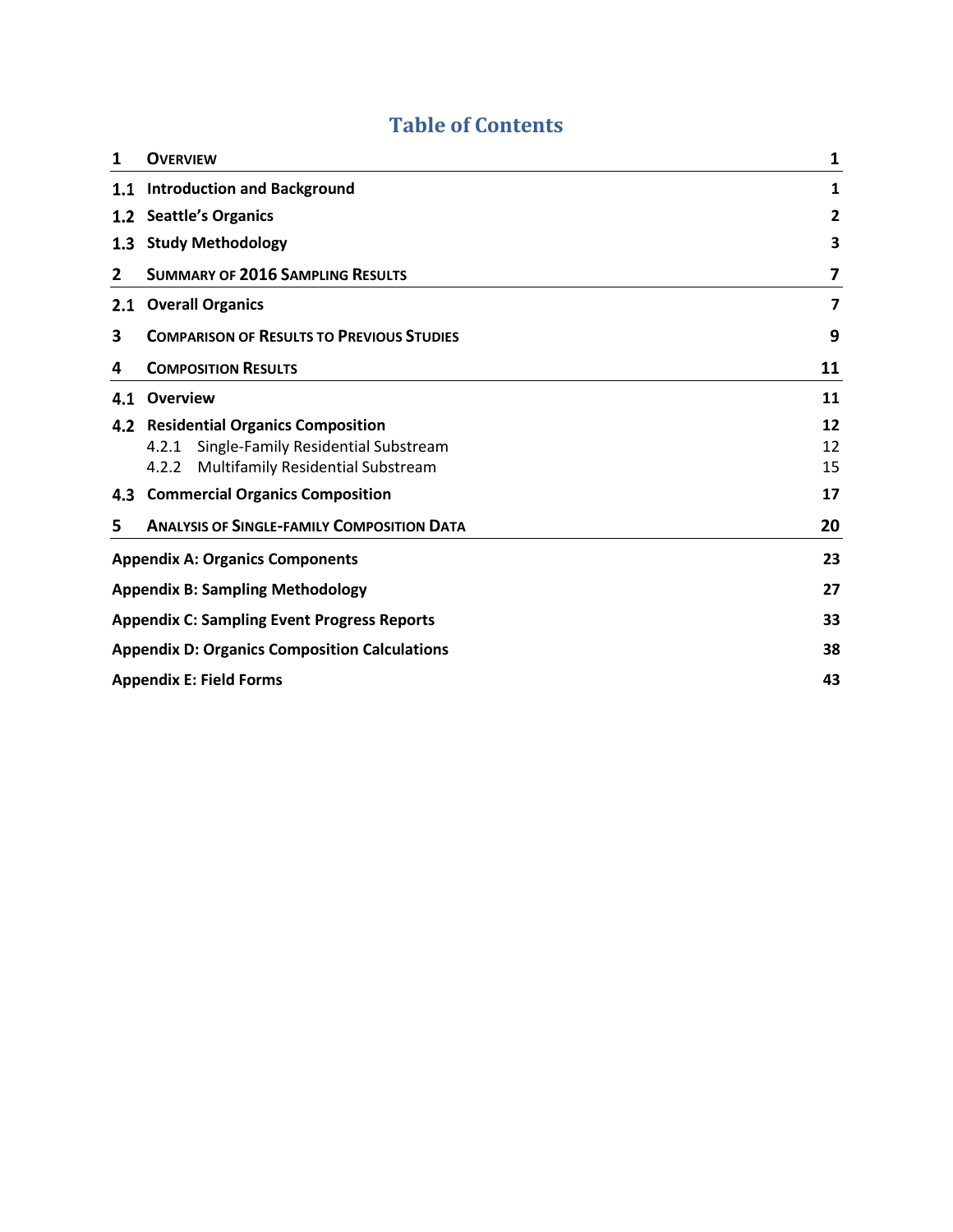# **Table of Tables**

| Table 4. Changes in Percents of Single-family Residential Organics: 2012 vs. 2016 10 |  |
|--------------------------------------------------------------------------------------|--|
| Table 5. Changes in Percents of Multifamily Residential Organics: 2013 vs. 2016  10  |  |
|                                                                                      |  |
|                                                                                      |  |
|                                                                                      |  |
|                                                                                      |  |
|                                                                                      |  |
|                                                                                      |  |
|                                                                                      |  |
|                                                                                      |  |
|                                                                                      |  |
|                                                                                      |  |
| Table 16. Summary of Planned vs. Actual Samples Completed by Date and Zone 33        |  |
| Table 17. Summary of Planned vs. Actual Samples Completed by Date and Zone 33        |  |
|                                                                                      |  |
| Table 19. Summary of Planned vs. Actual Samples Completed by Date and Zone 35        |  |
|                                                                                      |  |
| Table 21. Summary of Planned vs. Actual Samples Completed by Date and Zone 37        |  |
|                                                                                      |  |
|                                                                                      |  |
|                                                                                      |  |
|                                                                                      |  |
|                                                                                      |  |

# **Table of Figures**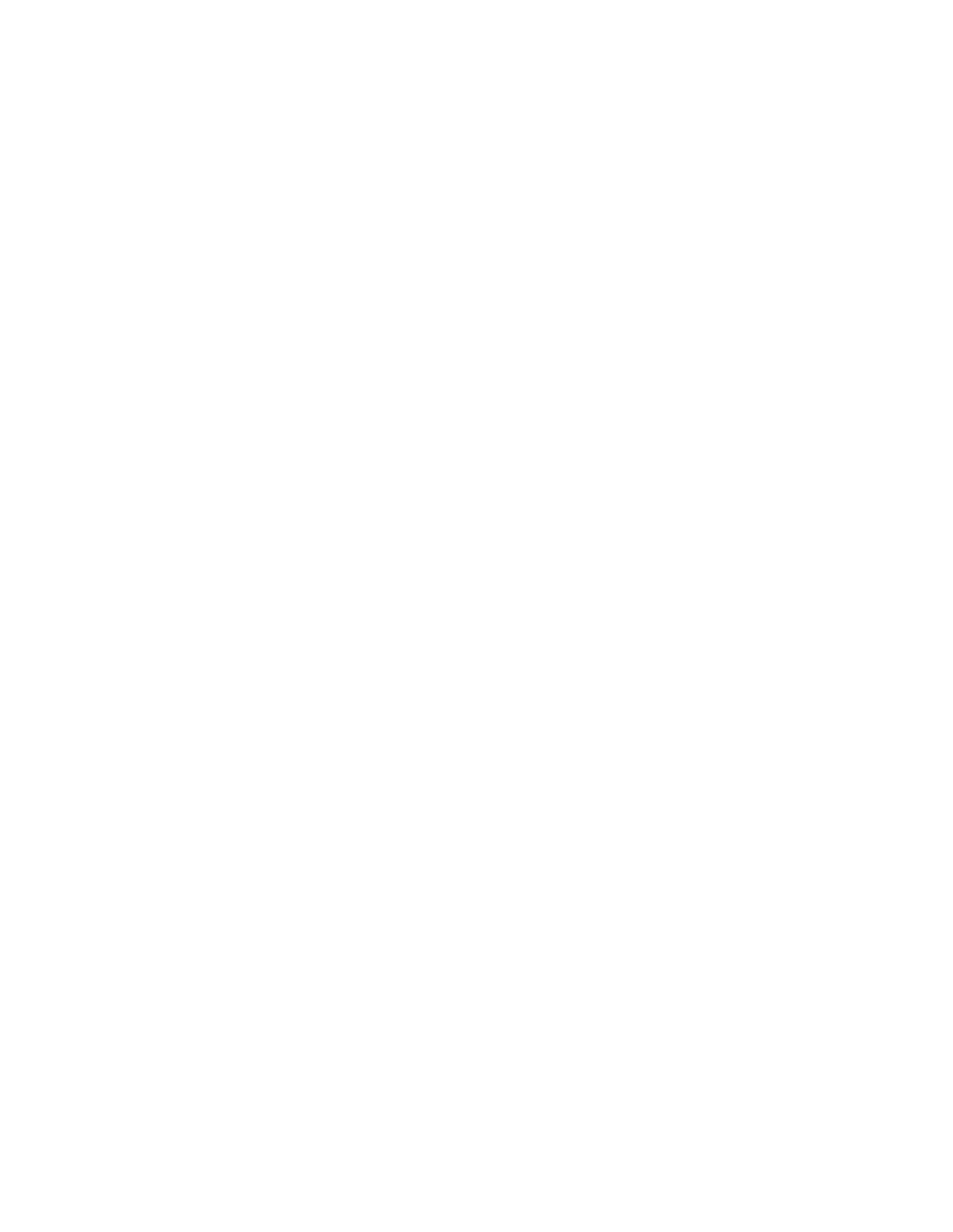# <span id="page-6-0"></span>**1 Overview**

## <span id="page-6-1"></span>**Introduction and Background**

Seattle Public Utilities (SPU) has conducted composition studies since 1988 to better understand the types and quantities of municipal solid waste (MSW) and recyclable materials collected, to assess Seattle's recycling potential, and to aid in the evaluation of existing programs. These studies have analyzed the residential, commercial, and self-haul waste streams and the residential recycling stream at intervals of about four years.

In 2012, Seattle conducted the first in-depth evaluation of the city's organics stream. The objective of this study was two-fold. The first objective was to evaluate how accurately the chosen sampling methodology could depict the composition of the organics stream over a year, in general and when compared to previous composition estimate techniques. The second objective was to determine the composition of Seattle's combined organics stream that the City's two contracted haulers collect for composting in plastic carts.

Until 2012, SPU used a statistical regression technique to estimate the portion of **food waste** in the collected organics. After the 2012 study, SPU determined that the sampling methodology used for the 2012 study was preferable to depict organics composition over a year. Additionally, haulers, organics processing facilities, city staff, and SPU staff are increasingly interested in details of the composition of the material placed in the organics containers, including the amount and type of contaminants. The methodology used for the 2012 study (and, subsequently, for the 2016 study) provided these composition details.

The objective of the 2016 organics composition study was to update the 2012 organics characterization data for single-family residential, multifamily residential, and commercial streams that are collected in carts by the City's two contracted haulers. This data will help the City understand differences among substreams so that targeted organics diversion programs can be designed and implemented or improved.

This document details the sample collection and sorting methodology for the 2016 study. This study includes only material collected under Seattle's contracts for organics collection services. Private noncontracted haulers collect a significant amount of material from commercial customers, and that material is not included in this study.

This report presents the results of the 2016 organics composition study in five sections. Section [1](#page-6-0) briefly introduces the project and the study methodology; Section [2](#page-12-0) summarizes the 2016 sampling methodology; Section 3 compares key results from the 2016 study to results from the 2012 study; Section 4 presents detailed composition results by substream. Appendices follow the main body of the report and contain definitions of organics components, the complete sampling methodology, comments on sampling events, organics composition calculations, and copies of field forms.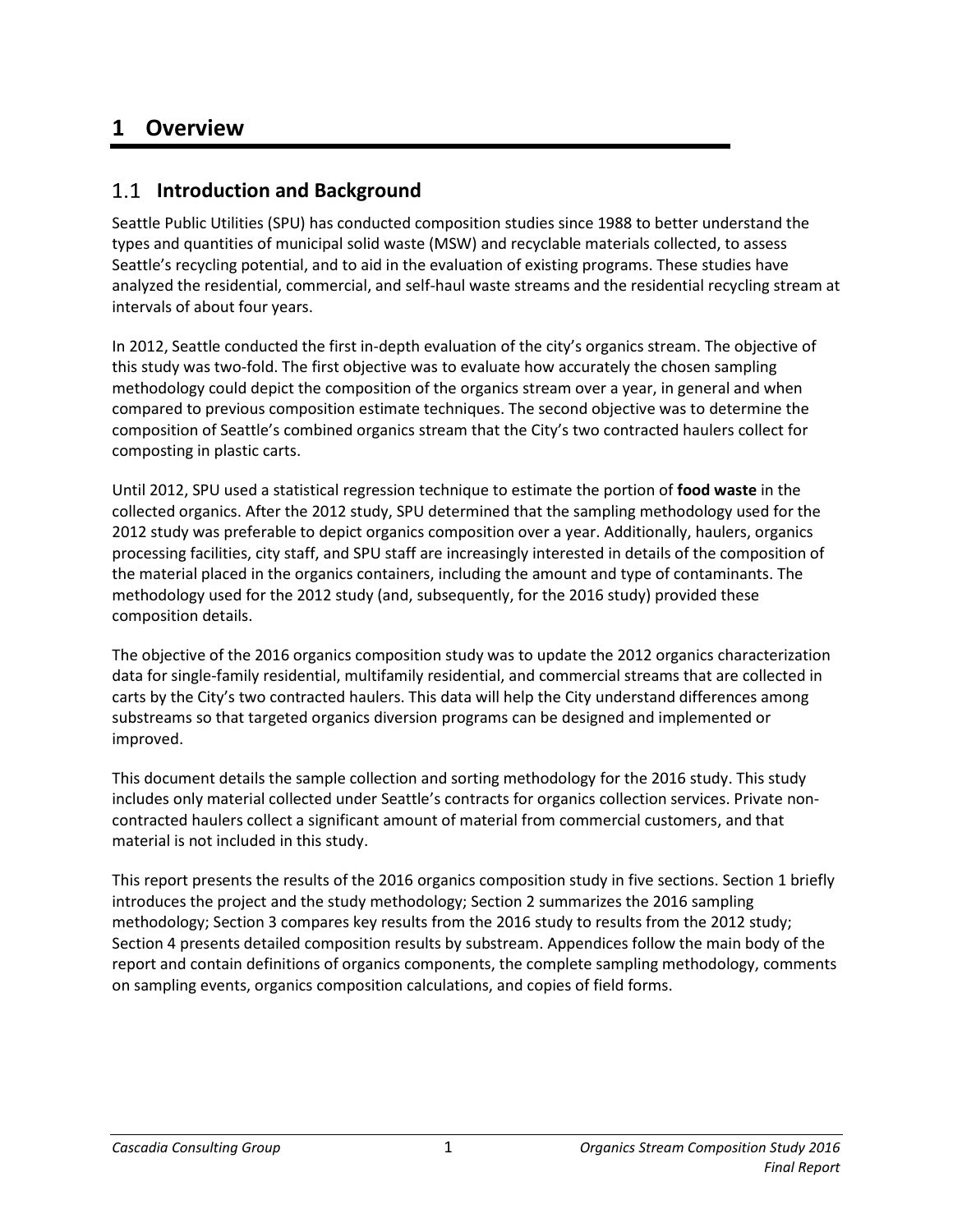# <span id="page-7-0"></span>**Seattle's Organics**

For any specific geographic area, the organics stream is composed of various substreams. A "substream" is determined by the particular generation, collection, or composition characteristics that make it a unique portion of the total organics stream. For this study, the three substreams are defined as follows:

- *Single-family residential:* Organic materials that are generated by residential customers with cart organics collection service. These are customers who typically also have their garbage collected in carts. They are primarily residents of single-family detached homes, duplexes, triplexes, and four-plex buildings.
- *Multifamily residential:* Organic materials that are generated by residential customers with cart organics collection service and dumpster collection for garbage. These customers typically reside in apartment buildings with five or more units.
- *Commercial:* Organic materials that are generated by businesses and institutions with cart organics collection service.

These three organics substreams are collected by two contracted haulers, each serving two of four distinct "zones" ([Figure 1\)](#page-8-1) in the City of Seattle. One of the contracted haulers handles Zones 1 and 4; the other hauler handles Zones 2 and 3. The contents of the carts are collected and transported to either one of the two City-owned transfer stations or to Eastmont transfer station, after which they are transported to Cedar Grove for composting. All organics that were placed in plastic carts, including carts collected both at the curb and from on-site locations (such as in an enclosure or parking garage), were eligible for sampling. Organics placed in metal containers were excluded from the study.<sup>1</sup>

This study did not sample any organics collected by private organics composting firms that are not under contract with Seattle Public Utilities. Also excluded from this study are organics that are self-hauled.

l

<sup>&</sup>lt;sup>1</sup> There are about 48 commercial customers who receive dumpster service for organics. Those were excluded from sampling due to accessibility issues for the field crew. The field methodology involved dumping container contents onto a tarp and sampling at a central location. One-cubic-yard and larger dumpsters could not be easily sampled in the field.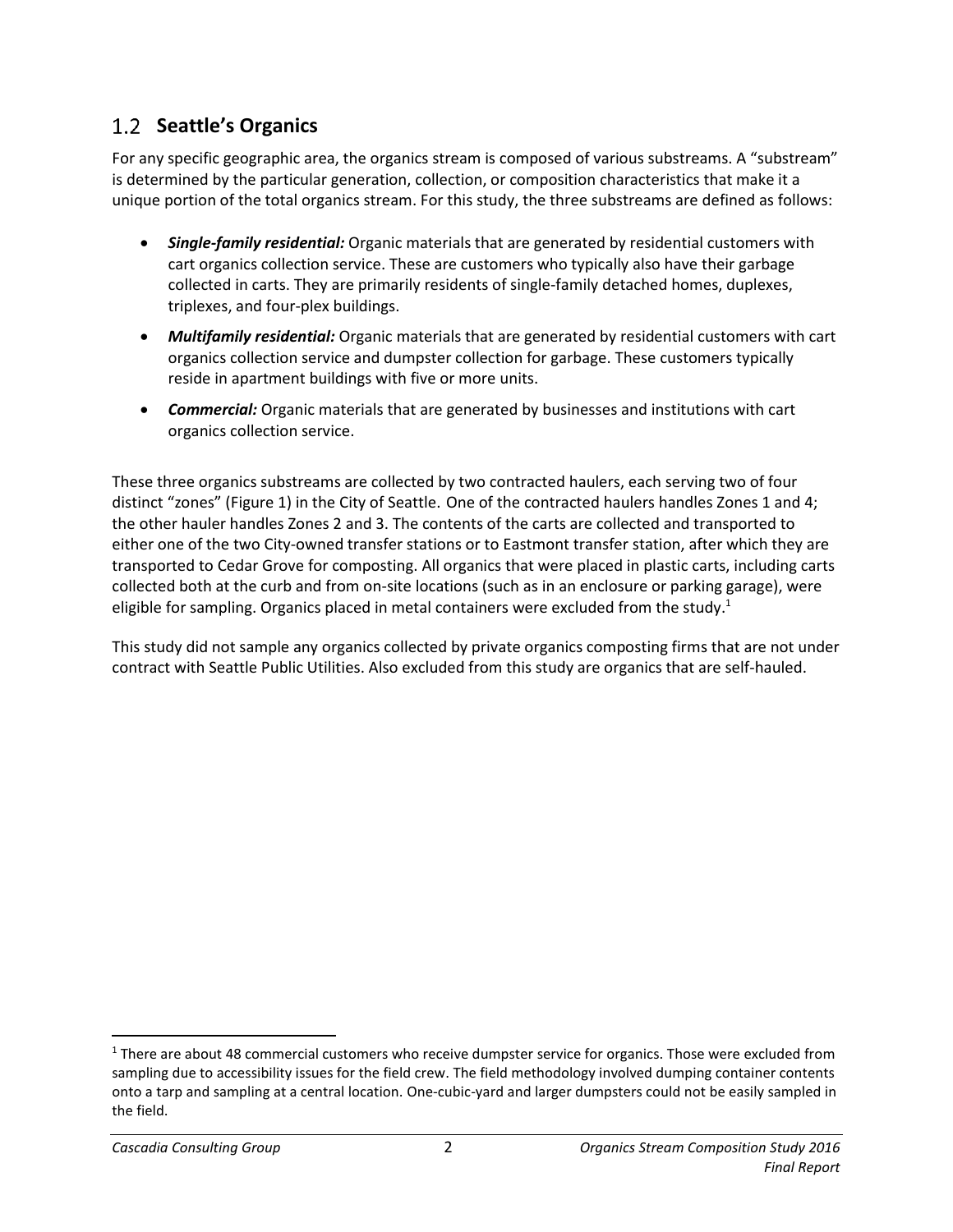<span id="page-8-1"></span>

**Figure 1. Seattle's Collection Zones**

# <span id="page-8-0"></span>1.3 Study Methodology

This organics stream composition study consisted of four distinct steps: develop a sampling plan, collect organics samples, sort samples, and analyze the data and prepare the report. Each of these steps is outlined in detail below.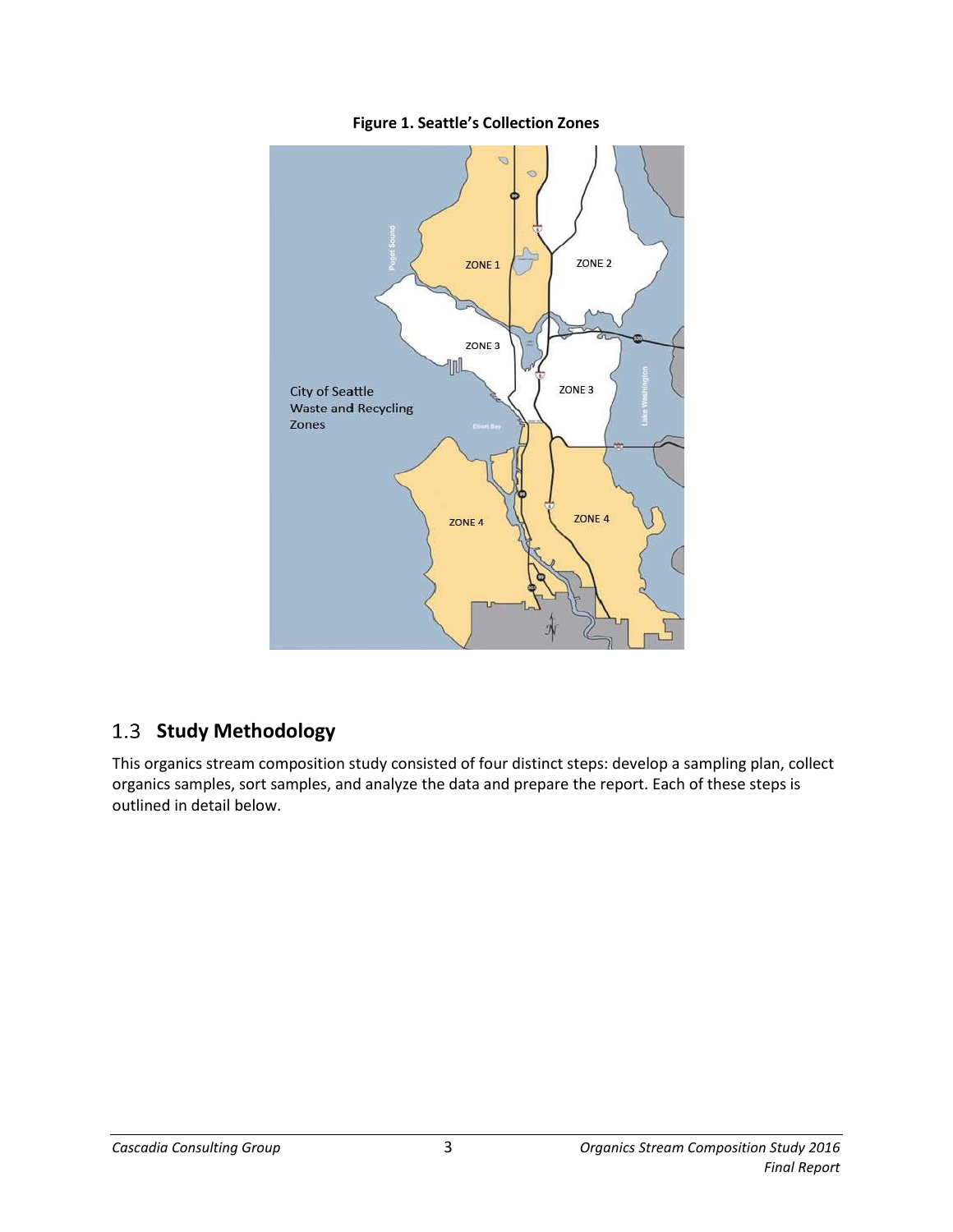### **Step 1: Develop Sampling Plan**

A total of 600 organics samples were allocated among the three substreams (single-family residential, multifamily residential, and commercial) and four seasons.

#### *For the single-family residential substream:*

Single-family residential samples were collected at the South Disposal Station from incoming trucks carrying pure loads (organics collected from single-family residences that do not contain organics cart contents from multifamily or commercial properties). A total of 200 single-family residential samples were collected over four sampling seasons (50 samples per season). The single-family samples were evenly distributed across the four collection zones.

### *For the multifamily residential and the commercial substreams:*

Multifamily residential and commercial samples were collected directly from organics carts set out for pick-up on their regularly scheduled collection day. A total of 200 multifamily samples and 200 commercial samples were characterized. Samples were distributed equally across collection zones and seasons.



The dates for sampling events for all substreams were randomly selected to assure a representative distribution of the days of the week and weeks of the month.

Refer to Appendix B for the full Sampling Methodology.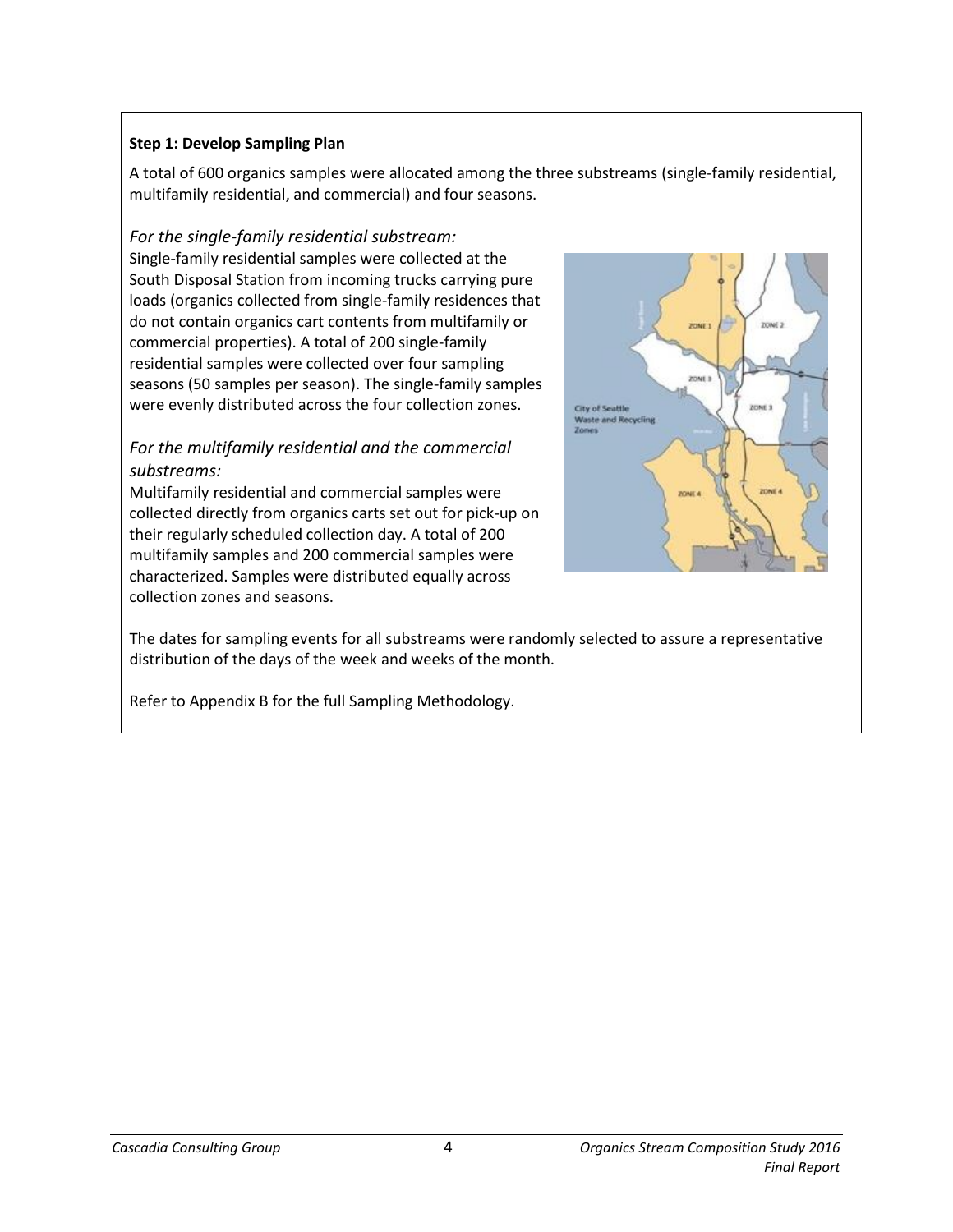### **Step 2: Collect Organics Samples**

Organics samples for the 2016 study were collected using the following methodologies.



### *For single-family samples:*

• Vehicles arriving at the South Disposal Station were randomly selected for each sampling day.

• For each selected vehicle, the collection crew:

1. Coordinated with the loader operator at the facility to scoop a 200-250 pound sample of organics from each selected vehicle as it dumped its load on the ground.

2. Placed each sample on a clean tarp and labeled it with a sample placard for sorting.

### *For multifamily and commercial samples:*

• For the selected zone for a particular sampling day, lists of all of the multifamily and commercial accounts were obtained from the hauler that serviced that zone. The lists of accounts were

randomly ordered and the top accounts were selected for sampling until the target for that day,

- plus contingencies, had been reached. • The selected accounts were mapped and
- routed for the sample collection crews.
- Following the route of selected accounts, the collection crew:
	- 1. Emptied the entire contents from selected carts on a tarp, sealed the tarps, and labeled them with sample placards.
	- 2. Delivered collected samples to the South Transfer Station for sorting.

Refer to Appendix B for the full Sampling



Methodology, Appendix C for Sampling Event Progress Reports, and Appendix E for sample Field Forms.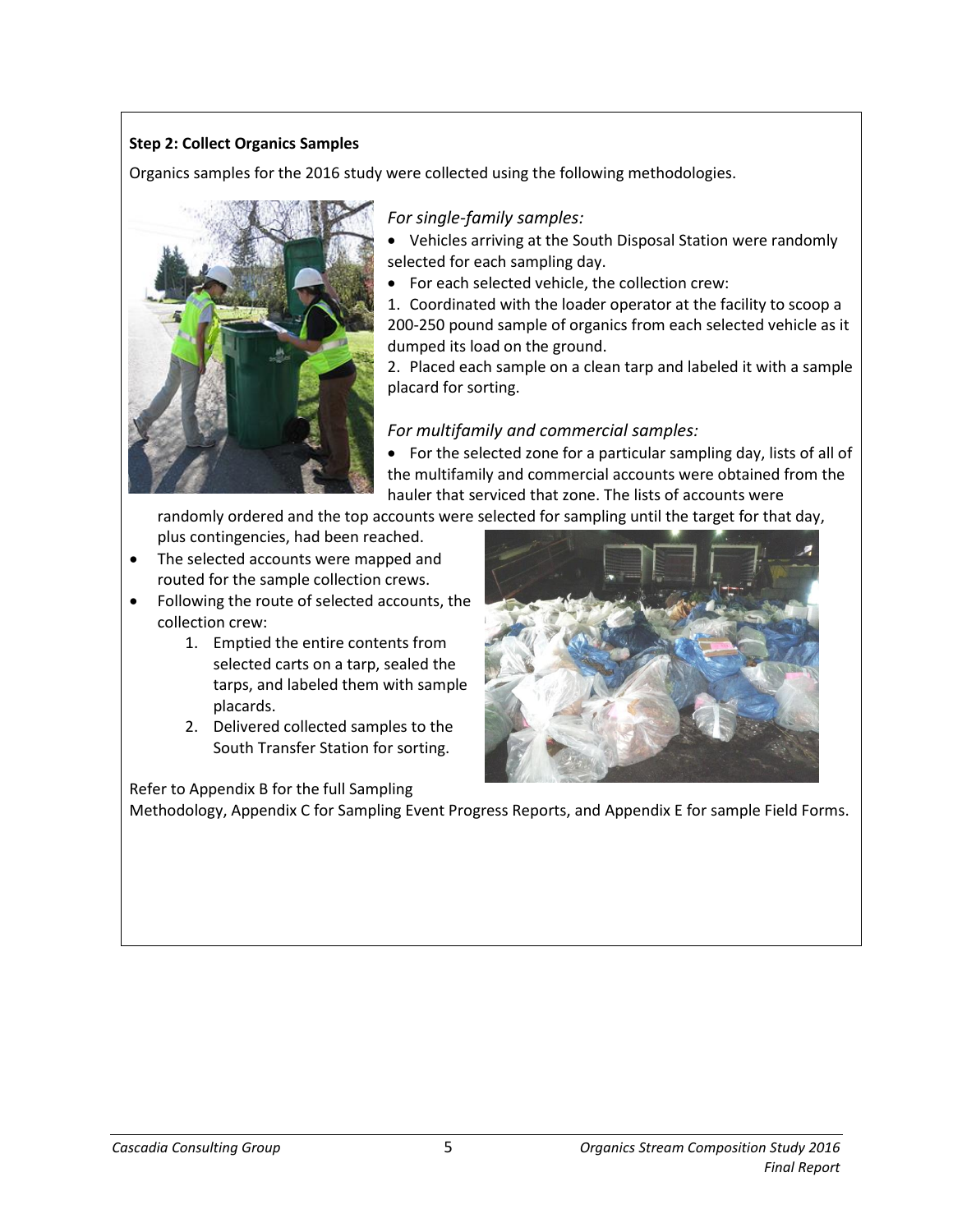#### **Step 3: Sort Samples**

- Following sample collection, field crew members hand-sorted samples at the South Transfer Station.
- For this study, 604 samples were sorted into 25 distinct material components. Refer to Appendix A for component definitions.
- Field crew members weighed the sorted components of each sample and recorded the weights. At the conclusion of each sorting day, the field crew manager conducted a quality control review of the recorded data. Refer to Appendix E for field forms.



#### **Step 4: Analyze Data and Prepare Report**

- Following each sampling event, all sort data was entered into a customized database.
- Entered data was re-checked against the paper forms to eliminate data entry errors.
- At the conclusion of the study organics composition estimates were calculated. Refer to Appendix D for a description of the calculation methodology.

| Commercial<br>$\mathbf{r}$<br><b>Substream</b>                            | Field Sample No. com 7 |      | Tally Sample Wt >                    |      |
|---------------------------------------------------------------------------|------------------------|------|--------------------------------------|------|
| Paper<br>  CDL Wastes   Organics   Glass   Metals  <br>Plastics<br>Header |                        |      | Other Materials   Special   SuperMIx |      |
| <b>Subclass</b>                                                           | Wta                    | Wth  | Wtc                                  | Wtd  |
| Newspaper                                                                 | 7.90                   | 0.00 | 0.00                                 | 0.00 |
| <b>OCC/Kraft.unwaxed</b>                                                  | 19.60                  | 0.00 | 0.00                                 | 0.00 |
| OCC/Kraft, waxed                                                          | 4.50                   | 0.00 | 0.00                                 | 0.00 |
| Mixed Low Grade                                                           | 14.20                  | 0.00 | 0.00                                 | 0.00 |
| <b>Phone Books</b>                                                        | 3.80                   | 0.00 | 0.00                                 | 0.00 |
| <b>Office Paper</b>                                                       | 5.90                   | 0.00 | 0.00                                 | 0.00 |
| <b>Computer Paper</b>                                                     | 0.30                   | 0.00 | 0.00                                 | 0.00 |
| <b>Milk/Juice Polycoats</b>                                               | 0.60                   | 0.00 | 0.00                                 | 0.00 |
| <b>Frozen Food Polycoats</b>                                              | 0.00                   | 0.00 | 0.00                                 | 0.00 |
| <b>Compostable/Soiled</b>                                                 | 15.10                  | 0.00 | 0.00                                 | 0.00 |
| <b>Paper/Other Materials</b>                                              | 0.60                   | 0.00 | 0.00                                 | 0.00 |
| <b>Other Paper</b>                                                        | 0.00                   | 0.00 | 0.00                                 | 0.00 |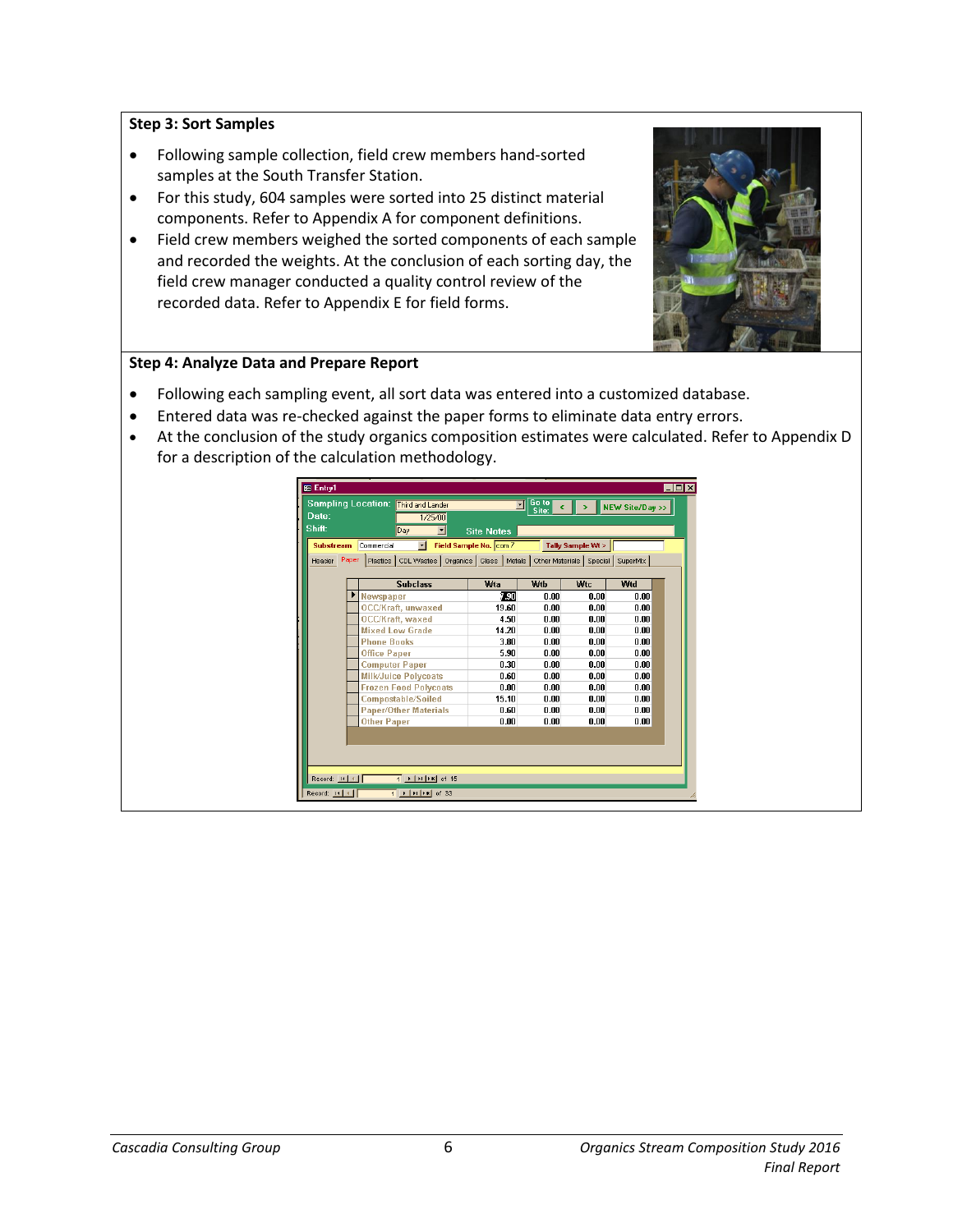# <span id="page-12-0"></span>**2 Summary of 2016 Sampling Results**

[Table](#page-12-2) 1 shows the compositions of material components greater than 5%, by weight, overall and by substream. For all substreams, *compostable paper, vegetative food,* and *grass/leaves* were among the most prevalent components in the organics stream. *Grass/leaves* are a significantly larger portion of single-family organics (74% of the stream) than multifamily and commercial organics (19% and 5% of the stream, respectively).

<span id="page-12-2"></span>Only material types that are more than 5 percent by weight of the stream are shown in the table below. No contaminant material components (such as *polycoated paper, glass, pet waste,* or *disposable diapers*) made up more than 5 percent of the material in any substream.

|                                            | Comp.<br>Paper         | Veg. Food              | Other<br>Food  | Grass/<br><b>Leaves</b> |  |  |  |
|--------------------------------------------|------------------------|------------------------|----------------|-------------------------|--|--|--|
| <b>Substream</b>                           |                        |                        |                |                         |  |  |  |
| Single-family<br>Multifamily<br>Commercial | 5.8%<br>10.7%<br>11.7% | 8.6%<br>36.3%<br>33.6% | 20.3%<br>38.8% | 73.6%<br>18.8%<br>5.3%  |  |  |  |
| <b>Overall</b>                             | 8.5%                   | 20.3%                  | 19.3%          | 42.6%                   |  |  |  |

### **Table 1. Summary of Composition Estimates by Substream**

# <span id="page-12-1"></span>**Overall Organics**

[Figure 2](#page-13-1) below summarizes composition by material class for Seattle's collected organics overall, including single-family, multifamily, and commercial organics collected by the city's two contracted haulers. As shown, **yard waste** makes up the largest portion of the overall organics stream at over 45 percent of the total stream. **Food waste** is also a significant portion of the stream, at 41 percent, followed by compostable paper at just over 9 percent. Almost 3 percent of the stream is made up of **contaminants**.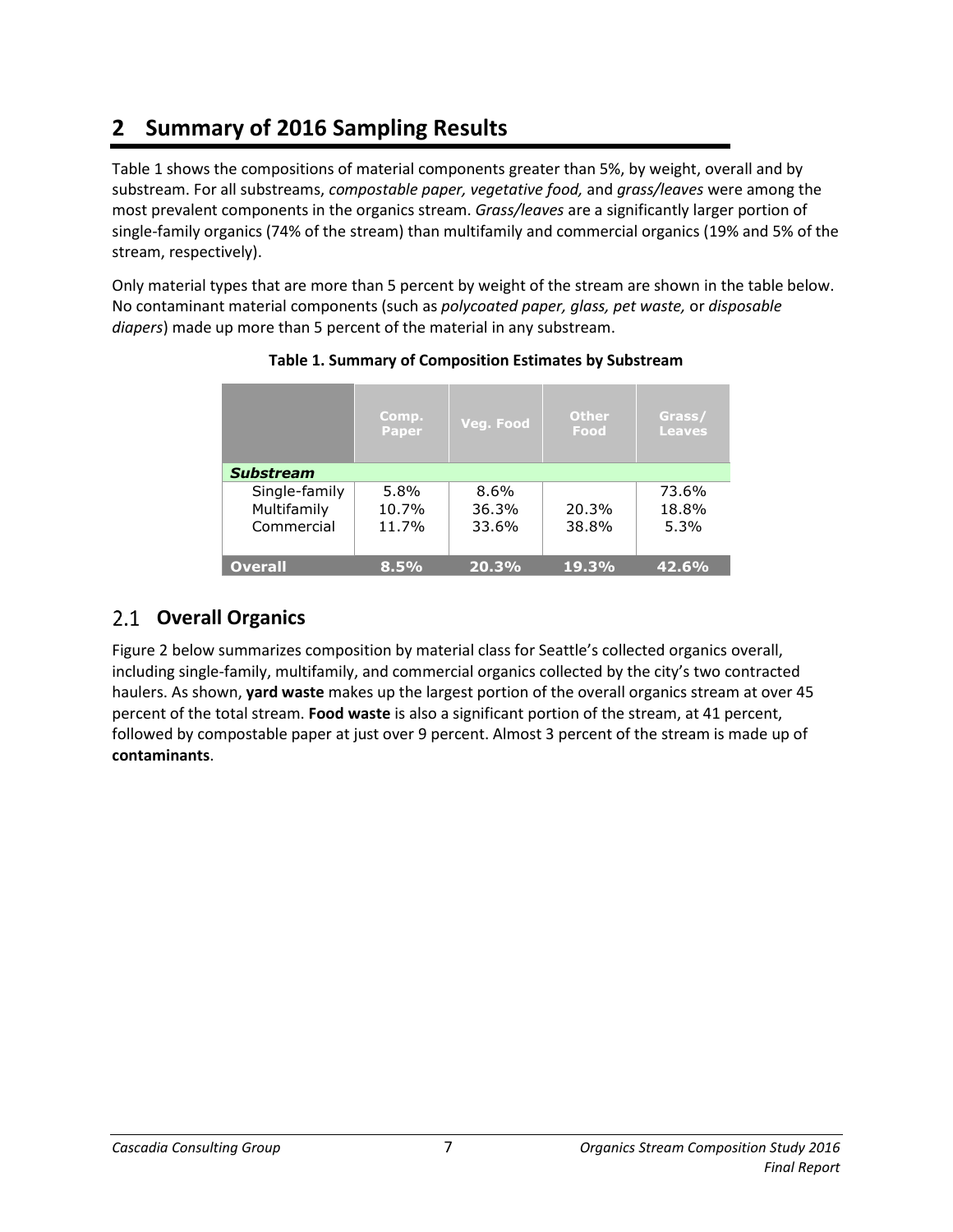<span id="page-13-1"></span>

**Figure 2. 2016 Organics Composition by Broad Material Class – Overall**

<span id="page-13-0"></span>[Table 2](#page-13-0) below lists the top five materials in the overall organics stream, by weight. When summed, they accounted for 93.5% of the stream. *Grass/leaves* was the most prevalent material component in the stream (42.6%) followed by *vegetative food* (20.3%) and *other food* (19.3%).

|                   | Est.           | <b>Cumulative</b> |                  |
|-------------------|----------------|-------------------|------------------|
| <b>Material</b>   | <b>Percent</b> | <b>Percent</b>    | <b>Est. Tons</b> |
| Grass/Leaves      | 42.6%          | 42.6%             | 67,146           |
| Vegetative Food   | 20.3%          | 62.8%             | 31,965           |
| <b>Other Food</b> | 19.3%          | 82.1%             | 30,427           |
| Compostable Paper | 8.5%           | 90.6%             | 13,380           |
| Prunings          | 2.9%           | 93.5%             | 4,584            |
| <b>Total</b>      | 93.5%          |                   | 147,502          |

**Table 2. 2016 Top Five Organics Material Components – Overall**

[Table 3,](#page-14-1) below, presents the detailed composition of the overall organics stream.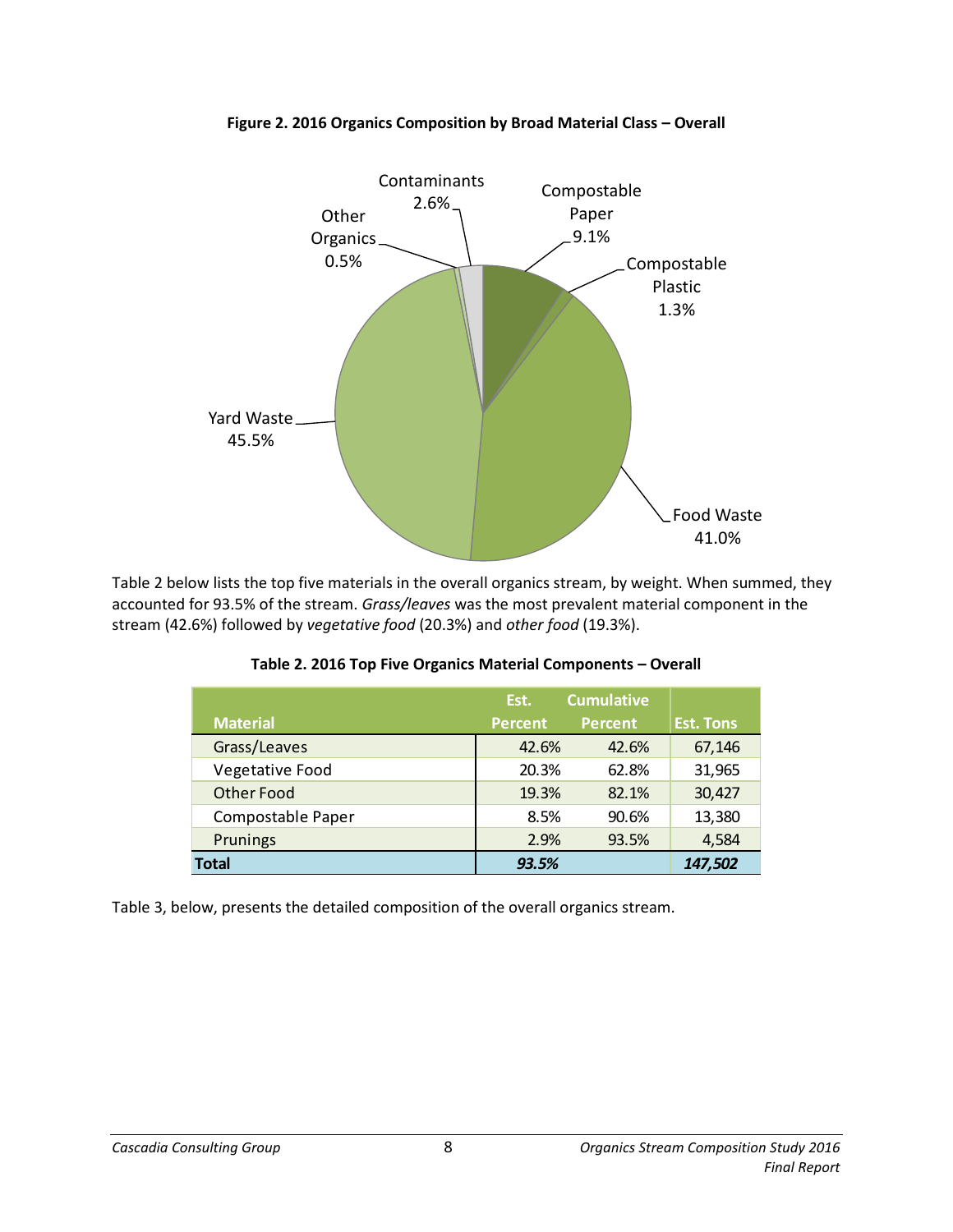<span id="page-14-1"></span>

| <b>Material</b>                    | <b>Est. Tons</b> | <b>Est. Percent</b> | Low   | <b>High</b> |
|------------------------------------|------------------|---------------------|-------|-------------|
| <b>Compostable Paper</b>           | 14,431           | 9.1%                |       |             |
| Compostable Paper                  | 13,380           | 8.5%                | 7.6%  | 9.3%        |
| <b>Mixed Recyclable Paper</b>      | 1,051            | 0.7%                | 0.5%  | 0.8%        |
| <b>Compostable Plastic</b>         | 2,011            | 1.3%                |       |             |
| <b>Compostable Plastic</b>         | 2,011            | 1.3%                | 1.1%  | 1.4%        |
| <b>Organics</b>                    | 137,193          | 87.0%               |       |             |
| Vegetative Food                    | 31,965           | 20.3%               | 18.4% | 22.1%       |
| Vegetative Food, Packaged          | 299              | 0.2%                | 0.1%  | 0.3%        |
| Other Food                         | 30,427           | 19.3%               | 17.1% | 21.5%       |
| Other Food, Packaged               | 1,910            | 1.2%                | 0.6%  | 1.8%        |
| Grass/Leaves                       | 67,146           | 42.6%               | 41.0% | 44.1%       |
| Prunings                           | 4,584            | 2.9%                | 2.3%  | 3.5%        |
| <b>Other Compostable Organics</b>  | 862              | 0.5%                | 0.4%  | 0.7%        |
| <b>Contaminants</b>                | 4,122            | 2.6%                |       |             |
| Recyclable Polycoated Paper        | 465              | 0.3%                | 0.2%  | 0.4%        |
| <b>Other Paper</b>                 | 592              | 0.4%                | 0.2%  | 0.5%        |
| Non-compostable Plastic Film       | 1,029            | 0.7%                | 0.5%  | 0.8%        |
| Non-compostable Plastic Containers | 387              | 0.2%                | 0.2%  | 0.3%        |
| <b>Other Plastic</b>               | 221              | 0.1%                | 0.1%  | 0.2%        |
| <b>Recyclable Glass</b>            | 239              | 0.2%                | 0.1%  | 0.2%        |
| Recyclable Metal                   | 164              | 0.1%                | 0.1%  | 0.1%        |
| Pet Waste                          | 181              | 0.1%                | 0.0%  | 0.2%        |
| Disposable Diapers                 | 68               | 0.0%                | 0.0%  | 0.1%        |
| <b>Hazardous</b>                   | 45               | 0.0%                | 0.0%  | 0.1%        |
| <b>Other Materials</b>             | 732              | 0.5%                | 0.4%  | 0.6%        |
| <b>Total</b>                       | 157,757          | 100.0%              |       |             |
| Sample Count                       | 604              |                     |       |             |

### **Table 3. 2016 Detailed Organics Material Composition – Overall**

# <span id="page-14-0"></span>**3 Comparison of Results to Previous Studies**

Both the amount and composition of single-family residential organics varies by month, largely due to fluctuations in yard waste[. Table 4](#page-15-0) compares single-family residential organics composition in 2012 (by sampling month) to the 2016 composition (for the year). [Table 5](#page-15-1) is a similar comparison of multifamily residential organics composition (by sampling month) to the 2016 composition (for the year).<sup>2</sup> While the compositions by month cannot be directly compared to the weighted annual average composition, for

 $\overline{\phantom{a}}$ 

<sup>&</sup>lt;sup>2</sup> Organics samples in 2016 were collected in April, July, October, and December.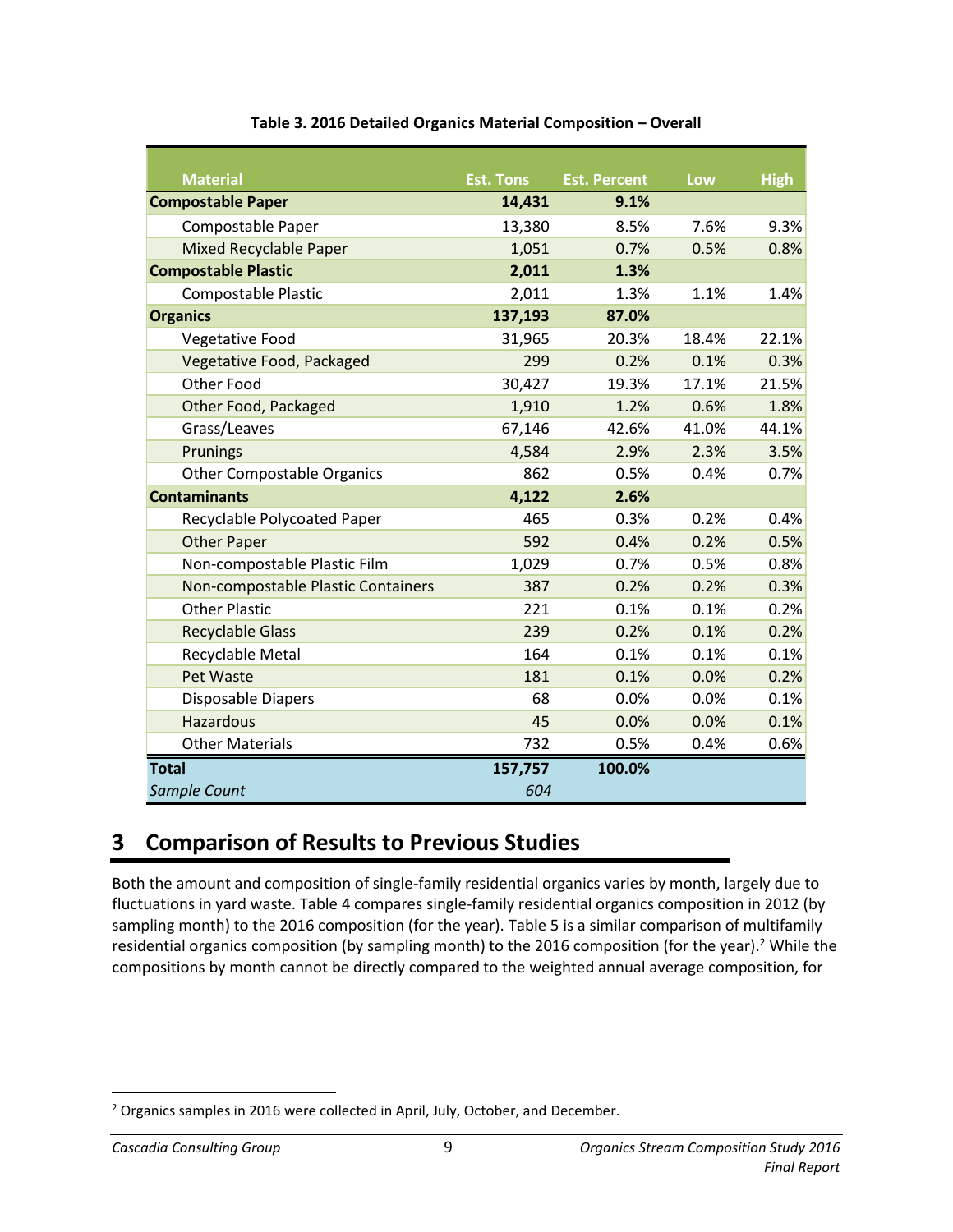either single-family or multifamily residents, the 2016 organics composition falls within the range of previously observed values for single-family in 2012 and multifamily in 2013 with a few exceptions:

- For single-family residential organics, the percentage of **other organics** in 2016 (0.8%) is on the high end of what was observed in 2012, which may indicate that the composition of Other Organics in the stream has increased overall.
- For multifamily residential organics, the percentage of **compostable paper** (11.8%) and **compostable plastic** (2.6%) in 2016 exceeds what was observed in any month in 2013, which may indicate that the relative amount of these two material classes in multifamily organics has increased.

<span id="page-15-0"></span>

|                          | <b>March</b><br>2012 | <b>May</b><br>2012 | <b>August</b><br>2012 | <b>September</b><br>2012 | <b>November</b><br>2012 | <b>December</b><br>2012 | 2016   |
|--------------------------|----------------------|--------------------|-----------------------|--------------------------|-------------------------|-------------------------|--------|
| <b>Yard Waste</b>        | 27.4%                | 88.0%              | 66.9%                 | 62.9%                    | 80.8%                   | 70.9%                   | 78.6%  |
| Food Waste               | 57.1%                | 8.9%               | 24.1%                 | 30.0%                    | 15.4%                   | 21.7%                   | 12.7%  |
| <b>Compostable Paper</b> | 11.5%                | 1.9%               | 4.2%                  | 6.0%                     | 2.6%                    | 3.9%                    | 6.2%   |
| Compostable Plastic      | 1.1%                 | 0.1%               | 0.5%                  | 0.5%                     | 0.1%                    | 0.4%                    | 0.8%   |
| <b>Other Organics</b>    | 0.8%                 | 0.5%               | 0.0%                  | 0.0%                     | 0.3%                    | 0.6%                    | 0.8%   |
| Contaminants             | 2.2%                 | 0.5%               | 4.3%                  | 0.7%                     | 0.8%                    | 2.5%                    | 0.9%   |
| <b>Total</b>             | 100%                 | 100%               | 100%                  | 100%                     | 100%                    | 100%                    | 100.0% |

#### **Table 4. Changes in Percents of Single-family Residential Organics: 2012 vs. 2016**

### <span id="page-15-1"></span>**Table 5. Changes in Percents of Multifamily Residential Organics: 2013 vs. 2016**

|                          | <b>June</b> | <b>October</b> | <b>February</b> |        |
|--------------------------|-------------|----------------|-----------------|--------|
|                          | 2013        | 2013           | 2014            | 2016   |
| <b>Food Waste</b>        | 49.2%       | 41.5%          | 62.0%           | 59.4%  |
| Yard Waste               | 34.9%       | 37.2%          | 18.6%           | 20.3%  |
| <b>Compostable Paper</b> | 8.7%        | 9.0%           | 10.8%           | 11.8%  |
| Compostable Plastic      | 1.9%        | 1.7%           | 2.1%            | 2.6%   |
| <b>Other Organics</b>    | 0.6%        | 0.2%           | 0.2%            | 0.2%   |
| Contaminants             | 4.6%        | 10.4%          | 6.3%            | 5.7%   |
| <b>Total</b>             | 100.0%      | 100.0%         | 100.0%          | 100.0% |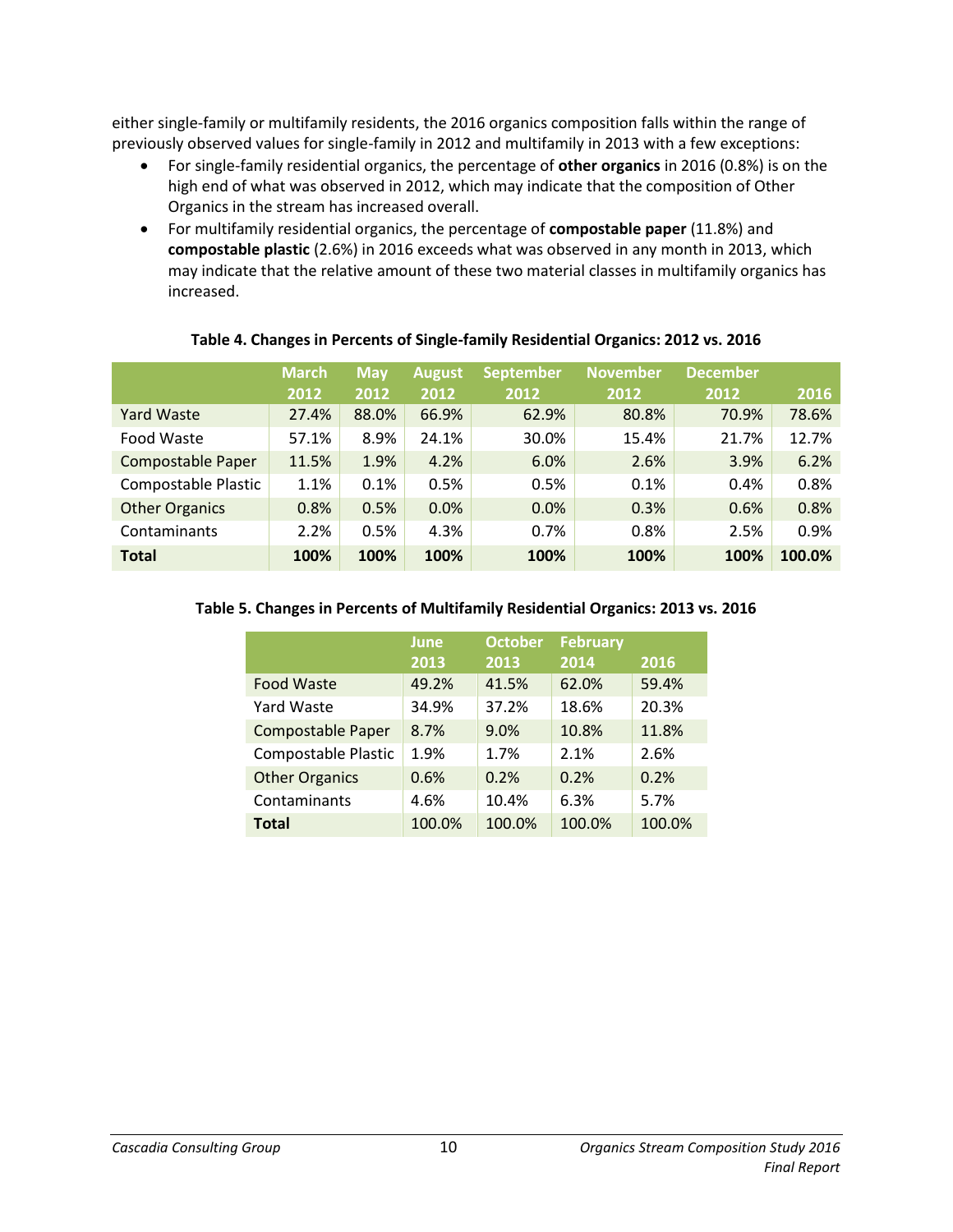<span id="page-16-2"></span>[Table](#page-16-2) 6 compares the per-unit amount of organics by zone and season collected from multifamily residents in 2013 and 2016. Overall, multifamily residents set out 2.1 pounds per unit of organics for collection in 2013 and 4.1 pounds per unit—nearly doubling—in 2016. The pounds per unit collected increased in every zone from 2013 to 2016, with the amount doubling or more in Zones 1 and 4. By season, the largest observed increases from 2013 to 2016 amounts were in spring and summer.

|      |                | 2013 | 2016 |
|------|----------------|------|------|
| Zone |                |      |      |
|      | Zone 1         | 2.50 | 6.54 |
|      | Zone 2         | 1.55 | 2.88 |
|      | Zone 3         | 2.02 | 2.37 |
|      | Zone 4         | 2.69 | 5.42 |
|      | <b>Season</b>  |      |      |
|      | Spring         | 2.88 | 4.53 |
|      | Summer         | 1.69 | 5.27 |
|      | Fall           | N/A  | 3.18 |
|      | Winter         | 2.10 | 3.49 |
|      | <b>Overall</b> | 2.14 | 4.10 |

**Table 6. Pounds per Unit by Zone and Season: 2013 vs. 2016**

# <span id="page-16-0"></span>**4 Composition Results**

### <span id="page-16-1"></span>**Overview**

For this study, Cascadia collected and sorted over 600 organics samples averaging 116 pounds. [Table 7](#page-17-2) summarizes the number of samples collected and average sample weights by substream and zone. The average sample weights for single-family residential organics samples were 227 to 245 pounds (collected from incoming trucks at the transfer station), while average samples weights for multifamily and commercial organics ranged from 28 to 86 pounds (collected directly at the multifamily property or business).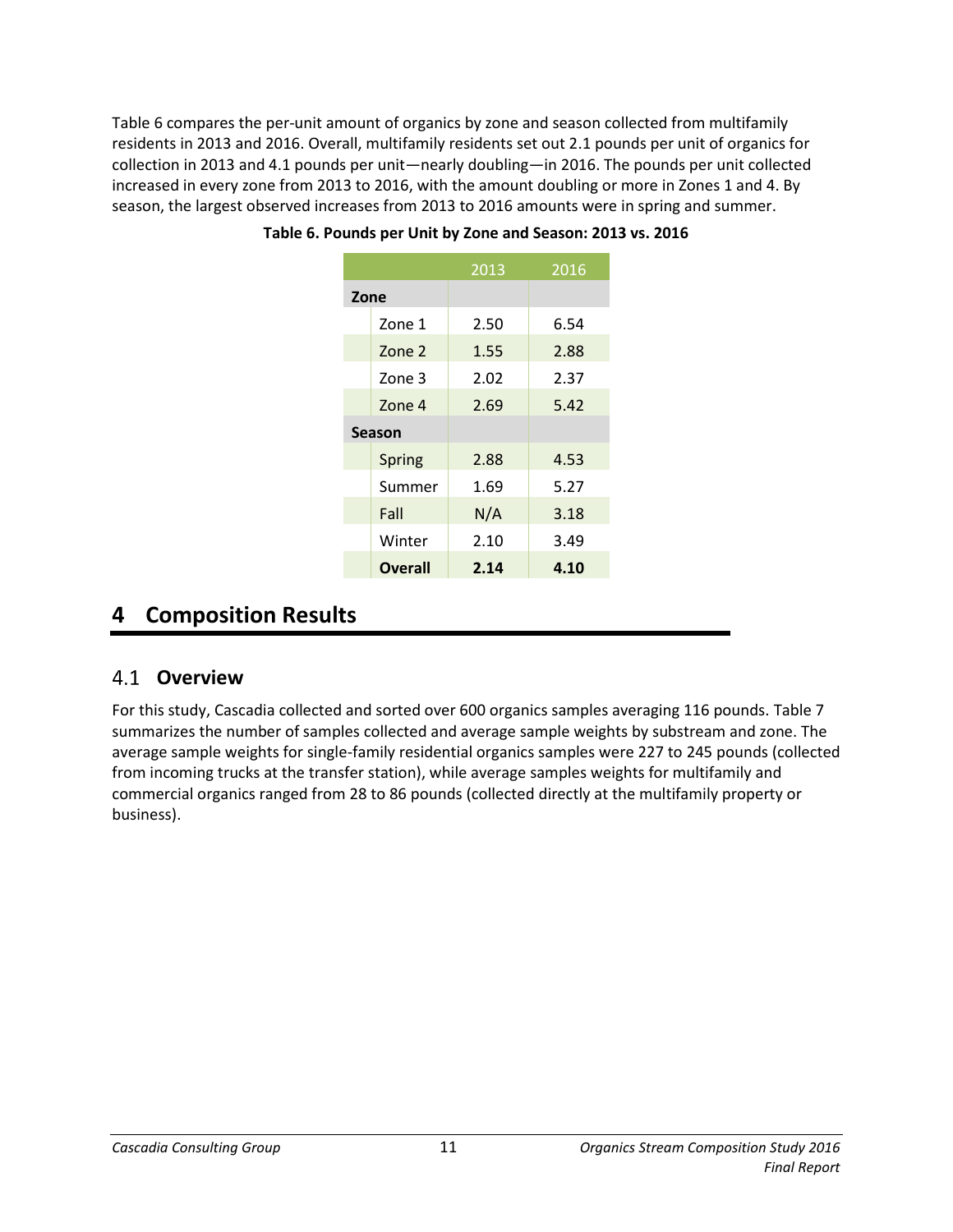<span id="page-17-2"></span>

| <b>Substream</b> | <b>Zone</b>    | <b>Sample</b><br><b>Count</b> | <b>Average</b><br><b>Sample</b><br>Weight |
|------------------|----------------|-------------------------------|-------------------------------------------|
| Single-family    |                |                               |                                           |
|                  | $\mathbf{1}$   | 53                            | 240.8                                     |
|                  | $\overline{2}$ | 55                            | 244.6                                     |
|                  | 3              | 38                            | 235.9                                     |
|                  | 4              | 51                            | 227.1                                     |
| Multifamily      |                |                               |                                           |
|                  | $\mathbf{1}$   | 44                            | 28.4                                      |
|                  | 2              | 62                            | 53.0                                      |
|                  | 3              | 54                            | 53.4                                      |
|                  | 4              | 49                            | 51.7                                      |
| Commercial       |                |                               |                                           |
|                  | 1              | 47                            | 64.2                                      |
|                  | $\overline{2}$ | 38                            | 44.9                                      |
|                  | 3              | 63                            | 85.8                                      |
|                  | 4              | 50                            | 62.4                                      |
| <b>Overall</b>   |                | 604                           | 115.8                                     |

### **Table 7. Sampling Data by Substream**

### <span id="page-17-0"></span>**Residential Organics Composition**

### <span id="page-17-1"></span>**4.2.1 Single-Family Residential Substream**

[Figure 3](#page-18-1) below summarizes single-family organics composition by material class. As shown, **yard waste** makes up the largest portion of the multifamily organics stream at almost 80 percent of the total stream. **Food waste** is also a significant portion of the stream, at almost 13 percent of the stream's composition. Less than 1 percent of the stream is made up of **contaminants**.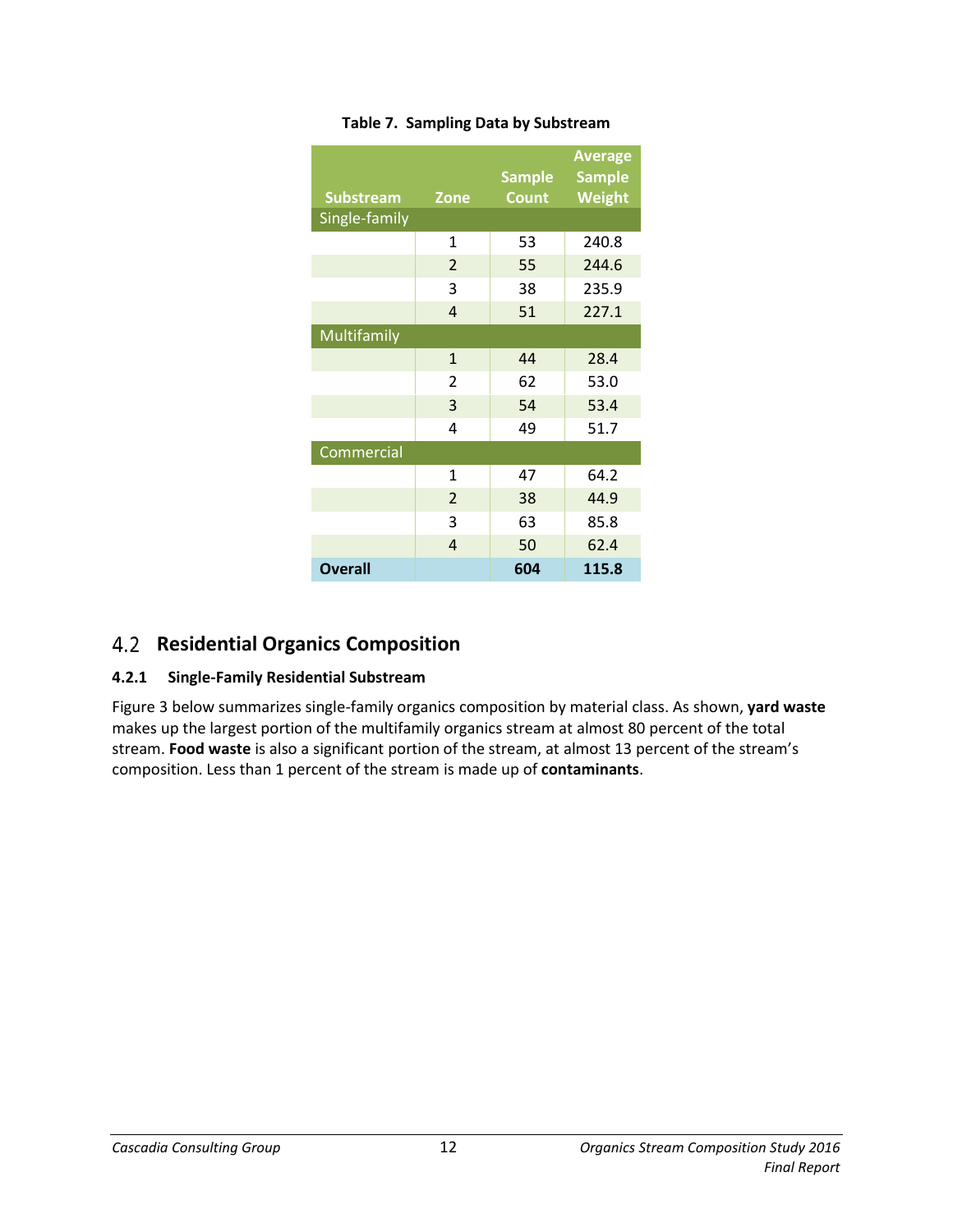

#### <span id="page-18-1"></span>**Figure 3. 2016 Organics Composition by Broad Material Class – Single-family**

<span id="page-18-0"></span>[Table 8](#page-18-0) below lists the top five materials in the single-family organics stream, by weight. When summed, they accounted for nearly 97 percent of the stream. *Grass/leaves* was the most prevalent material component in the stream (73.6%) followed by *vegetative food* (8.6%) and *compostable paper* (5.8%).

|                          | Est.           | <b>Cumulative</b> | Est.        |
|--------------------------|----------------|-------------------|-------------|
| <b>Material</b>          | <b>Percent</b> | <b>Percent</b>    | <b>Tons</b> |
| Grass/Leaves             | 73.6%          | 73.6%             | 62,384      |
| Vegetative Food          | 8.6%           | 82.2%             | 7,275       |
| <b>Compostable Paper</b> | 5.8%           | 88.0%             | 4,909       |
| Prunings                 | 5.0%           | 93.0%             | 4,225       |
| <b>Other Food</b>        | 3.9%           | 96.9%             | 3,299       |
| <b>Total</b>             | 96.9%          |                   | 82,091      |

[Table 9,](#page-19-0) below, presents the detailed composition of the single-family organics stream.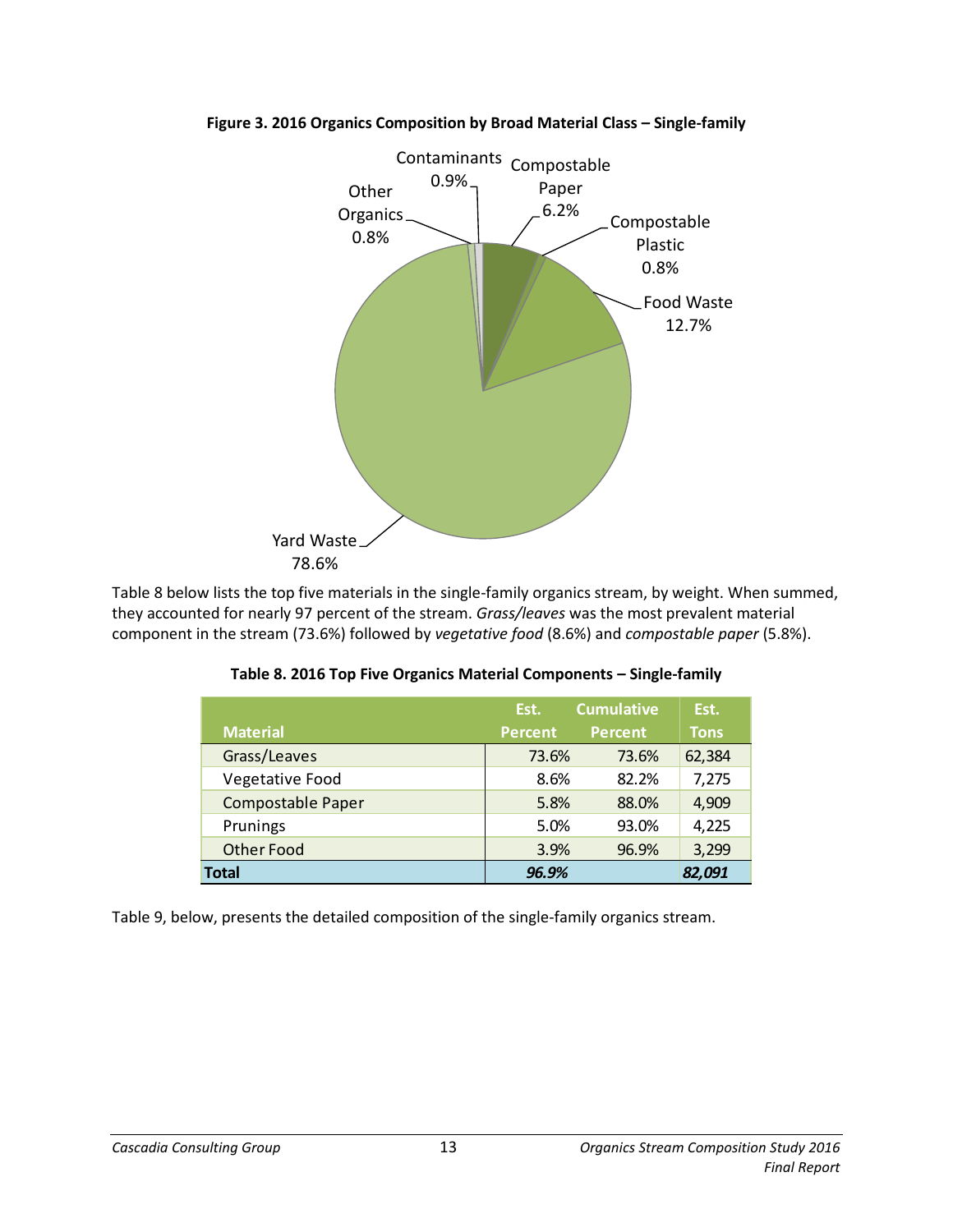<span id="page-19-0"></span>

| <b>Material</b>                    | <b>Est. Tons</b> | <b>Est. Percent</b> | Low   | <b>High</b> |
|------------------------------------|------------------|---------------------|-------|-------------|
| <b>Compostable Paper</b>           | 5,224            | 6.2%                |       |             |
| Compostable Paper                  | 4,909            | 5.8%                | 5.3%  | 6.2%        |
| <b>Mixed Recyclable Paper</b>      | 314              | 0.4%                | 0.3%  | 0.5%        |
| <b>Compostable Plastic</b>         | 701              | 0.8%                |       |             |
| <b>Compostable Plastic</b>         | 701              | 0.8%                | 0.7%  | 0.9%        |
| <b>Organics</b>                    | 78,033           | 92.1%               |       |             |
| Vegetative Food                    | 7,275            | 8.6%                | 7.8%  | 9.4%        |
| Vegetative Food, Packaged          | 55               | 0.1%                | 0.0%  | 0.1%        |
| Other Food                         | 3,299            | 3.9%                | 3.2%  | 4.6%        |
| Other Food, Packaged               | 159              | 0.2%                | 0.1%  | 0.3%        |
| Grass/Leaves                       | 62,384           | 73.6%               | 71.7% | 75.5%       |
| Prunings                           | 4,225            | 5.0%                | 3.8%  | 6.1%        |
| <b>Other Compostable Organics</b>  | 636              | 0.8%                | 0.6%  | 0.9%        |
| <b>Contaminants</b>                | 775              | 0.9%                |       |             |
| Recyclable Polycoated Paper        | 94               | 0.1%                | 0.1%  | 0.1%        |
| <b>Other Paper</b>                 | 111              | 0.1%                | 0.1%  | 0.2%        |
| Non-compostable Plastic Film       | 120              | 0.1%                | 0.1%  | 0.2%        |
| Non-compostable Plastic Containers | 68               | 0.1%                | 0.1%  | 0.1%        |
| <b>Other Plastic</b>               | 23               | 0.0%                | 0.0%  | 0.0%        |
| <b>Recyclable Glass</b>            | 22               | 0.0%                | 0.0%  | 0.0%        |
| Recyclable Metal                   | 20               | 0.0%                | 0.0%  | 0.0%        |
| Pet Waste                          | 30               | 0.0%                | 0.0%  | 0.1%        |
| Disposable Diapers                 | 33               | 0.0%                | 0.0%  | 0.1%        |
| <b>Hazardous</b>                   | $\overline{7}$   | 0.0%                | 0.0%  | 0.0%        |
| <b>Other Materials</b>             | 248              | 0.3%                | 0.2%  | 0.4%        |
| <b>Total</b>                       | 84,733           | 100.0%              |       |             |
| Sample Count                       | 197              |                     |       |             |

### **Table 9. 2016 Detailed Organics Material Composition – Single-family**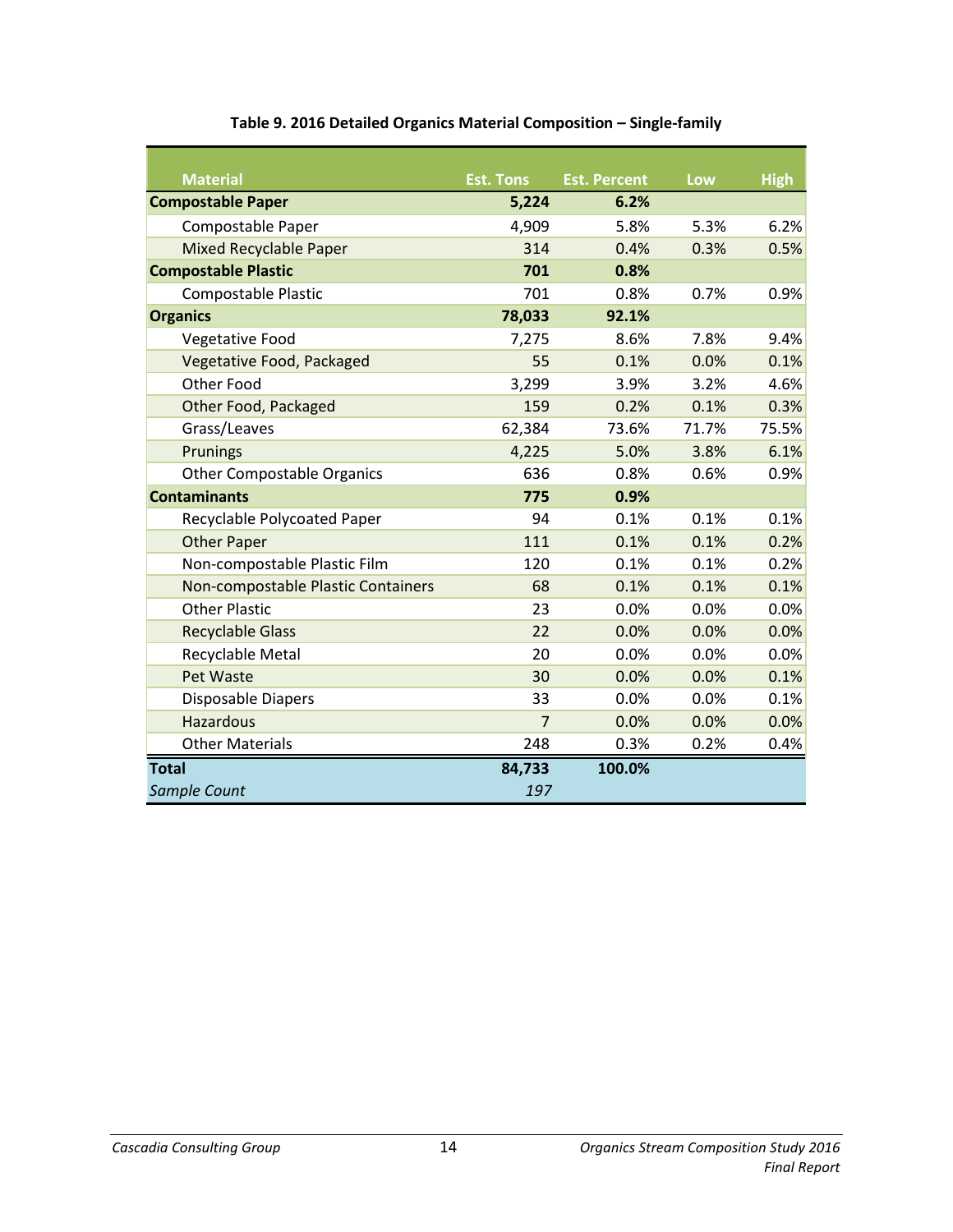### <span id="page-20-0"></span>**4.2.2 Multifamily Residential Substream**

[Figure 4](#page-20-2) below summarizes multifamily organics composition by material class. As shown, **food waste** makes up the largest portion of the multifamily organics stream at almost 60 percent of the total stream. **Yard waste** is also a significant portion of the stream, at over 20 percent of the stream's composition, followed by compostable paper at almost 12 percent. Almost 6 percent of the stream is made up of **contaminants**.



<span id="page-20-2"></span>**Figure 4. 2016 Organics Composition by Broad Material Class – Multifamily**

[Table 10](#page-20-1) below lists the top five materials in the multifamily organics stream, by weight. When summed, they accounted for nearly 87 percent of the stream. *Vegetative food* was the most prevalent material component in the stream (36.3%) followed by *other food* (20.3%), *grass/leaves* (18.8%), and *compostable paper* (10.7%).

| Table 10. 2016 Top Five Organics Material Components - Multifamily |
|--------------------------------------------------------------------|
|--------------------------------------------------------------------|

<span id="page-20-1"></span>

|                            | Est.           | <b>Cumulative</b> | Est.        |
|----------------------------|----------------|-------------------|-------------|
| <b>Material</b>            | <b>Percent</b> | <b>Percent</b>    | <b>Tons</b> |
| <b>Vegetative Food</b>     | 36.3%          | 36.3%             | 2,408       |
| Other Food                 | 20.3%          | 56.6%             | 1,348       |
| Grass/Leaves               | 18.8%          | 75.4%             | 1,249       |
| Compostable Paper          | 10.7%          | 86.1%             | 710         |
| <b>Compostable Plastic</b> | 2.6%           | 88.6%             | 170         |
| <b>Total</b>               | 88.6%          |                   | 5,885       |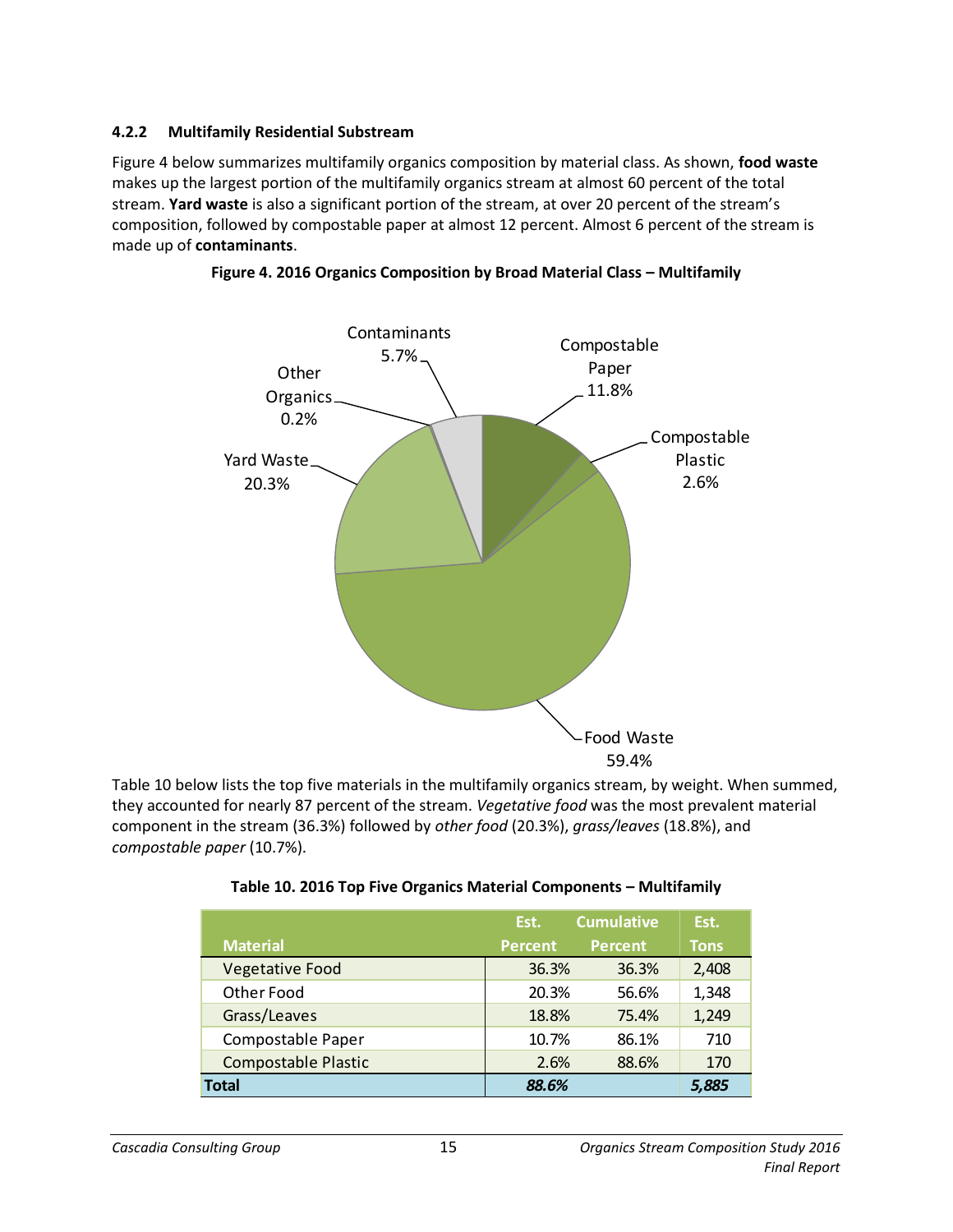<span id="page-21-0"></span>[Table 11,](#page-21-0) below, presents the detailed composition of the multifamily organics stream.

| <b>Material</b>                    | <b>Est. Tons</b> | <b>Est. Percent</b> | Low   | <b>High</b> |
|------------------------------------|------------------|---------------------|-------|-------------|
| <b>Compostable Paper</b>           | 782              | 11.8%               |       |             |
| Compostable Paper                  | 710              | 10.7%               | 9.5%  | 11.9%       |
| <b>Mixed Recyclable Paper</b>      | 71               | 1.1%                | 0.8%  | 1.4%        |
| <b>Compostable Plastic</b>         | 170              | 2.6%                |       |             |
| <b>Compostable Plastic</b>         | 170              | 2.6%                | 2.2%  | 2.9%        |
| <b>Organics</b>                    | 5,310            | 80.0%               |       |             |
| Vegetative Food                    | 2,408            | 36.3%               | 33.3% | 39.3%       |
| Vegetative Food, Packaged          | 43               | 0.6%                | 0.4%  | 0.9%        |
| <b>Other Food</b>                  | 1,348            | 20.3%               | 17.0% | 23.6%       |
| Other Food, Packaged               | 148              | 2.2%                | 1.3%  | 3.2%        |
| Grass/Leaves                       | 1,249            | 18.8%               | 14.3% | 23.4%       |
| Prunings                           | 102              | 1.5%                | 0.3%  | 2.8%        |
| <b>Other Compostable Organics</b>  | 12               | 0.2%                | 0.1%  | 0.3%        |
| <b>Contaminants</b>                | 379              | 5.7%                |       |             |
| Recyclable Polycoated Paper        | 22               | 0.3%                | 0.2%  | 0.5%        |
| <b>Other Paper</b>                 | 17               | 0.3%                | 0.2%  | 0.3%        |
| Non-compostable Plastic Film       | 98               | 1.5%                | 0.8%  | 2.1%        |
| Non-compostable Plastic Containers | 36               | 0.5%                | 0.4%  | 0.7%        |
| <b>Other Plastic</b>               | 17               | 0.2%                | 0.1%  | 0.4%        |
| <b>Recyclable Glass</b>            | 35               | 0.5%                | 0.3%  | 0.8%        |
| Recyclable Metal                   | 15               | 0.2%                | 0.1%  | 0.3%        |
| Pet Waste                          | 62               | 0.9%                | 0.2%  | 1.6%        |
| Disposable Diapers                 | 23               | 0.3%                | 0.1%  | 0.6%        |
| <b>Hazardous</b>                   | $\overline{3}$   | 0.1%                | 0.0%  | 0.1%        |
| <b>Other Materials</b>             | 52               | 0.8%                | 0.4%  | 1.1%        |
| <b>Total</b>                       | 6,641            | 100.0%              |       |             |
| Sample Count                       | 209              |                     |       |             |

**Table 11. 2016 Detailed Organics Material Composition – Multifamily** 

### **4.2.2.1 Multifamily Organics Metrics**

To help the city monitor progress of the multifamily substream towards greater diversion of organics, this section presents data that normalize diversion on a per unit basis. [Table 12](#page-22-1) summarizes the per-unit amount of food and contaminants in the multifamily organics stream by zone and season. Multifamily residents set out the least food for collection in Zone 3 (0.78 pounds of food per unit) and the most food in Zone 1 (1.65 pounds of food per unit). The amount of food set out for collection did not vary by season.

Contaminants per unit similarly varied by zone but did not vary significantly by season. Zone 4 multifamily residents set out the most contaminant material (0.24 pounds per unit), while Zone 3 residents set out the least contaminant material (0.07 pounds per unit).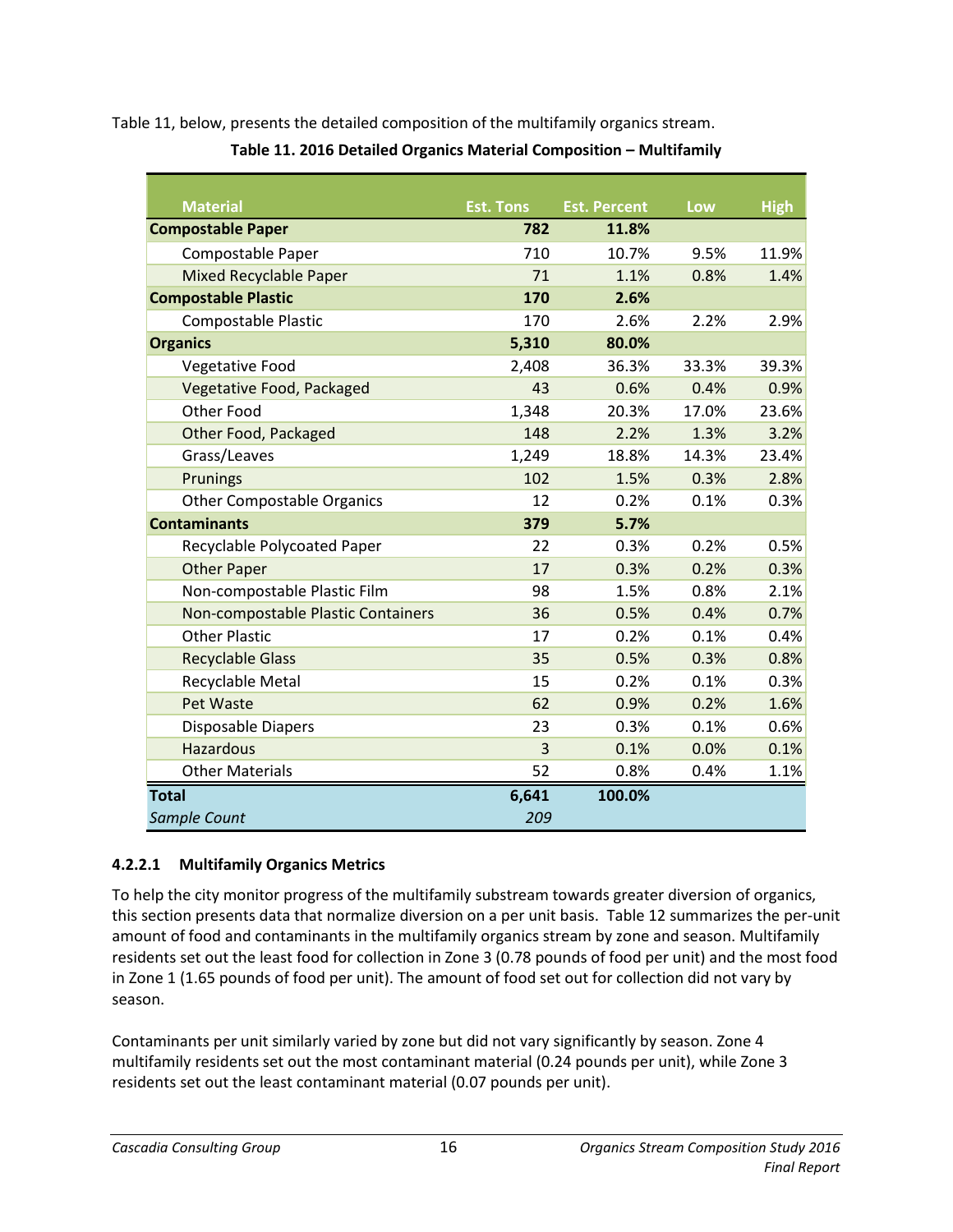|               | <b>Pounds of Food</b><br><b>Per Unit Per</b><br><b>Sample</b> | <b>Pounds of</b><br><b>Contaminants</b><br><b>Per Unit Per</b><br><b>Sample</b> |  |
|---------------|---------------------------------------------------------------|---------------------------------------------------------------------------------|--|
| <b>Zone</b>   |                                                               |                                                                                 |  |
| $\mathbf{1}$  | 1.65                                                          | 0.11                                                                            |  |
| 2             | 1.13                                                          | 0.14                                                                            |  |
| 3             | 0.78                                                          | 0.07                                                                            |  |
| 4             | 1.21                                                          | 0.24                                                                            |  |
| <b>Season</b> |                                                               |                                                                                 |  |
| Spring        | 1.01                                                          | 0.11                                                                            |  |
| Summer        | 1.11                                                          | 0.12                                                                            |  |
| Fall          | 0.99                                                          | 0.13                                                                            |  |
| Winter        | 1.10                                                          | 0.15                                                                            |  |

<span id="page-22-1"></span>**Table 12. Average Pounds per Multifamily Unit by Zone and Season**

### <span id="page-22-0"></span>**Commercial Organics Composition**

[Figure 5](#page-23-1) below summarizes commercial organics composition by material class. As shown, **food waste** makes up the largest portion of the multifamily organics stream at over 75 percent of the total stream. **Compostable paper** is also a significant portion of the stream, at almost 13 percent of the stream's composition. Over 4 percent of the stream is made up of **contaminants**.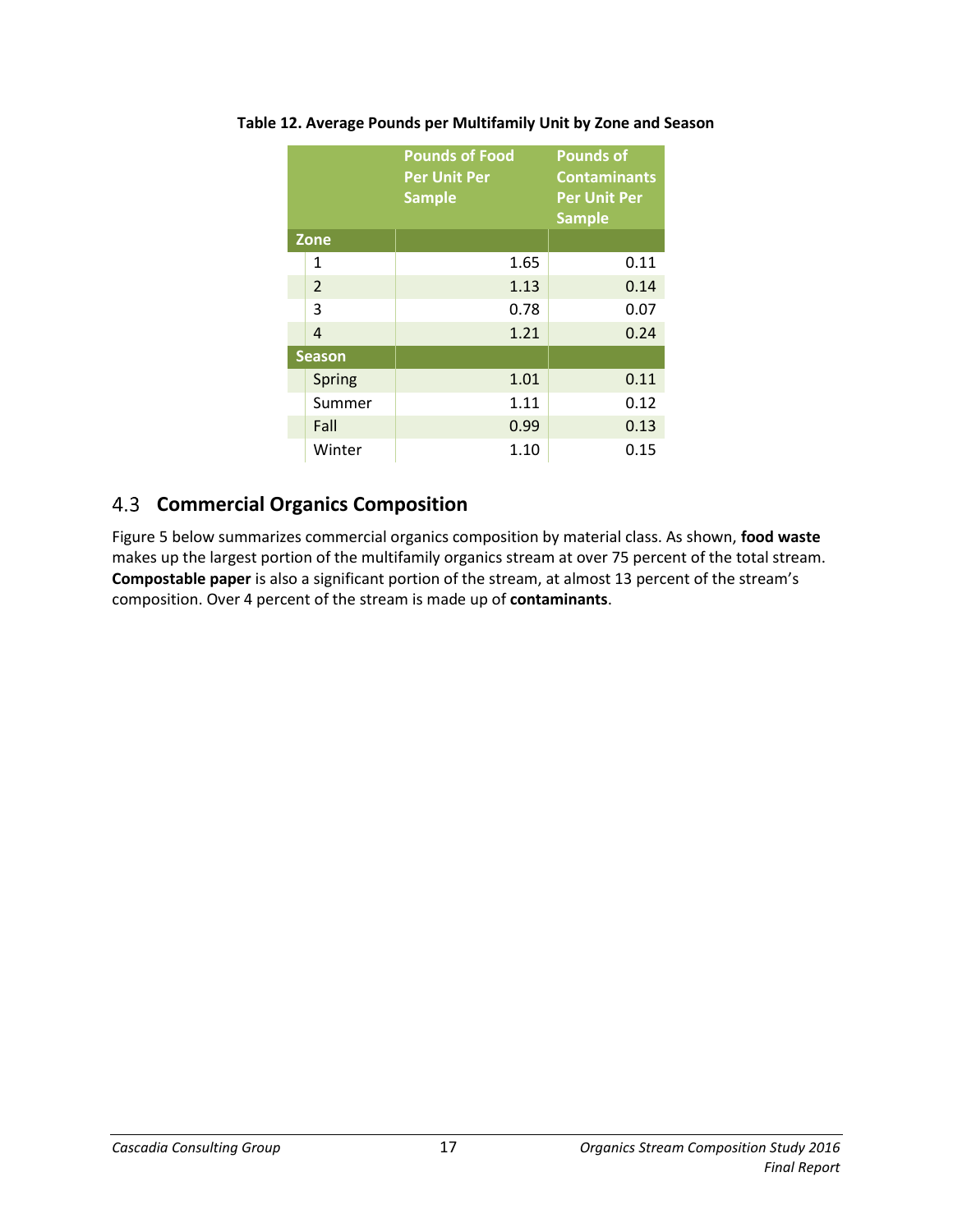

#### <span id="page-23-1"></span>**Figure 5. 2016 Organics Composition by Broad Material Class – Commercial**

<span id="page-23-0"></span>[Table 13](#page-23-0) below lists the top five materials in the commercial organics stream, by weight. When summed, they accounted for nearly 92 percent of the stream. *Other food* was the most prevalent material component in the stream (38.8%) followed by *vegetative food* (33.6%), and *compostable paper* (11.7%).

|                          | Est.           | <b>Cumulative</b> | Est.        |
|--------------------------|----------------|-------------------|-------------|
| <b>Material</b>          | <b>Percent</b> | <b>Percent</b>    | <b>Tons</b> |
| <b>Other Food</b>        | 38.8%          | 38.8%             | 25,781      |
| Vegetative Food          | 33.6%          | 72.4%             | 22,282      |
| <b>Compostable Paper</b> | 11.7%          | 84.1%             | 7,760       |
| Grass/Leaves             | 5.3%           | 89.4%             | 3,513       |
| Other Food, Packaged     | 2.4%           | 91.8%             | 1,602       |
| <b>Total</b>             | 91.8%          |                   | 60,939      |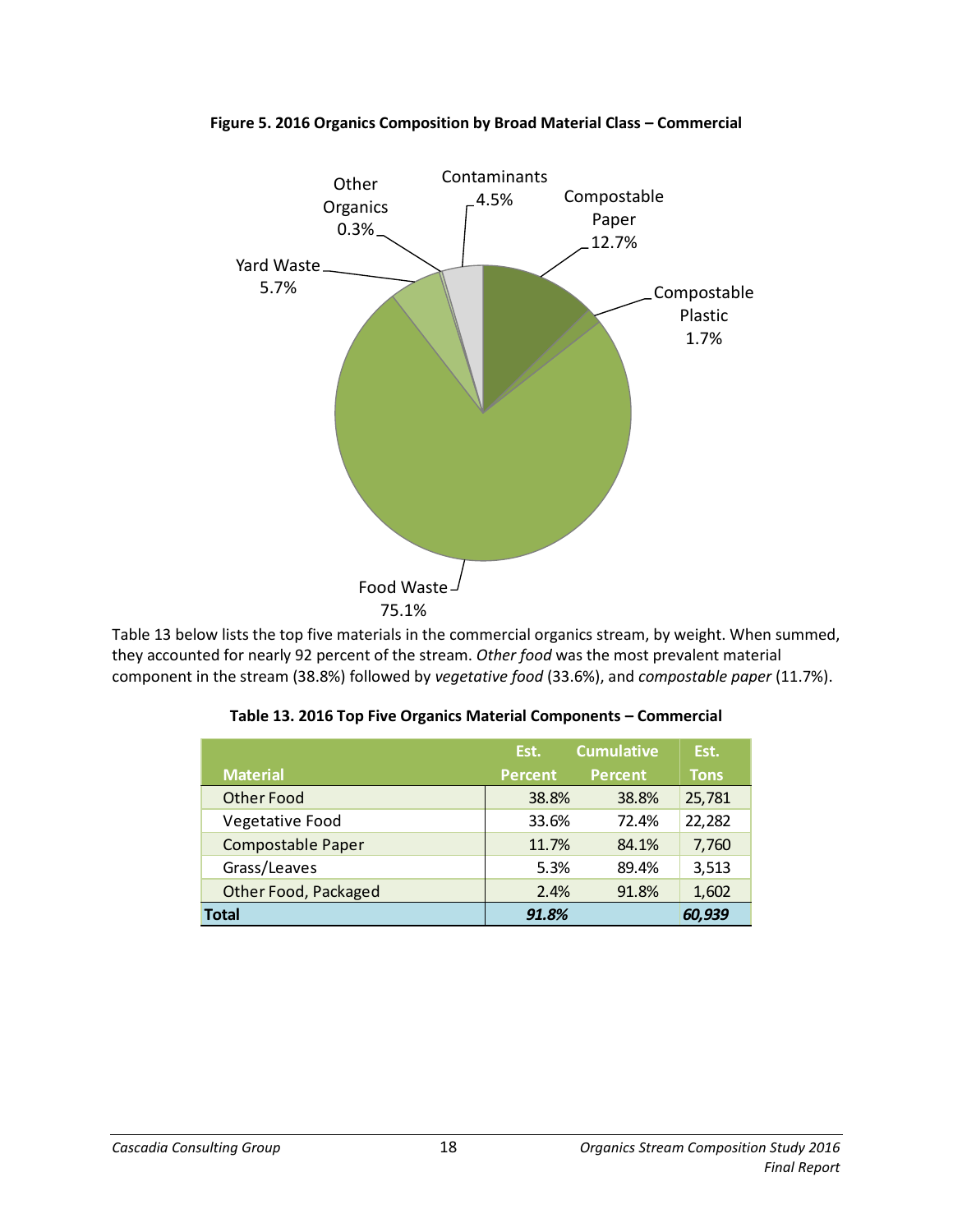<span id="page-24-0"></span>[Table 14,](#page-24-0) below, presents the detailed composition of the commercial organics stream.

| <b>Material</b>                    | <b>Est. Tons</b> | <b>Est. Percent</b> | Low   | <b>High</b> |
|------------------------------------|------------------|---------------------|-------|-------------|
| <b>Compostable Paper</b>           | 8,425            | 12.7%               |       |             |
| Compostable Paper                  | 7,760            | 11.7%               | 9.7%  | 13.7%       |
| <b>Mixed Recyclable Paper</b>      | 665              | 1.0%                | 0.7%  | 1.3%        |
| <b>Compostable Plastic</b>         | 1,139            | 1.7%                |       |             |
| Compostable Plastic                | 1,139            | 1.7%                | 1.4%  | 2.0%        |
| <b>Organics</b>                    | 53,849           | 81.1%               |       |             |
| Vegetative Food                    | 22,282           | 33.6%               | 29.2% | 37.9%       |
| Vegetative Food, Packaged          | 201              | 0.3%                | 0.1%  | 0.5%        |
| Other Food                         | 25,781           | 38.8%               | 33.7% | 44.0%       |
| Other Food, Packaged               | 1,602            | 2.4%                | 1.0%  | 3.9%        |
| Grass/Leaves                       | 3,513            | 5.3%                | 2.5%  | 8.1%        |
| Prunings                           | 257              | 0.4%                | 0.1%  | 0.7%        |
| <b>Other Compostable Organics</b>  | 213              | 0.3%                | 0.1%  | 0.6%        |
| <b>Contaminants</b>                | 2,968            | 4.5%                |       |             |
| Recyclable Polycoated Paper        | 349              | 0.5%                | 0.3%  | 0.8%        |
| <b>Other Paper</b>                 | 464              | 0.7%                | 0.3%  | 1.1%        |
| Non-compostable Plastic Film       | 812              | 1.2%                | 0.9%  | 1.5%        |
| Non-compostable Plastic Containers | 283              | 0.4%                | 0.3%  | 0.6%        |
| <b>Other Plastic</b>               | 182              | 0.3%                | 0.2%  | 0.4%        |
| <b>Recyclable Glass</b>            | 182              | 0.3%                | 0.1%  | 0.4%        |
| Recyclable Metal                   | 129              | 0.2%                | 0.1%  | 0.3%        |
| Pet Waste                          | 89               | 0.1%                | 0.0%  | 0.3%        |
| Disposable Diapers                 | 12               | 0.0%                | 0.0%  | 0.0%        |
| <b>Hazardous</b>                   | 35               | 0.1%                | 0.0%  | 0.1%        |
| <b>Other Materials</b>             | 432              | 0.7%                | 0.5%  | 0.9%        |
| <b>Total</b>                       | 66,382           | 100.0%              |       |             |
| Sample Count                       | 198              |                     |       |             |

**Table 14. 2016 Detailed Organics Material Composition – Commercial**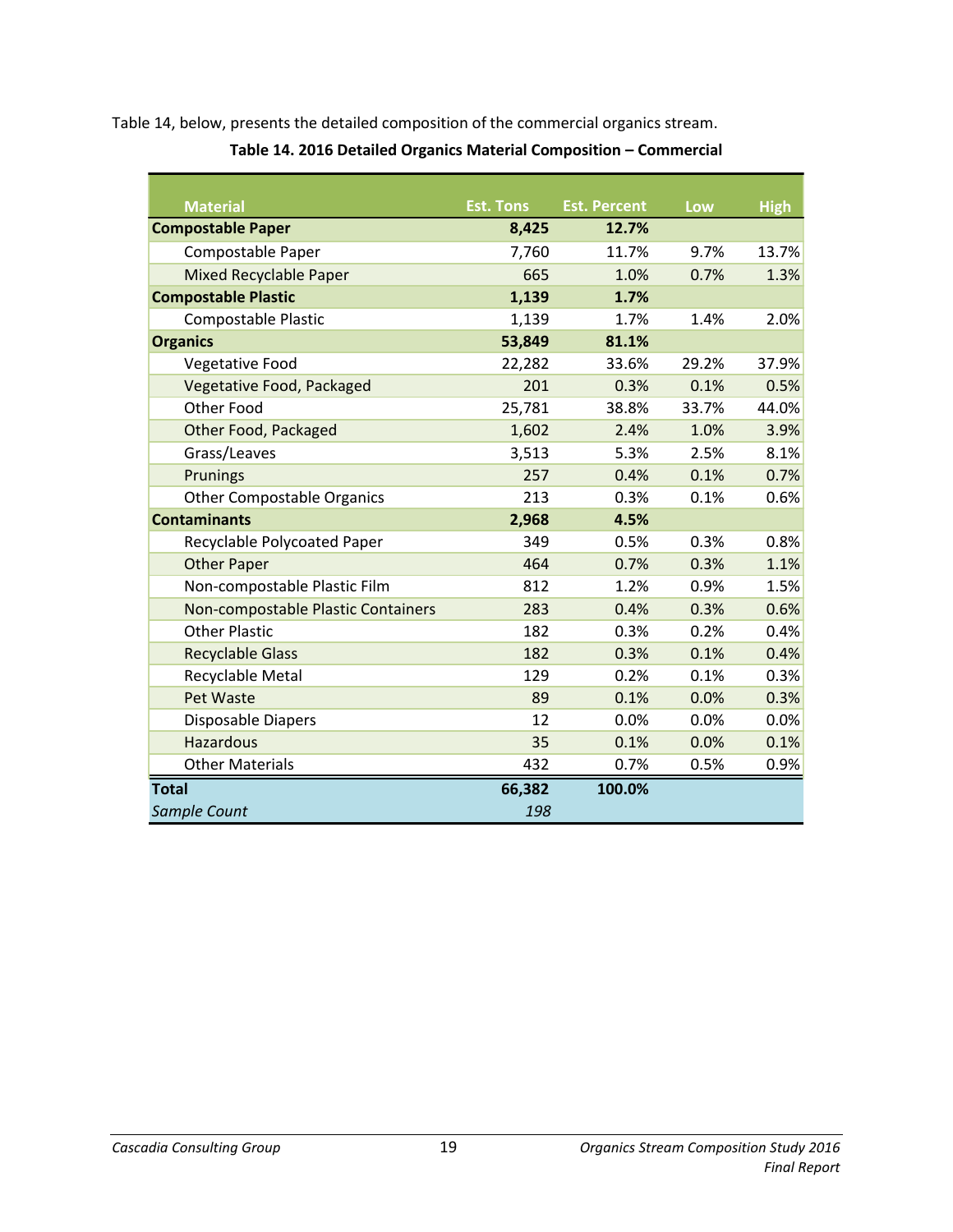# <span id="page-25-0"></span>**5 Analysis of Single-family Composition Data**

This section discusses whether the study methodology produced results that are representative of a full year's worth of organics collection.

An analysis by SPU and Cascadia of 2012 study data concluded that the results were "too inconsistent to be representative of Seattle's single-family organics stream for a full year." Sources of inconsistency included 1) the variation in amounts of organics generated due to seasonal fluctuations in yard waste; 2) monthly and weekly variation in weather patterns that affect yard work and the amounts of organics set out for collection; and 3) unexpectedly variable amounts of food waste.

Analyses of the results for the single-family substream in the current study conclude that they are representative of Seattle's single-family organics stream for a full year. This conclusion is based on three analyses: an analysis of temperature and precipitation prior to sampling, a comparison of food waste capture rates by season, and a sample size analysis.

# **Representativeness of Temperature and Precipitation Preceding Sampling**

Given that temperature and precipitation impact plant growth and gardening activities, we would expect weather to impact the amount of yard waste placed in residential organics bins. A summary of temperature and precipitation conditions for the month of and the week prior to each sampling event is shown in [Table 15.](#page-25-1) Both the average temperature and precipitation for the week prior to each sampling event are within one standard deviation of the mean for the month. In other words, this analysis indicates that weather leading up to sampling, in terms of temperature and precipitation, was representative of the month that sampling took place.

<span id="page-25-1"></span>

|                       | Temperature                                 |                                                             |                                            | Precipitation                                             |                                                              |                                  |
|-----------------------|---------------------------------------------|-------------------------------------------------------------|--------------------------------------------|-----------------------------------------------------------|--------------------------------------------------------------|----------------------------------|
| <b>Sampling Dates</b> | <b>Monthly</b><br>Daily Avg.<br><b>Temp</b> | <b>Prior</b><br>Week<br><b>Daily</b><br>Avg.<br><b>Temp</b> | Within 1<br>St. Dev.<br><b>of</b><br>mean? | <b>Monthly Daily</b><br>Avg.<br>Precipitation<br>(inches) | <b>Prior Week</b><br>Avg. Daily<br>Precipitation<br>(inches) | Within 1<br>St. Dev.<br>of mean? |
| 4/18/2016             | 56.5                                        | 54.3                                                        | yes                                        | 0.04                                                      | 0.10                                                         | yes                              |
| 4/19/2016             | 56.5                                        | 57.8                                                        | yes                                        | 0.04                                                      | 0.04                                                         | yes                              |
| 7/19/2016             | 66.9                                        | 66.2                                                        | yes                                        | 0.02                                                      | 0.00                                                         | yes                              |
| 7/20/2016             | 66.9                                        | 66.7                                                        | yes                                        | 0.02                                                      | 0.00                                                         | yes                              |
| 10/17/2016            | 55.1                                        | 54.4                                                        | yes                                        | 0.35                                                      | 0.74                                                         | yes                              |
| 10/18/2016            | 55.1                                        | 54.8                                                        | yes                                        | 0.35                                                      | 0.76                                                         | yes                              |
| 12/13/2016            | 38.3                                        | 36.7                                                        | yes                                        | 0.13                                                      | 0.13                                                         | yes                              |
| 12/14/2016            | 38.3                                        | 36.9                                                        | yes                                        | 0.13                                                      | 0.13                                                         | yes                              |

### **Table 15. Temperature and Precipitation Leading up to Sampling**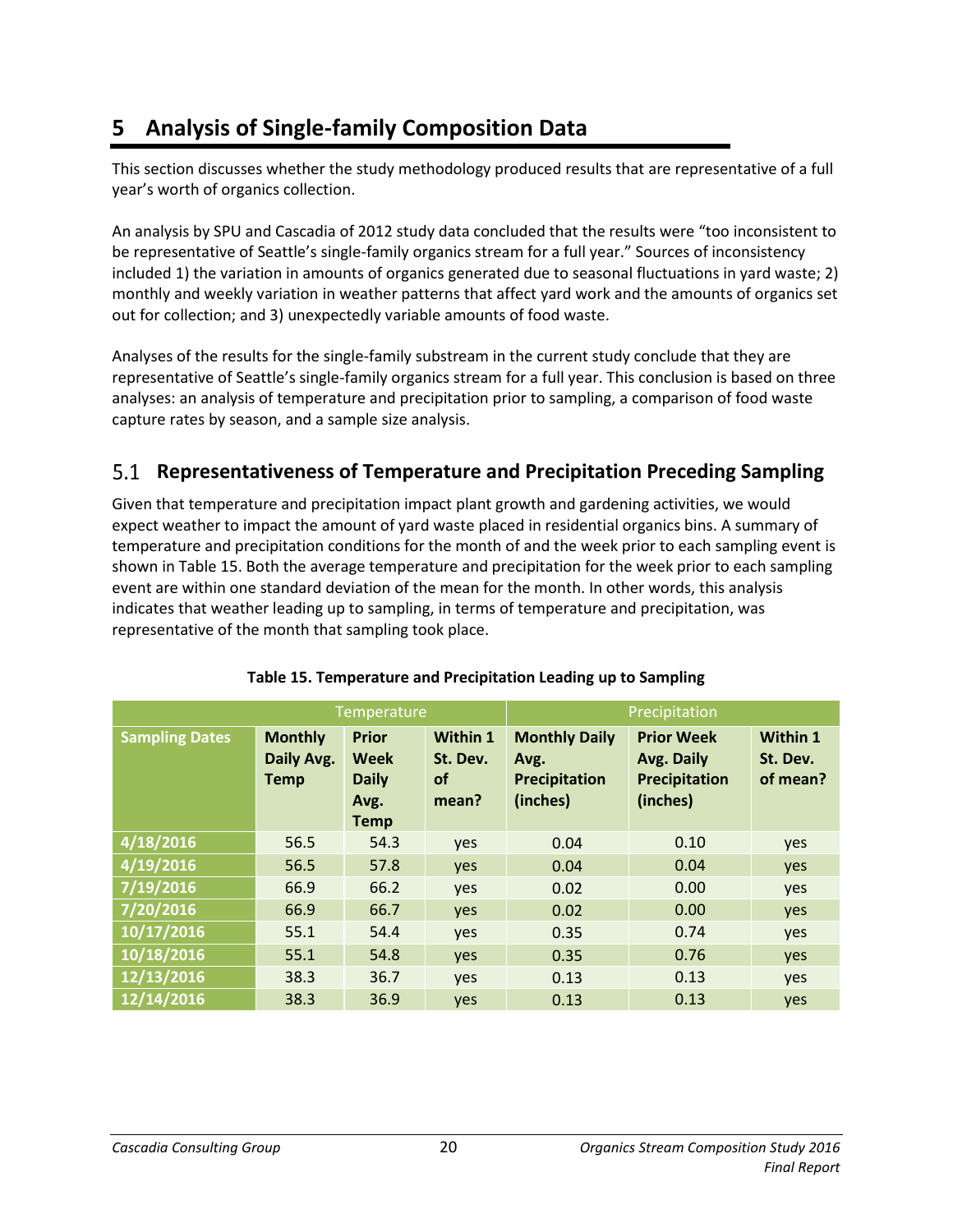# **Capture Rate Comparison**

If the organics composition data is representative of the year, we would anticipate that the food waste capture rate is relatively similar across seasons. In other words, single-family residents should capture a similar percentage of their food in organics bins across the seasons, regardless of the amount of total material (including yard waste) they place in their organics bins[. Figure 6](#page-26-0) presents the food capture rate for each season. The capture rates range from almost 36% in the spring to a high of almost 49% in the fall. However, when considering confidence intervals, at least three of the seasons (spring, summer, and fall) are quite close, nearing 40% at the high end of the confidence interval for spring and summer and the low end for winter, with the low end of the confidence interval for fall at slightly more than 45%. Further, portions of the range for all four seasons fall within the overall annual composition confidence interval band.

<span id="page-26-0"></span>

#### **Figure 6. Comparison of Food Capture Rates, by Season** *(Mean Composition Percentages with Confidence Intervals)*

#### $5.3$ **Sample Size Analysis**

The sample size analysis calculated the minimum number of samples required, given seasonal variance in the weight of residential organics set out for collection, to obtain representative data. The methodology for this analysis is provided in more detail in Appendix D [Organics Composition](#page-43-0)  [Calculations.](#page-43-0) The results of this analysis appear below in [Table 16.](#page-27-0)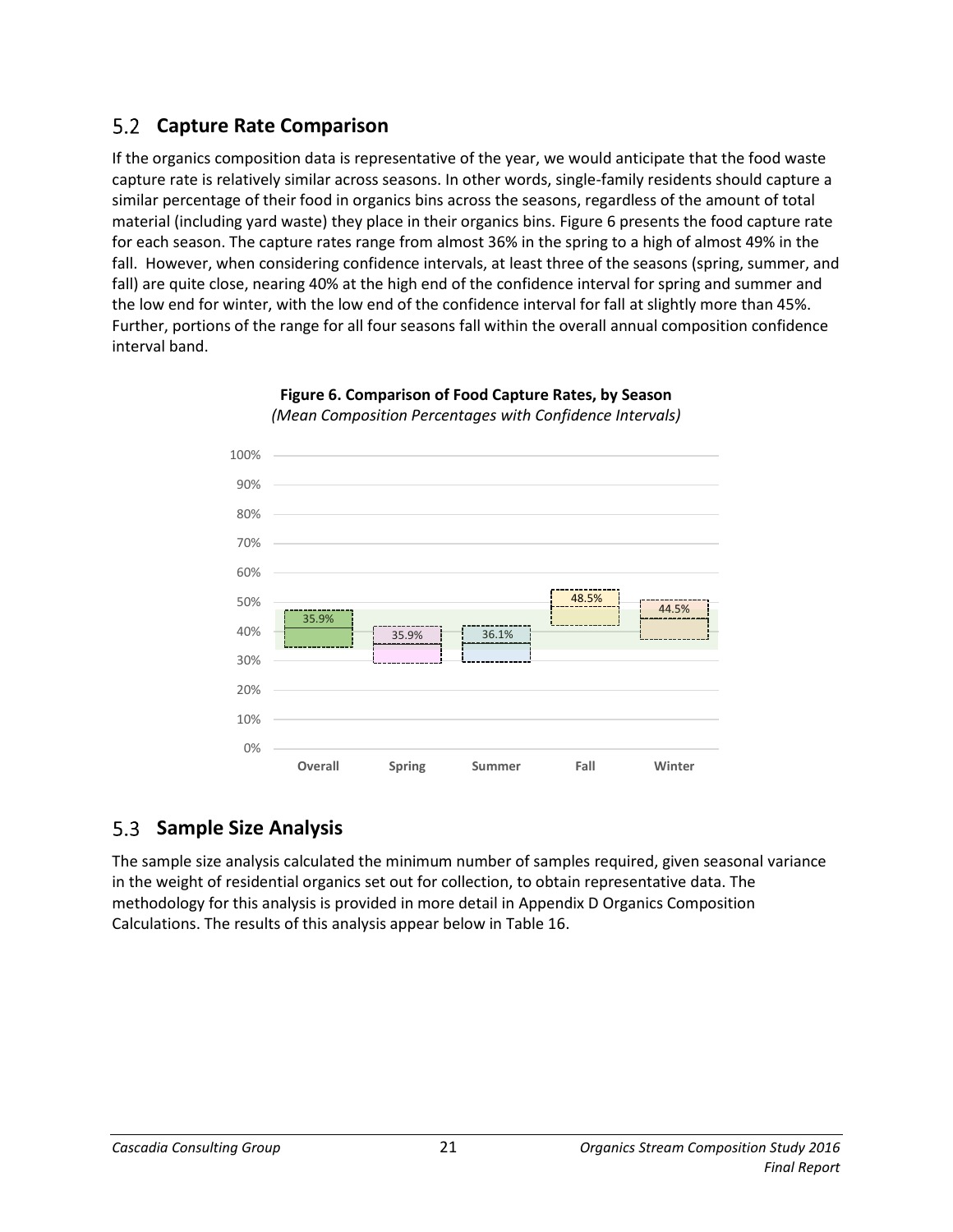<span id="page-27-0"></span>

| <b>Season</b> | <b>Month</b> | <b>Residential</b><br><b>Curbside</b><br>Single-family<br><b>Collection (lbs)</b> | Mean by<br>season | Std. Dev. by<br>season | <b>Coefficient</b><br>of Variation<br>(Std.<br>Dev./Mean) | <b>Calculated</b><br>minimum#<br>of samples | Actual # of<br><b>Samples</b> |    |
|---------------|--------------|-----------------------------------------------------------------------------------|-------------------|------------------------|-----------------------------------------------------------|---------------------------------------------|-------------------------------|----|
|               | <b>Dec</b>   | 10,069,682                                                                        |                   |                        |                                                           |                                             |                               |    |
| Winter        | Jan          | 9,515,247                                                                         | 9,702,528.4       | 259,634.6              | 2.7%                                                      | $\mathbf{1}$                                | 48                            |    |
|               | Feb          | 9,522,656                                                                         |                   |                        |                                                           |                                             |                               |    |
|               | Mar          | 14,363,552                                                                        |                   |                        |                                                           |                                             |                               |    |
| Spring        | Apr          | 18,120,007                                                                        | 16,963,819.7      | 1,842,419.3            | 10.9%                                                     | 18                                          | 50                            |    |
|               | May          | 18,407,900                                                                        |                   |                        |                                                           |                                             |                               |    |
|               | <b>Jun</b>   | 16,214,720                                                                        |                   |                        |                                                           |                                             |                               |    |
| Summer        | Jul          | 13,894,180                                                                        | 14,479,814.9      | 1,248,157.0            | 8.6%                                                      | 11                                          | 47                            |    |
|               | Aug          | 13,330,544                                                                        |                   |                        |                                                           |                                             |                               |    |
| Fall          | Sep          | 12,847,846                                                                        |                   |                        |                                                           |                                             |                               |    |
|               | Oct          | 13,977,715                                                                        | 15,342,751.9      |                        | 2,768,094.6                                               | 18.0%                                       | 50                            | 52 |
|               | Nov          | 19,202,695                                                                        |                   |                        |                                                           |                                             |                               |    |

#### **Table 16. Calculated Sample Sizes by Season**

As shown in [Table 16,](#page-27-0) the minimum sample size increases with the coefficient of variation, a measure of the variability in the weight of the residential curbside collection in each season. The calculated minimum sample size for each study season in 2016 ranged from 1 to 50. Cascadia collected 47 to 52 samples each season, meeting or exceeding the minimum sample size needed in each season. These results suggest that the sample size (approximately 50 samples per season) used in the 2016 study is adequate to obtain representative data (with a margin of error of 5%) for each season of the study.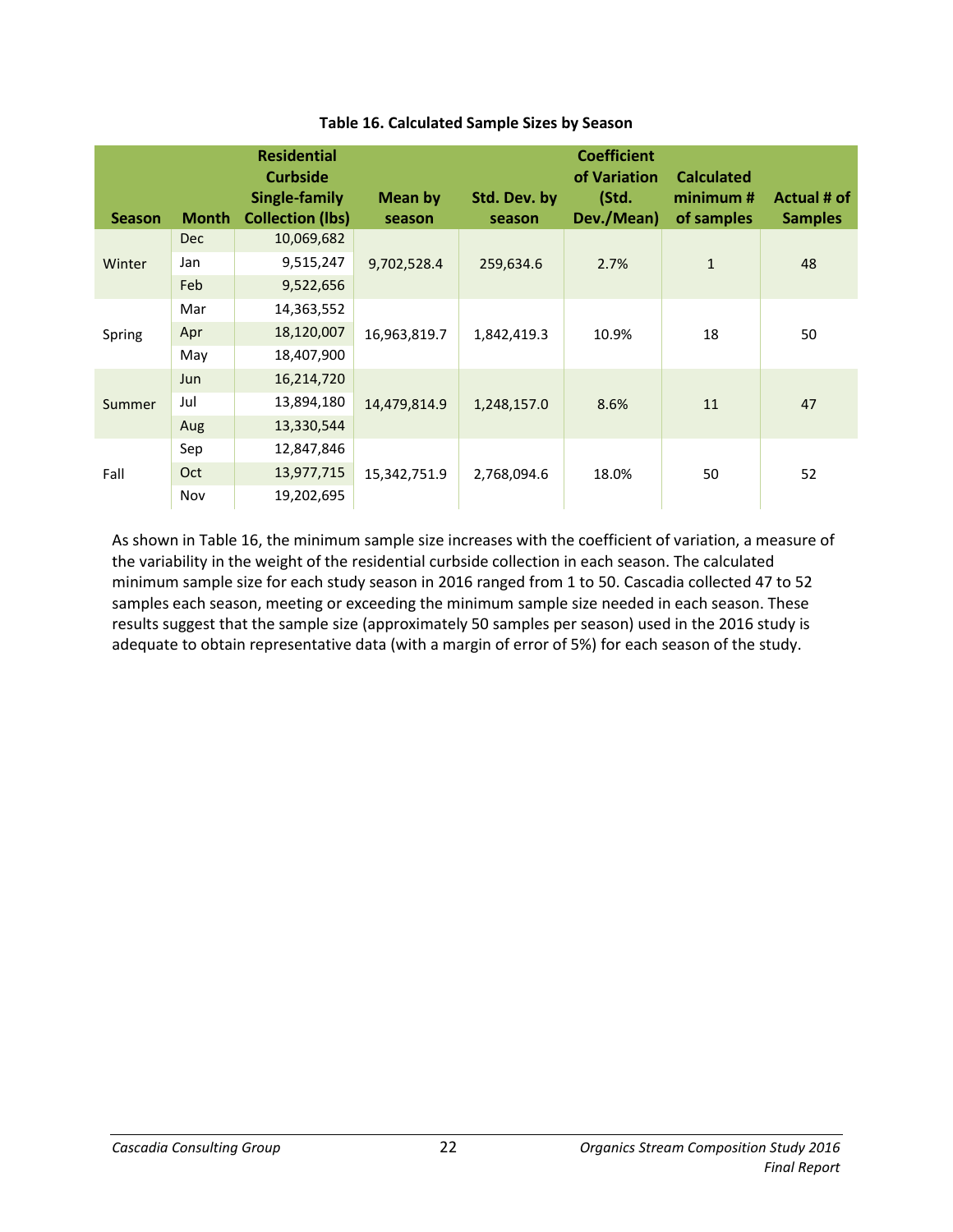#### <span id="page-28-0"></span>**Appendix A Organics Components**

Organics samples were sorted by hand into 25 material components. The list below is organized by compostable, questionable, and non-compostable materials within the broad categories of paper, plastic, organics, and other. The sorting crewmembers utilized this list in the field to guide the sorting process.

|       | <b>Class</b>    | <b>Component Category</b>                                                                                              | <b>Definition</b>                                                                                                                                                                                                                                                                                                                                                                                               |
|-------|-----------------|------------------------------------------------------------------------------------------------------------------------|-----------------------------------------------------------------------------------------------------------------------------------------------------------------------------------------------------------------------------------------------------------------------------------------------------------------------------------------------------------------------------------------------------------------|
|       |                 | $\mathbf{1}$<br><b>Universal</b><br>Compostable<br>Paper                                                               | Cedar Grove-labeled cups and other clearly<br>compostable paper, such as pizza boxes,<br>paper towels, napkins, egg and berry<br>cartons, shredded paper, uncoated paper<br>plates, uncoated paper bags, coffee filters,<br>drink carriers, coffee sleeves, and take-out<br>paper bags.                                                                                                                         |
| Paper | Compostable     | $\overline{2}$<br><b>Mixed Recyclable</b><br>Paper                                                                     | Office paper, newspaper, boxboard, and<br>other recyclable papers not listed in other<br>categories.                                                                                                                                                                                                                                                                                                            |
|       |                 | $\overline{3}$<br>Compostable<br><b>Paper Currently</b><br><b>Accepted from</b><br>Commercial<br>Accounts <sup>3</sup> | BPI-labeled paper clamshells, waxed cups,<br>and waxed cardboard. Though approved<br>compostable, SPU does not currently<br>encourage their discard in residential<br>organics service.                                                                                                                                                                                                                         |
|       | Questionable    | $\overline{4}$<br>Potentially<br>Compostable<br>Paper <sup>4</sup>                                                     | Bakery boxes, deli sheets, plates, bowls,<br>wax-coated portion cups, non-BPI labeled<br>clamshells, food trays, hot cups, deli<br>containers, paper or bagasse meat trays.<br>This category also includes items that are<br>marked compostable or biodegradable, but<br>are not Cedar Grove-approved. Examples<br>include compostable-labeled bagasse or<br>coffee cups that are not Cedar Grove-<br>approved. |
|       |                 | 5<br>Polycoated Paper                                                                                                  | Milk cartons, juice cartons, and ice cream<br>cartons; Starbucks or other non-<br>compostable hot cups, TetraPak containers.                                                                                                                                                                                                                                                                                    |
|       | Non-compostable | Other Non-<br>6<br>compostable<br>Paper                                                                                | Photographs, carbon copy paper, hardcover<br>books, and other predominantly paper<br>items with other attached materials, such<br>as spiral notebooks.                                                                                                                                                                                                                                                          |

<sup>3</sup> For the analysis, *compostable paper currently accepted from commercial accounts* and *potentially compostable paper*, were combined with *universal compostable paper.* 4 Ibid.

 $\overline{a}$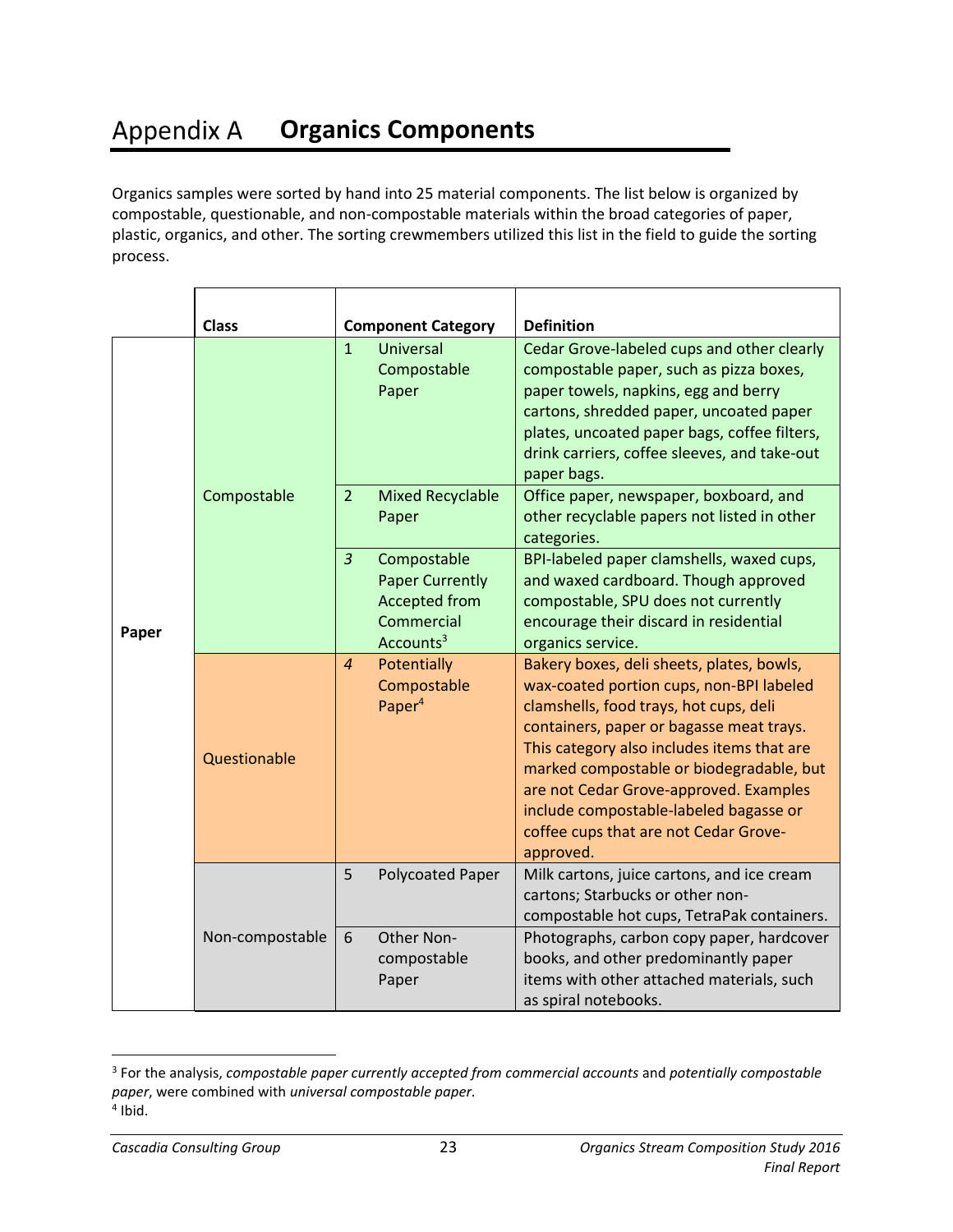|                 | <b>Class</b>    |                                                                                                             | <b>Definition</b>                                                                                                                                                                                                                                                                                               |  |  |
|-----------------|-----------------|-------------------------------------------------------------------------------------------------------------|-----------------------------------------------------------------------------------------------------------------------------------------------------------------------------------------------------------------------------------------------------------------------------------------------------------------|--|--|
|                 | Compostable     | <b>Component Category</b><br>$\overline{7}$<br><b>Universal</b><br>Compostable<br>Plastic                   | Cedar-Grove-labeled food service ware,<br>tan-colored compostable meat trays, and<br><b>BPI-labeled kitchen compost bags currently</b><br>on accepted list.                                                                                                                                                     |  |  |
|                 |                 | Compostable<br>8<br><b>Plastic Currently</b><br><b>Accepted from</b><br>Commercial<br>Accounts <sup>5</sup> | BPI-labeled food service ware. Though<br>approved compostable, SPU does not<br>currently encourage their discard in<br>residential organics service.                                                                                                                                                            |  |  |
| <b>Plastic</b>  | Questionable    | 9<br>Potentially<br>Compostable<br>Plastic <sup>6</sup>                                                     | Utensils, straws, cups, food-handling gloves,<br>cold cups, deli containers, and meat trays.<br>This category includes items that are<br>marked compostable or biodegradable, but<br>are not Cedar Grove-approved.                                                                                              |  |  |
|                 | Non-compostable | 10<br>Non-compostable<br>Film                                                                               | Bags not approved by Cedar Grove and<br>other film. Includes all merchandise and<br>take-out bags.                                                                                                                                                                                                              |  |  |
|                 |                 | Recyclable Plastic<br>11<br>Containers                                                                      | Plastic bottles, jars, tubs, cups, and other<br>rigid containers not marked as compostable<br>or biodegradable. Includes lids 3 inches in<br>diameter or larger.                                                                                                                                                |  |  |
|                 |                 | Other Non-<br>12<br>compostable,<br>Non-recyclable<br>Plastic                                               | All other items that are entirely or<br>predominantly composed of plastic.                                                                                                                                                                                                                                      |  |  |
|                 |                 | Vegetative Food,<br>13<br>Unpackaged                                                                        | Whole fruits and vegetables and scraps.<br>Examples include loose vegetables and<br>fruits, tree fruit, peelings, fruits and<br>vegetables in storage bags, opened tea<br>bags, and coffee grounds. Includes the food<br>container when the container weight is not<br>appreciable compared to the food inside. |  |  |
| <b>Organics</b> | Compostable     | Vegetative Food,<br>14<br>Packaged                                                                          | Fruit and vegetables. Examples include<br>packaged salad, frozen vegetables in their<br>original box, container or plastic package<br>from the point of sale, and bags of coffee<br>beans. Includes the food container when<br>the container weight is not appreciable<br>compared to the food inside.          |  |  |

 5 For the analysis, *compostable plastic currently accepted from commercial accounts* and *potentially compostable plastic* were combined with *universal compostable plastic.* 6 Ibid.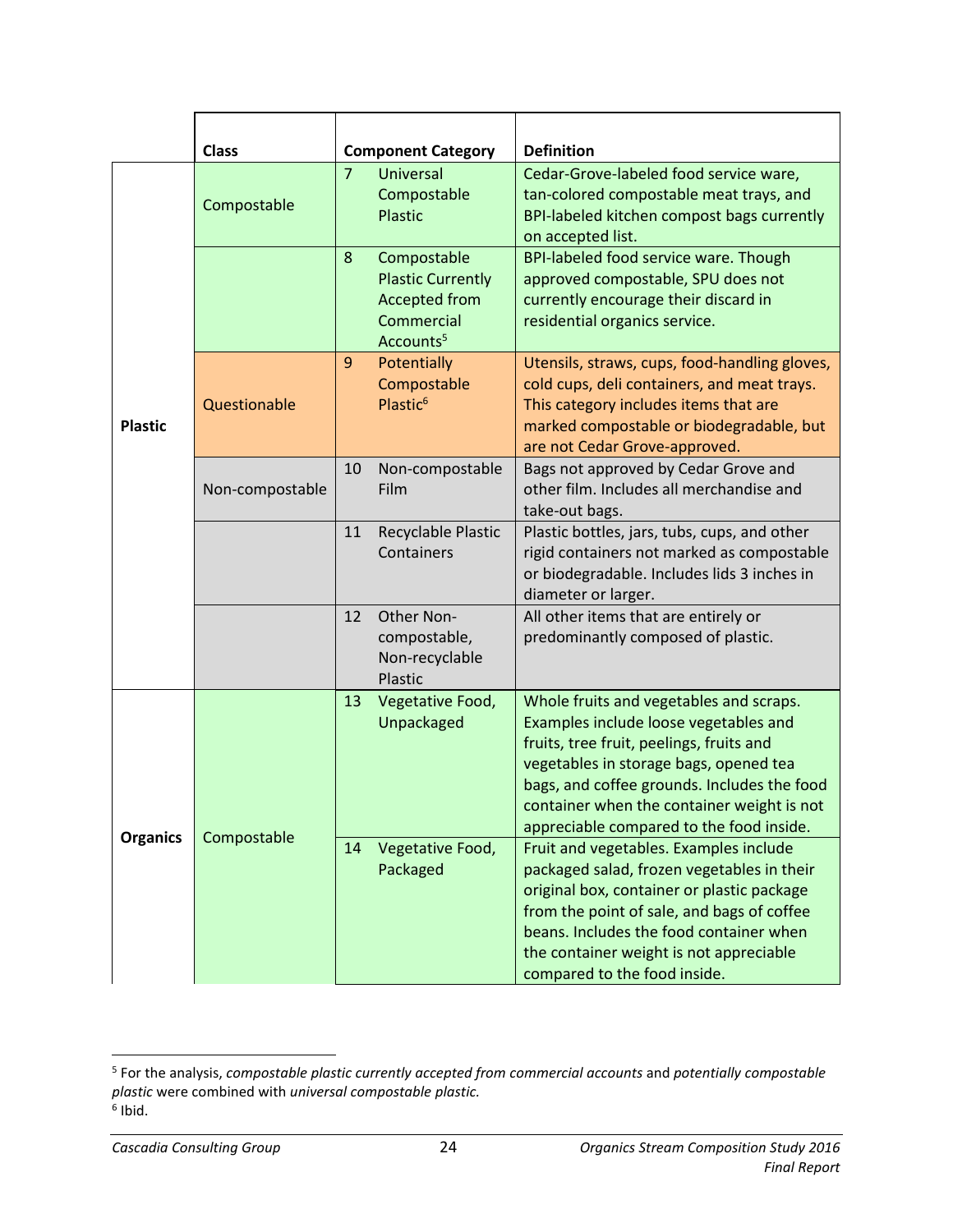|       | <b>Class</b>    |    | <b>Component Category</b>                             | <b>Definition</b>                                                                                                                                                                                                                                                                                                                                                         |
|-------|-----------------|----|-------------------------------------------------------|---------------------------------------------------------------------------------------------------------------------------------------------------------------------------------------------------------------------------------------------------------------------------------------------------------------------------------------------------------------------------|
|       |                 | 15 | Other Food,<br>Unpackaged                             | Non-vegetative food, such as breads,<br>meats, pastas, dairy products, etc., not<br>packaged or not in its original package or<br>container. Examples include food in plastic<br>wrap, aluminum foil, or sandwich bags, and<br>food in takeout containers. Includes the<br>food container when the container weight<br>is not appreciable compared to the food<br>inside. |
|       |                 | 16 | Other Food,<br>Packaged                               | Non-vegetative food, such as breads,<br>meats, pastas, dairy products, etc., disposed<br>in the original package (i.e., how the food<br>was packaged at the point of sale). Includes<br>the food container when the container<br>weight is not appreciable compared to the<br>food inside.                                                                                |
|       |                 | 17 | Grass/Leaves                                          | Grass, leaves, evergreen needles, and soil.                                                                                                                                                                                                                                                                                                                               |
|       |                 | 18 | Prunings                                              | Prunings that are at least 2 inches in<br>diameter at their largest point.                                                                                                                                                                                                                                                                                                |
|       |                 | 19 | Other<br>Compostable<br>Organics                      | Toothpicks, chop sticks, untreated wood<br>(including dimensional lumber), and indoor<br>florals.                                                                                                                                                                                                                                                                         |
|       |                 | 20 | <b>Recyclable Glass</b>                               | Glass containers.                                                                                                                                                                                                                                                                                                                                                         |
|       |                 | 21 | Recyclable Metal                                      | Aluminum cans, aluminum foil/containers,<br>steel food cans, and other ferrous metal.                                                                                                                                                                                                                                                                                     |
|       |                 | 22 | Disposable<br><b>Diapers</b>                          | Diapers made from a combination of fibers,<br>synthetic and/or natural, and made for<br>single use. This includes disposable baby<br>diapers and adult protective diapers                                                                                                                                                                                                 |
| Other | Non-compostable | 23 | Pet Waste                                             | Bagged or unbagged pet waste. Includes<br>kitty litter and animal bedding.                                                                                                                                                                                                                                                                                                |
|       |                 | 24 | Hazardous                                             | Mercury-containing light bulbs, paint,<br>motor oil, etc.                                                                                                                                                                                                                                                                                                                 |
|       |                 | 25 | Other Non-<br>compostable,<br>Non-recyclable<br>Items | All other items not included in the<br>categories above, such as mirrors.                                                                                                                                                                                                                                                                                                 |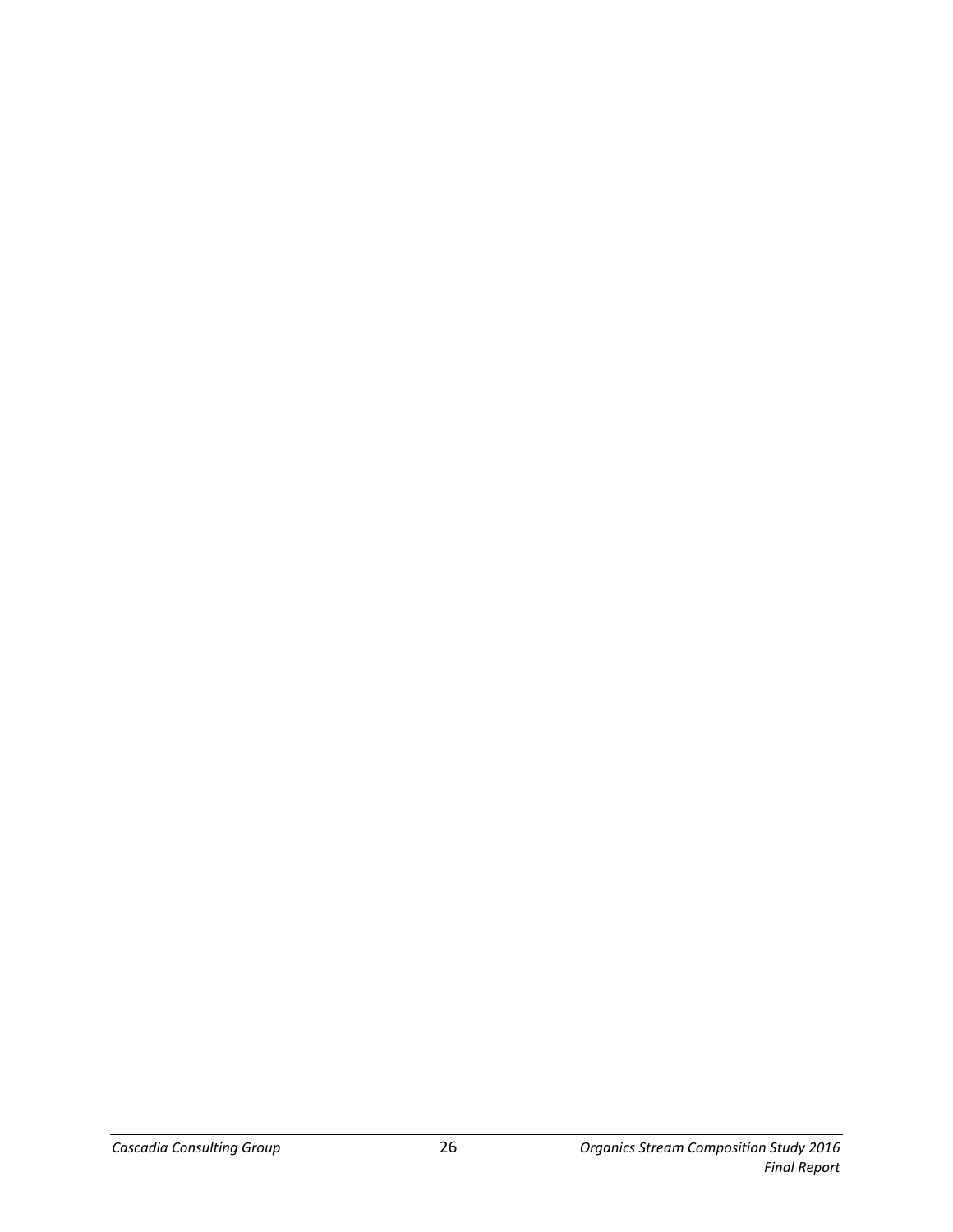#### <span id="page-32-0"></span>Appendix B **Sampling Methodology**

# **Overview**

Seattle Public Utilities (SPU) has conducted material composition studies since 1988 to better understand the types and quantities of municipal solid waste (MSW) and recyclable materials collected, to assess the City of Seattle's recycling potential, and to support the evaluation of existing programs. In 2012, Seattle conducted the first in-depth evaluation of the city's organics stream. The objective of this study was to determine the composition of Seattle's single-family, multifamily, and commercial organics stream that the City's two contracted haulers collect for composting in plastic carts.

The objective of the 2016 organics composition study was to update the organics characterization data for single-family residential, multifamily residential, and commercial streams that are collected in carts by the City's two contracted haulers. This data will help the City understand differences among substreams so that targeted organics diversion programs can be designed and implemented or improved and evaluated. This document details the sample collection and sorting methodology for the 2016 study.

# **Substream Definitions**

For any specific geographic area, the organics stream is composed of various substreams. A "substream" is determined by the particular generation, collection, or composition characteristics that make it a unique portion of the total organics stream. For this study, the three substreams are defined as follows:

- *Single-family residential:* Organic materials that are generated by residential customers with cart organics collection service. These are customers who typically also have their garbage collected in carts and are primarily residents of single-family detached homes, duplexes, triplexes, and four-plex buildings.
- *Multifamily residential:* Organic materials that are generated by residential customers with cart organics collection service and dumpster collection for garbage. These customers typically reside in apartment buildings with five or more units.
- *Commercial:* Organic materials that are generated by businesses and institutions with cart organics collection service.

These three organics substreams are collected by two contracted haulers, each serving two of four distinct "zones" ([Figure 7\)](#page-33-0) in the City of Seattle. One of the contracted haulers handles Zones 1 and 4; the other hauler handles Zones 2 and 3. The organics targeted by this study are typically collected and transported to either the two city-owned transfer stations or Eastmont transfer station, after which they are transported to Cedar Grove for composting. All organics that are placed in plastic carts, including carts collected both at the curb and from on-site locations, were eligible for sampling. Organics placed in metal containers were excluded.

This study did not sample any organics collected by private organics composting firms that are not under contract with Seattle Public Utilities.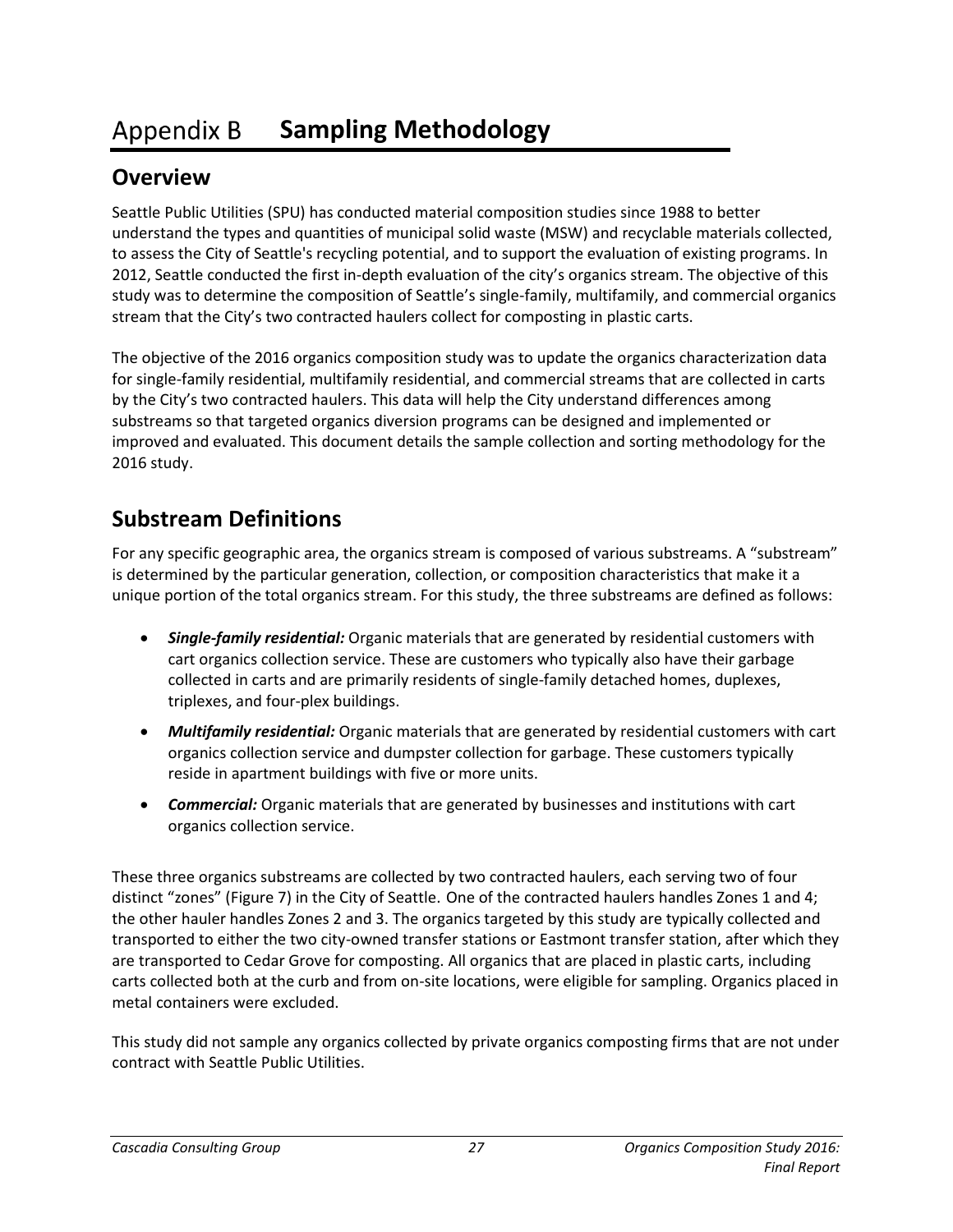

<span id="page-33-0"></span>

# **Sample Allocation**

A total of 600 organics samples—200 from single-family, 200 from multifamily, and 200 from commercial properties—were obtained for this study. Samples were collected seasonally, once each season beginning in April, so that data would be representative of the types of organics collected throughout the year. All samples were allocated equally across Seattle's four collection zones. For this study, single-family residential samples were collected at the South Disposal Station from incoming trucks. Multifamily residential and commercial samples were obtained directly from organics carts set out for pick-up. The process for allocating samples to each of the three substreams and four collection zones is described below.

## **Single-family Residential Samples**

For this study, single-family residential samples were obtained at the South Disposal Station from incoming trucks carrying pure loads (organics collected from single-family residences that do not contain organics cart contents from multifamily or commercial properties). A total of 200 single-family residential samples over four sampling seasons (50 samples per season) were collected. The singlefamily samples were evenly distributed across the four collection zones.

Single-family residential sample allocations by collection zone appear below i[n Figure](#page-34-0) 8.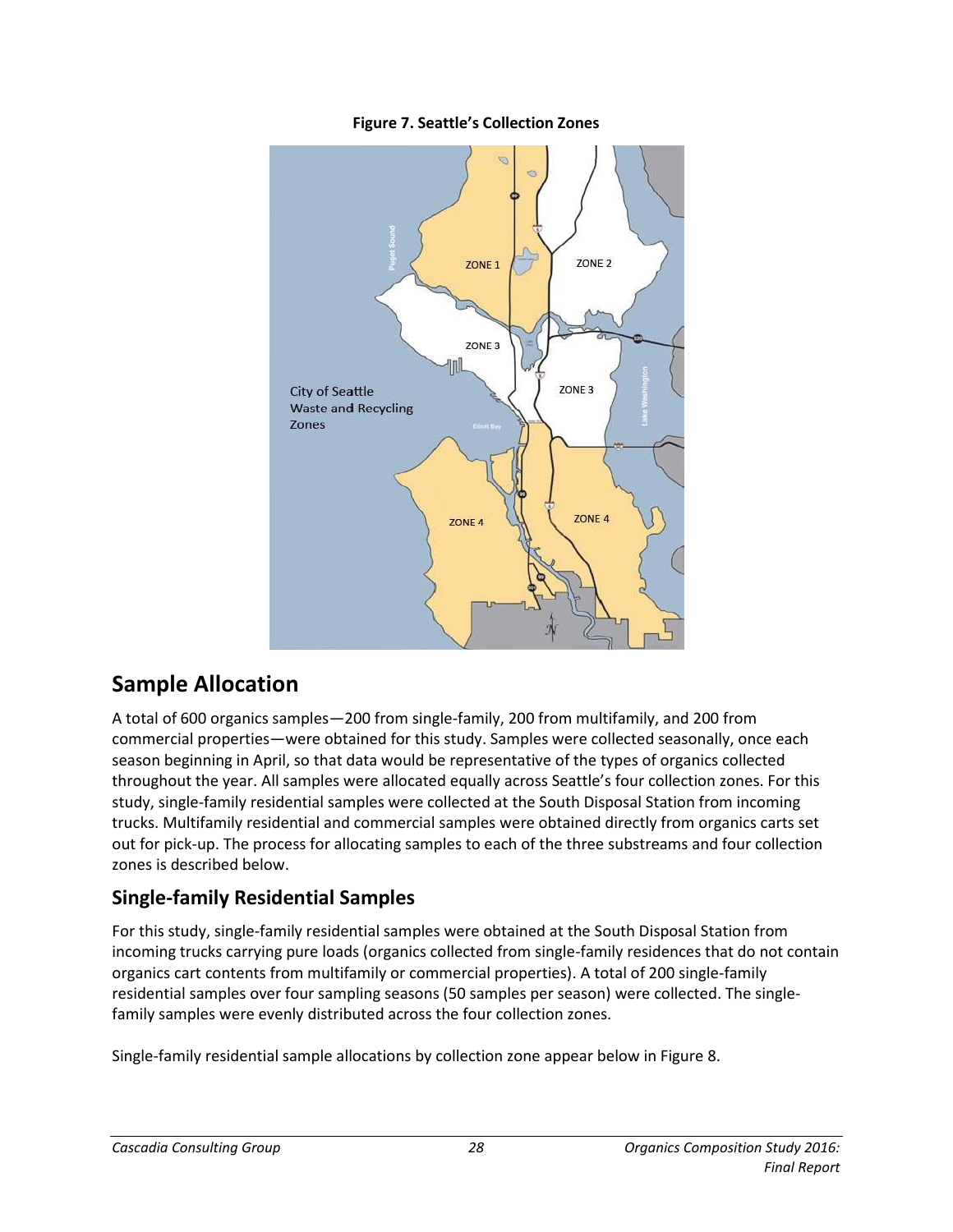| <b>Zone</b>         | <b>Single-family</b> |
|---------------------|----------------------|
| 1                   | 50                   |
| $\mathcal{P}$       | 50                   |
| 3                   | 50                   |
| 4                   | 50                   |
| <b>Total Target</b> | 200                  |

### <span id="page-34-0"></span>**Figure 8. Single-family Residential Sample Targets by Zone**

# **Multifamily Residential and Commercial Samples**

Multifamily residential and commercial samples were obtained directly from organics carts that were set out for pick-up on their regularly scheduled collection day. A total of 200 multifamily samples and 200 commercial samples were characterized. Samples were distributed equally across the four collection zones.

<span id="page-34-1"></span>The resulting target allocations by zone appear below i[n Figure](#page-34-1) 9.

| Zone                | Multifamily | Commercial |
|---------------------|-------------|------------|
| 1                   | 50          | 50         |
| 2                   | 50          | 50         |
| 3                   | 50          | 50         |
|                     | 50          | 50         |
| <b>Total Target</b> | 200         | 200        |

### **Figure 9. Multifamily and Commercial Sample Targets by Zone**

# **Sampling Calendar**

Sampling took place seasonally beginning in April 2016, with a total of four sampling events over the four seasons. During each sampling event, 50 samples were obtained from each substream for a total of 150 samples (and 600 samples over the entire study). The start dates for all sampling events each season were selected using a random number generator. The sampling dates for both the single-family and commercial/multifamily substreams were scheduled contiguously from the selected start dates. Each sampling event was planned for four days: two days to collect single-family samples and two days to collect multifamily and commercial samples.

# **Scheduling Single-family Sampling**

The daily sampling target for single-family organics was 25, so eight sampling days (two days each season for four seasons to obtain 200 samples) were assigned to the single-family substream. The sample collection crew was sized to meet the daily targets.

# **Scheduling Commercial and Multifamily Sampling**

Cascadia used four collection crews to obtain samples from the commercial and multifamily substreams. Each crew could collect 12 to 13 samples per day, for a total of 50 samples each sampling day. Therefore, two collection days during each of four seasonal sampling events were required to obtain a total of 200 samples each from the commercial and multifamily substreams. Each collection crew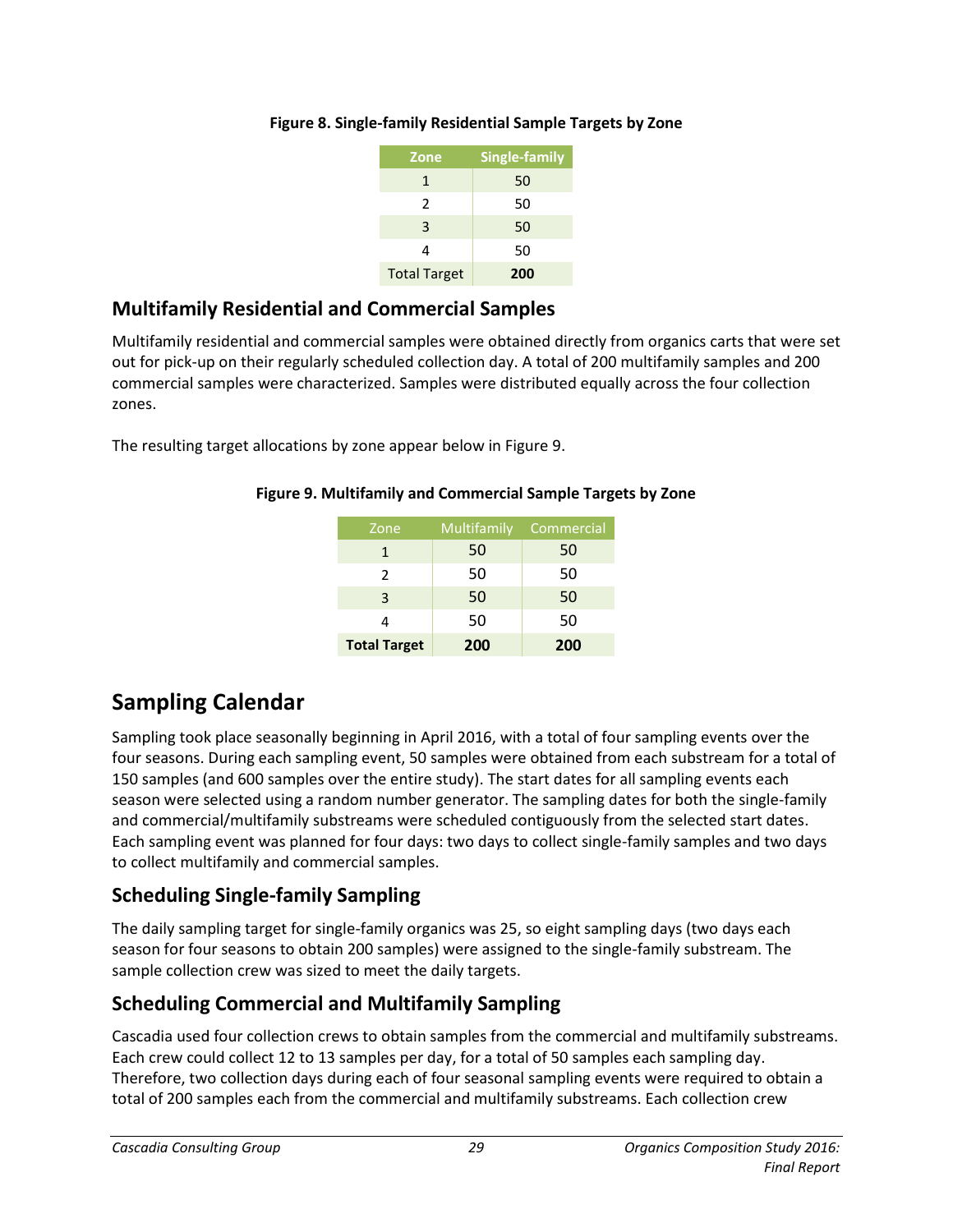obtained samples from one randomly selected route each day; one route from each zone was sampled on each of the two sampling days.

# **Scheduling Sampling Events**

The starting sampling date within each season was selected randomly using the procedure described below. The remainder of the sampling dates in each season were scheduled contiguously.

- First, the number of available weeks (weeks starting Monday or Tuesday that did not include holidays) was determined for each month. The random number function in Excel was used to select the starting week for each month of the study.
- Sampling was scheduled to take place over four continuous days not interrupted by weekends or holidays. Therefore, sampling could start only on a Monday or Tuesday. The starting day of the week for each seasonal sampling event was chosen randomly using a random number generator.

The resulting sampling calendar is shown i[n Table 17](#page-35-0) below.

<span id="page-35-0"></span>

| <b>Season</b>  | <b>Month</b> | <b>Start Day</b><br>(Monday or<br>Tuesday) | Day 1     | Day 2     | Day 3     | Day 4     |
|----------------|--------------|--------------------------------------------|-----------|-----------|-----------|-----------|
| Q <sub>1</sub> | April        | Monday                                     | 18-Apr    | $19$ -Apr | 20-Apr    | 21-Apr    |
| Q <sub>2</sub> | July         | Tuesday                                    | $19$ -Jul | $20$ -Jul | $21$ -Jul | $22$ -Jul |
| Q <sub>3</sub> | October      | Monday                                     | $24$ -Oct | $25-Oct$  | $26$ -Oct | $27-Oct$  |
| Q <sub>4</sub> | December     | Tuesday                                    | 6-Dec     | 7-Dec     | 8-Dec     | 9-Dec     |

### **Table 17. Sampling Calendar**



# **Hauler and Transfer Station Participation**

For each of the scheduled organics sampling events, the South Transfer Station provided a sorting site for the collection and sorting crew. Affected transfer station staff were notified both the week and the day prior to sampling to ensure that all staff were aware of the sampling event and that no conflicting circumstances had arisen. For all sampling, the two contracted haulers were asked to provide daily collection schedules and route information. Hauler participation is described in more detail below.

# **Single-family Residential Sampling**

Haulers were sent reminders the week prior to each sampling event. Several days prior to each sampling day, Cascadia sent the collection schedule and route information for the sampling days to each hauler. The hauler verified that route numbers were correct; added truck numbers, driver names, and vehicle arrival times; and returned the list. From the lists of routes, the target number of routes was randomly selected to correspond to the number of samples required on each sampling day. The list of vehicles selected for sampling was forwarded to the hauler and verified verbally. In addition, the haulers were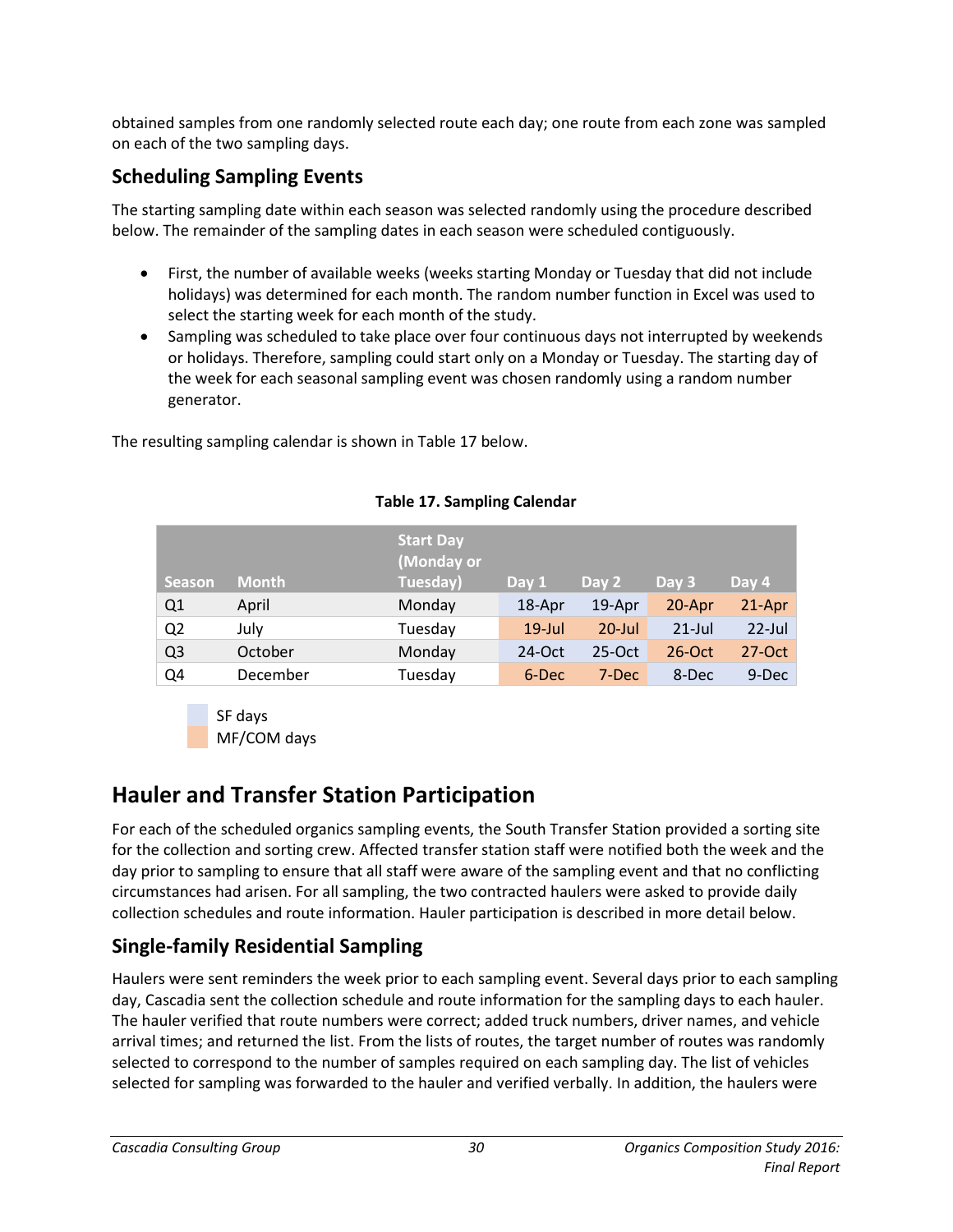reminded to notify drivers of selected vehicles that they were expected to participate in the sampling activities.

# **Multifamily Residential and Commercial Sampling**

To assist with the daily routing of Cascadia organics collection vehicles, the two contracted haulers were asked to provide feedback on accessibility to the organics carts at selected commercial and multifamily sites in Seattle. Sites with carts that were inaccessible (e.g., carts in locked enclosures) were removed from the list of possible customers to sample. This final list was used to randomly select customers for sampling and to construct collection routes for use by Cascadia's sample collection personnel as described in [Multifamily](#page-36-0)  [Residential and Commercial Organics Sample Selection](#page-36-0) below.

# **Load and Sample Selection**

# **Single-family Residential Loads**

To select which loads would be sampled on a given sampling day, a random number was assigned to every load that was expected to arrive at the sampling facility from each zone that day. These random numbers were sorted, and the loads with the lowest random number were selected in sequence until the target number of samples was achieved for each collection zone. For subsequent sampling days, a new random number was assigned to each load, and the process was repeated.

An additional single-family route was added to the list of routes scheduled on each sampling day. The additional route provided "contingency samples" that were obtained and sorted in the event that one of the vehicles for the regularly-planned collection route failed to arrive on time or was not intercepted in time to obtain a sample.

# <span id="page-36-0"></span>**Multifamily Residential and Commercial Organics Sample Selection**

Prior to each sampling day, one route from each of the four collection zones was selected for sampling using a random number generator. The contracted haulers were asked to provide a starting location, regular driver starting time, and a list of multifamily and commercial accounts for each selected route. Accounts were randomly selected from the list for sampling, including contingencies in the event that a selected customer did not set out their bin that week. To randomly select accounts, each account was assigned a random number. The accounts with the lowest random number were selected in sequence until the target number of accounts from which to sample was achieved.

# **Field Procedures**

# **Sample Collection**

### SINGLE-FAMILY RESIDENTIAL SAMPLES

The field crew manager coordinated all logistics involving truck selection, sample extraction, sorting area, and disposal of sorted materials with the South Transfer Station staff. As the selected truck dumped at the transfer station, a loader operator scooped into material dumped from the truck to capture a sample of approximately 200 to 250 pounds of organics. Each sample was placed on a clean tarp and labeled with a *Sample Placard* for sorting.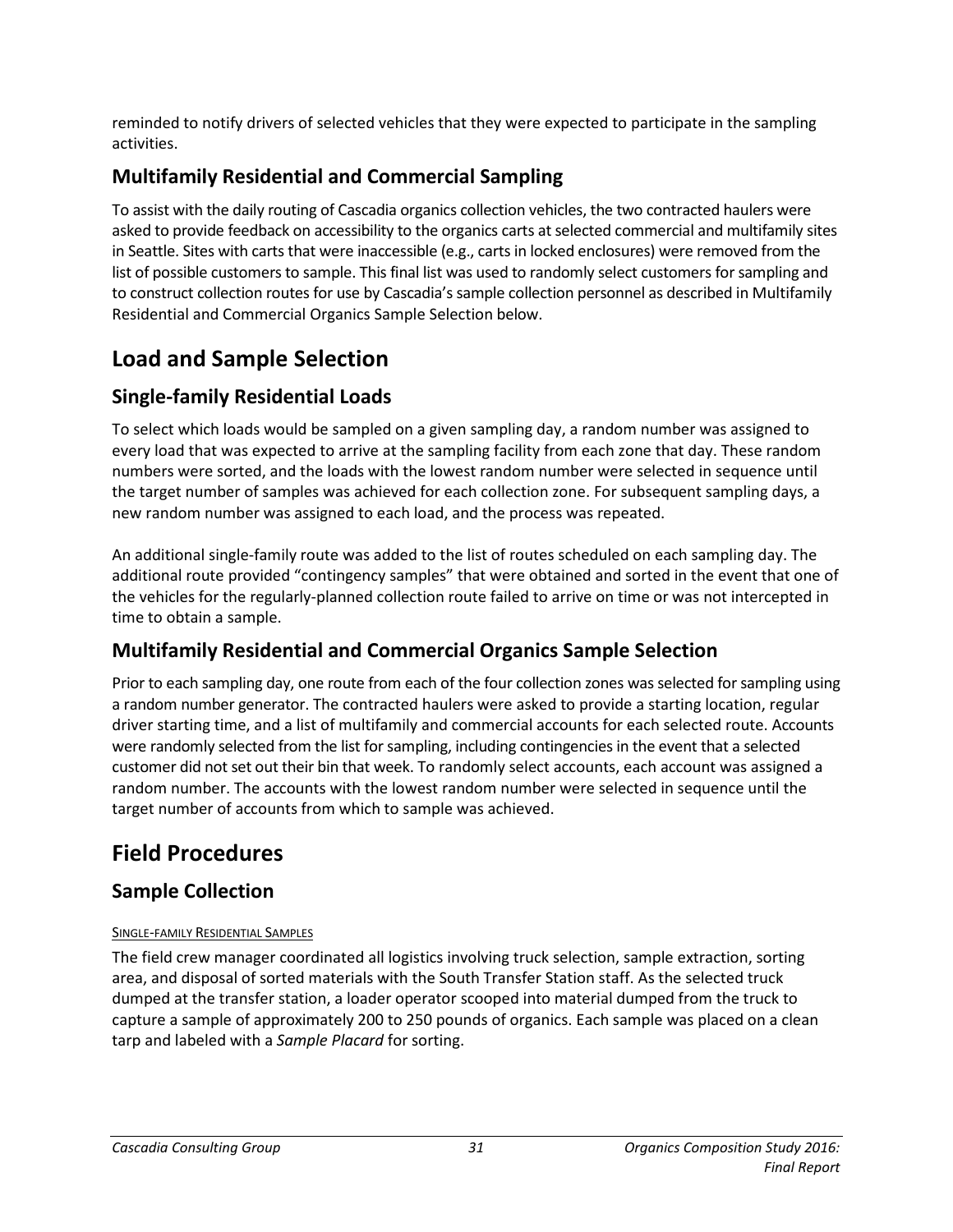#### MULTIFAMILY RESIDENTIAL AND COMMERCIAL ORGANICS SAMPLES

Prior to each commercial or multifamily sampling day, a mapped route of the accounts to be sampled was given to Cascadia's collection crews. Each collection crew drove the preselected route and collected samples from the organics carts of the first 12 to 13 accounts on their list. When the collection crew reached the multifamily or commercial property selected for sampling, a collection crew member took the organics cart, emptied its entire contents onto a tarp, and sealed it. If more than one cart had been set out, or if extra organics were left next to carts for collection, the collection crew collected all material set out for collection unless there were several carts with similar material, in which case the crew collected material from a randomly selected cart. The driver then labeled each sample with a *Sample ID*.

The collection crew collected samples prior to the normal pick-up time for the contracted hauler. In the event that a customer did not set out their bin that day, the crew continued on the route to the contingency samples until they met their sample quota. After each crew had collected the designated number of samples, they delivered the collected samples to the South Transfer Station for sorting.

### **Sample Sorting**

Cascadia staff hand-sorted samples at the South Transfer Station. Approximately 150 samples were sorted over four days each season. The sorting procedure included the following four steps:

**Step 1: Review methodology and sorting categories with the crew.** To ensure consistent sorting, Cascadia used highly trained crewmembers throughout the duration of the project. Before the sorting began, all crewmembers reviewed the procedures, forms, and material definitions in detail. The material definitions are included in Appendix A.

**Step 2: Sort Sample.** Once the samples were placed on the floor for sorting, a crewmember photographed the sample clearly showing the sample placard. The sorting crewmembers then sorted each sample by hand into the 24 prescribed material component categories. The crewmembers typically started each sample with three or four sorting baskets for the most commonly found components and set up more as needed. Each sample was sorted to the greatest reasonable level of detail.

**Step 3: Weigh the Sample.** The field crew manager verified the purity of each material as it was weighed using a pre-tared scale, and recorded the data on the *Sample Tally Sheet* (Appendix E).

**Step 4: Review Data.** At the conclusion of each sorting day, the Field Crew Manager conducted a quality control review of the data recorded.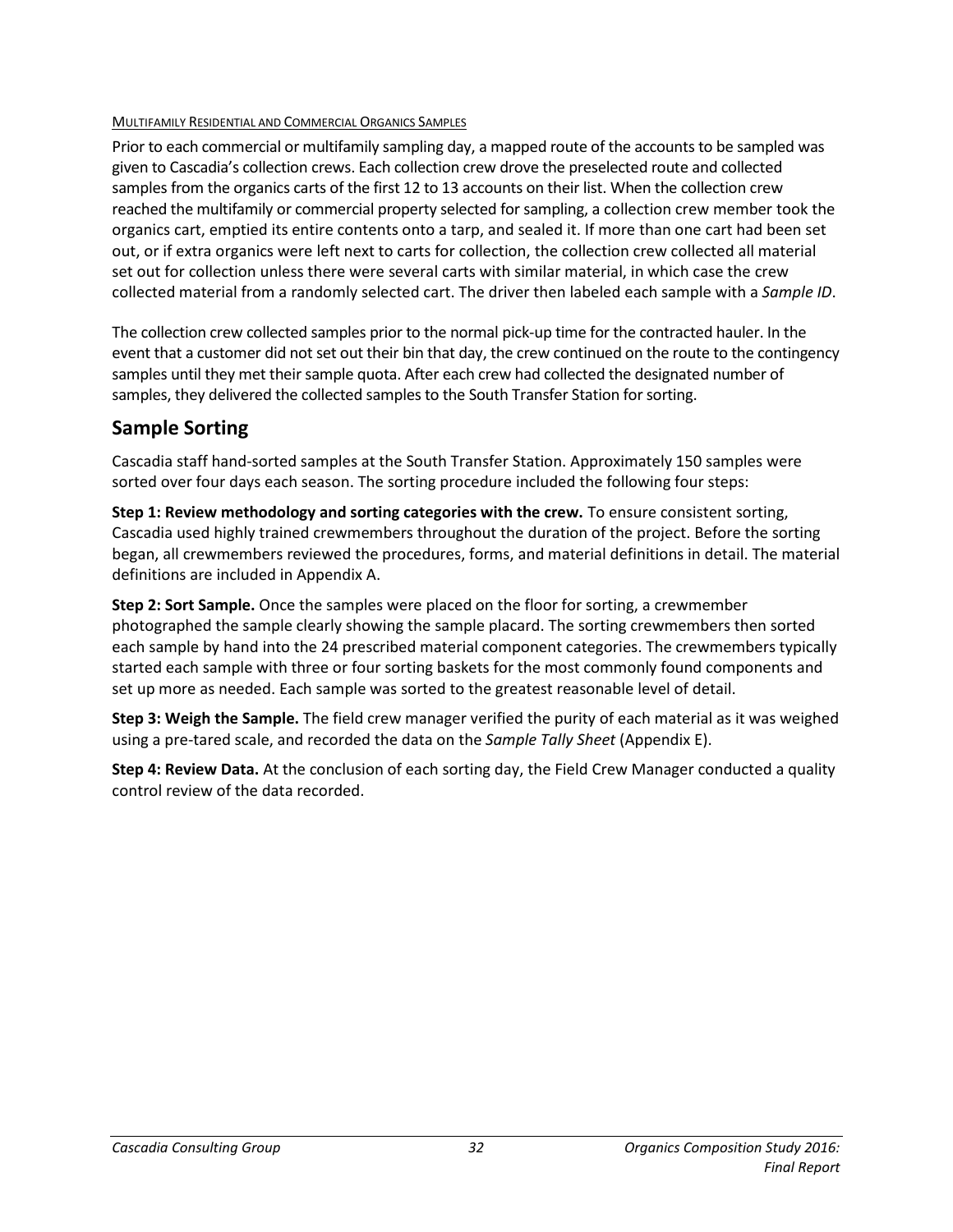#### <span id="page-38-0"></span>**Appendix C Sampling Event Progress Reports**

Cascadia produced brief reports to track progress towards study goals after each season of field work was complete. The four reports (one report per season) are presented below.

## **April (Q1) Organics Sampling Event Progress Report**

This memo presents a summary of the 2016 Seattle Residential and Commercial Organics Composition Study sampling event that occurred in April 2016. Sampling took place from April 18 through April 21. [Table 18](#page-38-1) compares the number of samples that were actually sorted to the number originally planned by date and zone. The goal for each substream for the sampling event was 50 samples. In total, 50 singlefamily, 48 commercial, and 52 multifamily organics samples were collected and sorted. By zone, sampling was one short for Zone 1 and one over for Zone 4 over the sampling days, while the targets were met for Zone 2 and Zone 3.

<span id="page-38-1"></span>

|               |                         | 4/18/2016         | 4/19/2016         | 4/20/2016         | $\sqrt{4/20/2016}$ | 4/21/2016         | 4/21/2016          |              |
|---------------|-------------------------|-------------------|-------------------|-------------------|--------------------|-------------------|--------------------|--------------|
|               |                         | Single-<br>family | Single-<br>family | <b>Commercial</b> | <b>Multifamily</b> | <b>Commercial</b> | <b>Multifamily</b> | <b>Total</b> |
| Planned       | Zone 1                  |                   | 6                 | 0                 | 5                  | 12                | 0                  | 30           |
|               | Zone 2                  | 6                 | 6                 | $\mathbf{0}$      | 6                  | 6                 | $\overline{7}$     | 31           |
|               | Zone 3                  | 6                 | 7                 | 12                | 7                  | 7                 | 12                 | 51           |
|               | Zone 4                  | 6                 | 6                 | 13                | $\overline{7}$     | $\mathbf{0}$      | 6                  | 38           |
|               | <b>Total</b><br>Planned | 25                | 25                | 25                | 25                 | 25                | 25                 | 150          |
| <b>Actual</b> | Zone 1                  | $\overline{7}$    | 6                 | $\mathbf{0}$      | 5                  | 11                | $\mathbf{0}$       | 29           |
|               | Zone 2                  | 6                 | 6                 | $\mathbf 0$       | 5                  | 5                 | 9                  | 31           |
|               | Zone 3                  | 6                 | 6                 | 13                | $\overline{7}$     | 6                 | 13                 | 51           |
|               | Zone 4                  | 6                 | 7                 | 13                | 7                  | $\mathbf 0$       | 6                  | 39           |
|               | <b>Total Actual</b>     | 25                | 25                | 26                | 24                 | 22                | 28                 | 150          |
|               | <b>Difference</b>       | 0                 | 0                 | $\mathbf{1}$      | (1)                | (3)               | 3                  |              |

#### **Table 18. Summary of Planned vs. Actual Samples Completed by Date and Zone**

## **July (Q2) Organics Sampling Event Progress Report**

This memo presents a summary of the 2016 Seattle Residential and Commercial Organics Composition Study sampling event that occurred in July 2016. Sampling took place from July 19 through July 22. [Table](#page-38-2)  [19](#page-38-2) compares the number of samples that were actually sorted to the number originally planned by date and zone. The goal for each substream for the sampling event was 50 samples. In total, 47 single-family, 51 commercial, and 50 multifamily organics samples were collected and sorted. By zone, sampling resulted in four more samples than planned for Zone 1, two more samples for Zone 2, five fewer samples than planned for Zone 3, and three fewer for Zone 4 over the sampling days.

#### **Table 19. Summary of Planned vs. Actual Samples Completed by Date and Zone**

<span id="page-38-2"></span>

| Planned |                           | 'Zone 1 | <b>Zone 2</b> | Zone 3 | - Zone 4' | Total |
|---------|---------------------------|---------|---------------|--------|-----------|-------|
|         | $7/19/2016$ Single-family |         |               |        |           |       |
|         |                           |         |               |        |           |       |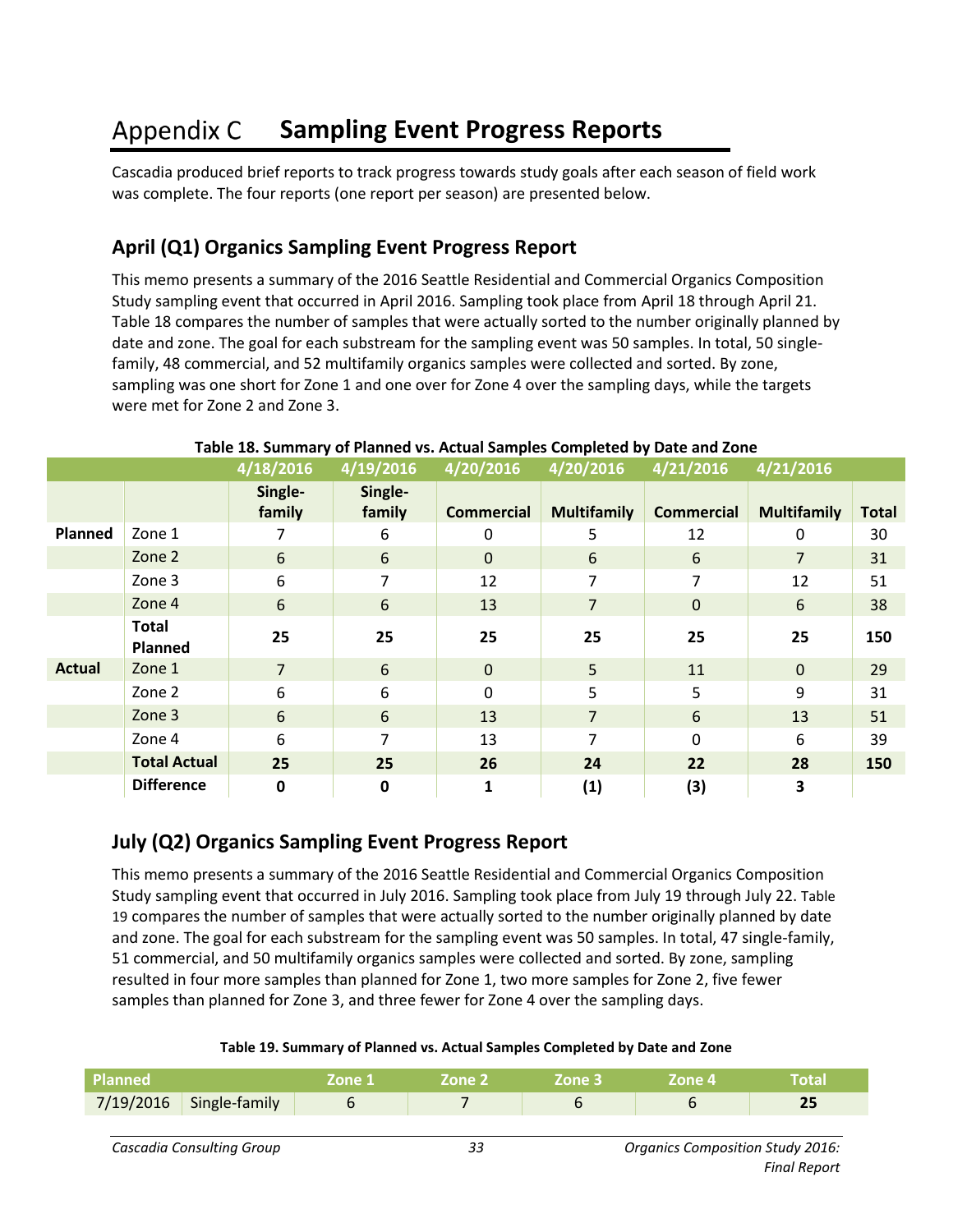| 7/20/2016     | Single-family                  | 6            | 6              | 6                | 7              | 25  |
|---------------|--------------------------------|--------------|----------------|------------------|----------------|-----|
| 7/21/2016     | Commercial                     | $\mathbf 0$  | 13             | 12               | $\mathbf{0}$   | 25  |
| 7/21/2016     | Multifamily                    | $\mathbf 0$  | 12             | 13               | $\mathbf 0$    | 25  |
| 7/22/2016     | Commercial                     | 13           | 0              | $\mathbf{0}$     | 12             | 25  |
| 7/22/2016     | Multifamily                    | 12           | 0              | $\boldsymbol{0}$ | 13             | 25  |
|               | <b>Total</b><br><b>Planned</b> | 37           | 38             | 37               | 38             | 150 |
| <b>Actual</b> |                                |              |                |                  |                |     |
| 7/19/2016     | Single-family                  | $6\,$        | $\overline{7}$ | 5                | $\overline{7}$ | 25  |
| 7/20/2016     | Single-family                  | 5            | 6              | 4                | $\overline{7}$ | 22  |
| 7/21/2016     | Commercial                     | $\mathbf{0}$ | 18             | 13               | $\mathbf{0}$   | 31  |
| 7/21/2016     | Multifamily                    | $\mathbf 0$  | 9              | 10               | $\mathbf 0$    | 19  |
| 7/22/2016     | Commercial                     | 11           | $\mathbf 0$    | $\mathbf 0$      | 9              | 20  |
| 7/22/2016     | Multifamily                    | 19           | 0              | $\mathbf 0$      | 12             | 31  |
|               | <b>Total Actual</b>            | 41           | 40             | 32               | 35             | 148 |
|               | <b>Difference</b>              | 4            | 2              | (5)              | (3)            | (2) |

As shown in [Table 20](#page-39-0) sampling to date was within two of the overall goal. By zone, all zones other than Zone 3 were between one and five samples below the target. Eight samples more than the target were completed for Zone 3. By zone and substream, sampling targets were exceeded for Zone 3 commercial and multifamily substreams while Zone 3 single-family was below the target. The actual number of samples completed for Zone 1 and Zone 4 commercial substreams were each below the target by three samples.

<span id="page-39-0"></span>

|              | <b>Overall Target by Substream</b><br><b>Actual Samples Sorted by Substream</b> |                   |                    |              |                          |                   |                    |              |                      |                                                                     |                   |
|--------------|---------------------------------------------------------------------------------|-------------------|--------------------|--------------|--------------------------|-------------------|--------------------|--------------|----------------------|---------------------------------------------------------------------|-------------------|
| Zone         | Single-<br>Family                                                               | <b>Commercial</b> | <b>Multifamily</b> | <b>Total</b> | Single-<br><b>Family</b> | <b>Commercial</b> | <b>Multifamily</b> | <b>Total</b> | %<br><b>Complete</b> | <b>Expected</b><br><b>Number</b><br><sub>of</sub><br><b>Samples</b> | <b>Difference</b> |
| Zone 1       | 50                                                                              | 50                | 50                 | 150          | 24                       | 22                | 24                 | 70           | 50%                  | 75                                                                  | (5)               |
| Zone 2       | 50                                                                              | 50                | 50                 | 150          | 25                       | 23                | 23                 | 71           | 50%                  | 75                                                                  | (4)               |
| Zone 3       | 50                                                                              | 50                | 50                 | 150          | 21                       | 32                | 30                 | 83           | 50%                  | 75                                                                  | 8                 |
| Zone 4       | 50                                                                              | 50                | 50                 | 150          | 27                       | 22                | 25                 | 74           | 50%                  | 75                                                                  | (1)               |
| <b>Total</b> | 200                                                                             | 200               | 200                | 600          | 97                       | 99                | 102                | 298          | 50%                  | 300                                                                 | (2)               |

**Table 20. Summary of Overall Sampling Progress**

*Note: Orange denotes substreams/zones for which sampling is more than two below the planned number of samples. Green denotes substreams/zones for which sampling has exceeded the target by more than two samples.* 

# **October (Q3) Organics Sampling Event Progress Report**

This memo presents a summary of the 2016 Seattle Residential and Commercial Organics Composition Study sampling event that occurred in October 2016. Sampling took place from October 17 through October 20[. Table 21](#page-40-0) compares the number of samples that were actually sorted to the number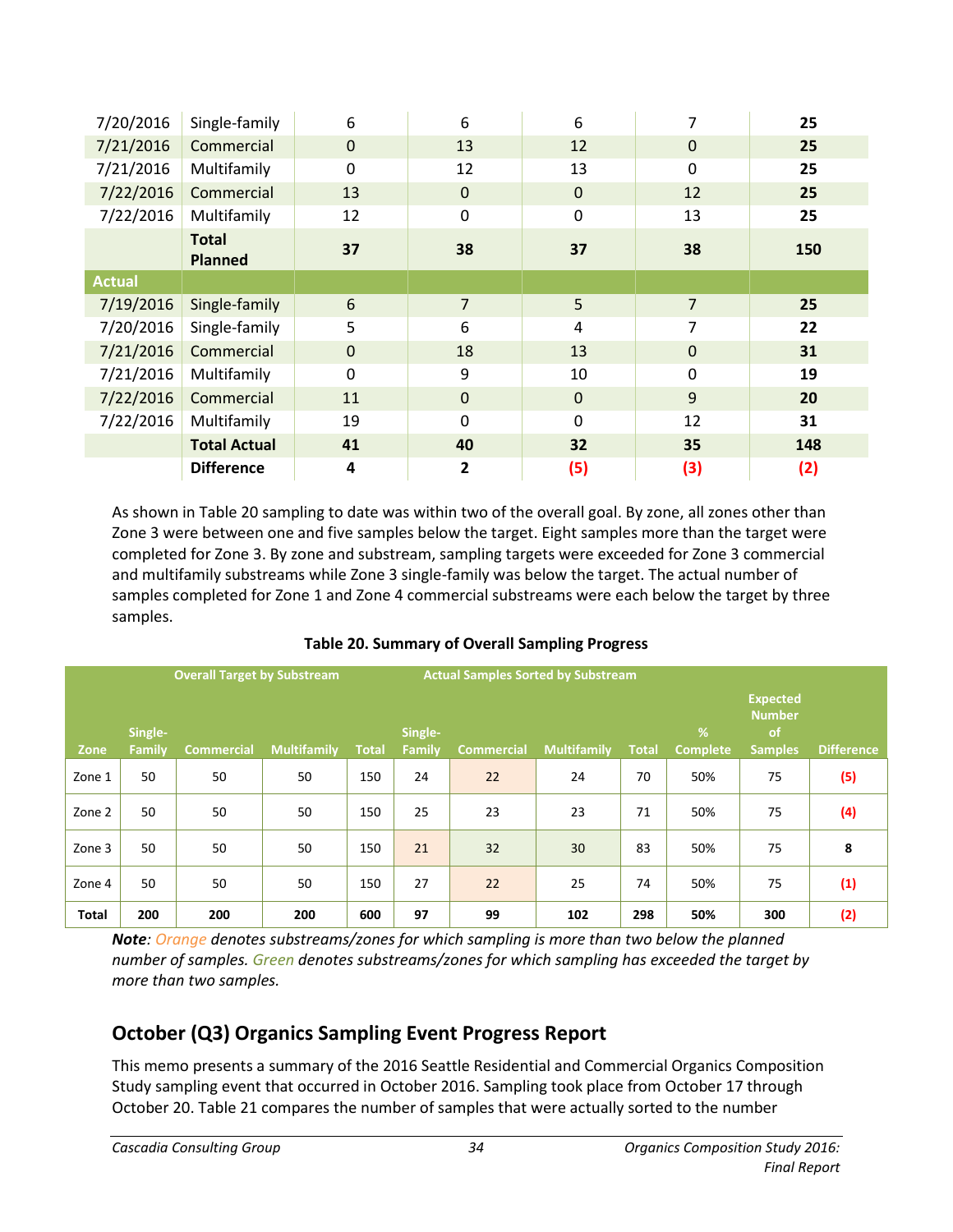originally planned by date and zone. The goal for each substream for the sampling event was 50 samples. In total, 52 single-family, 50 commercial, and 50 multifamily organics samples were collected and sorted. By zone, sampling in this event resulted in 14 fewer samples than planned for Zone 1, one fewer sample for Zone 2, 13 more samples than planned for Zone 3, and four more than planned for Zone 4.

<span id="page-40-0"></span>

| <b>Planned</b> |                                | Zone 1         | Zone 2         | Zone 3          | Zone 4           | <b>Total</b> |
|----------------|--------------------------------|----------------|----------------|-----------------|------------------|--------------|
| 10/17/2016     | Single-family                  | 6              | 6              | 7               | 6                | 25           |
| 10/18/2016     | Single-family                  | $\overline{7}$ | 6              | 6               | 6                | 25           |
| 10/19/2016     | Commercial                     | $\mathbf 0$    | 13             | 12              | $\pmb{0}$        | 25           |
| 10/19/2016     | Multifamily                    | $\mathbf 0$    | 12             | 13              | $\boldsymbol{0}$ | 25           |
| 10/20/2016     | Commercial                     | 13             | $\mathbf{0}$   | $\mathbf{0}$    | 12               | 25           |
| 10/20/2016     | Multifamily                    | 12             | 0              | $\Omega$        | 13               | 25           |
|                | <b>Total</b><br><b>Planned</b> | 38             | 37             | 38              | 37               | 150          |
| <b>Actual</b>  |                                |                |                |                 |                  |              |
| 10/17/2016     | Single-family                  | $\overline{7}$ | $\overline{7}$ | $6\phantom{1}6$ | 5                | 25           |
| 10/18/2016     | Single-family                  | $\overline{7}$ | $\overline{7}$ | 4               | 9                | 27           |
| 10/19/2016     | Commercial                     | $\mathbf 0$    | $\pmb{0}$      | 11              | 14               | 25           |
| 10/19/2016     | Multifamily                    | 4              | 8              | 6               | 7                | 25           |
| 10/20/2016     | Commercial                     | 6              | 5              | 13              | $\mathbf{1}$     | 25           |
| 10/20/2016     | Multifamily                    | $\mathbf 0$    | 9              | 11              | 5                | 25           |
|                | <b>Total Actual</b>            | 24             | 36             | 51              | 41               | 152          |
|                | <b>Difference</b>              | (14)           | (1)            | 13              | 4                | $\mathbf{2}$ |

**Table 21. Summary of Planned vs. Actual Samples Completed by Date and Zone**

As shown in [Table 22,](#page-41-0) the total samples completed to date matches the target. By zone, Zones 2 and 4 were within five and three samples of the target, respectively. Sampling to date resulted in 19 fewer samples than planned for Zone 1 and 21 more samples than planned for Zone 3. By zone and substream, sampling targets were exceeded for Zone 2 multifamily, Zone 3 commercial and multifamily, and Zone 4 single-family substreams. Sampling was below the targets for Zone 1 commercial and multifamily, Zone 2 commercial, and Zone 3 single-family substreams.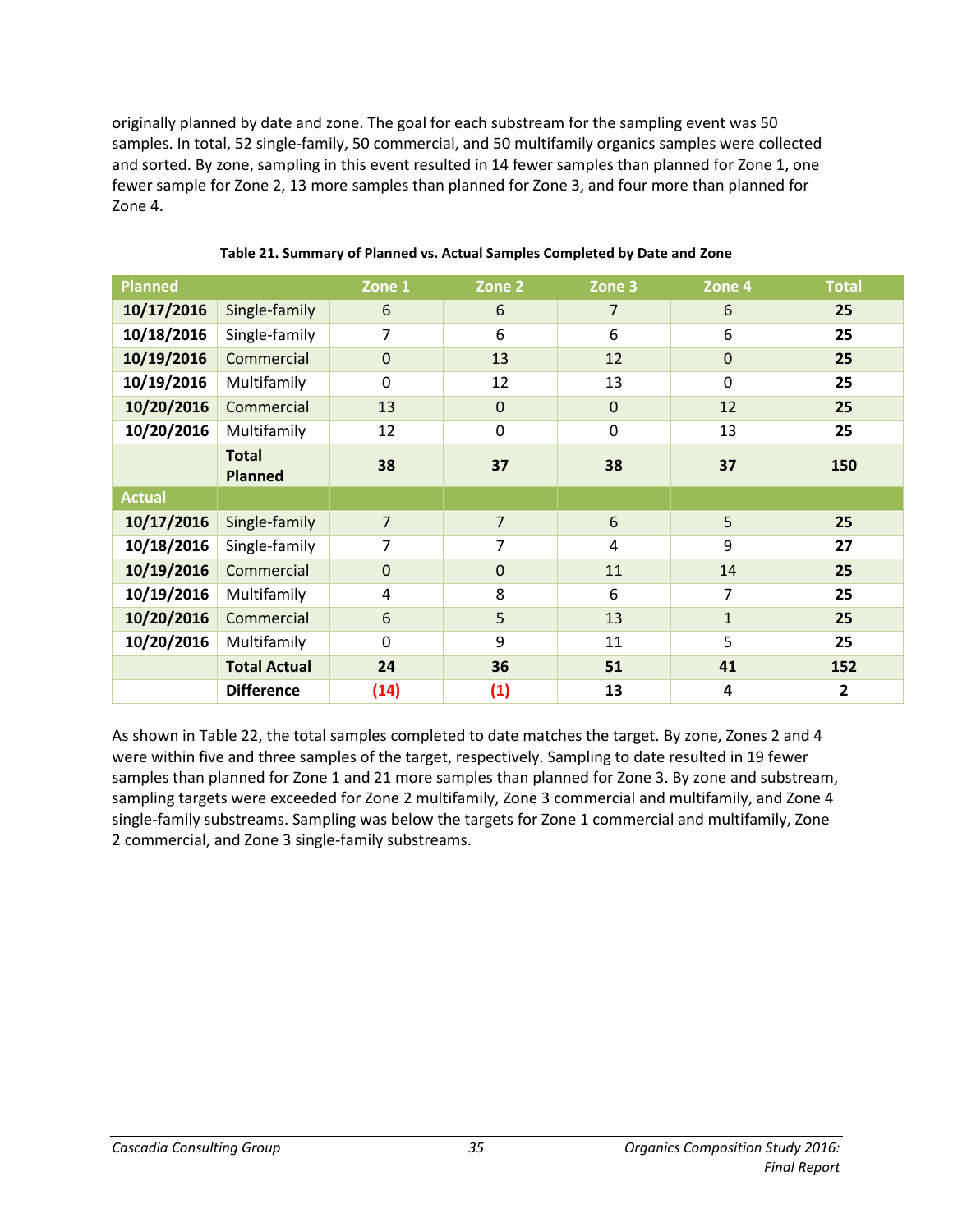<span id="page-41-0"></span>

|              |                   | <b>Overall Target by Substream</b> |                    |              | <b>Actual Samples Sorted by Substream</b> |                   |                    |              |                      |                                                   |                   |
|--------------|-------------------|------------------------------------|--------------------|--------------|-------------------------------------------|-------------------|--------------------|--------------|----------------------|---------------------------------------------------|-------------------|
| Zone         | Single-<br>Family | <b>Commercial</b>                  | <b>Multifamily</b> | <b>Total</b> | Single-<br>Family                         | <b>Commercial</b> | <b>Multifamily</b> | <b>Total</b> | %<br><b>Complete</b> | <b>Expected</b><br><b>Number</b><br>of<br>Samples | <b>Difference</b> |
| Zone 1       | 50                | 50                                 | 50                 | 150          | 38                                        | 28                | 28                 | 94           | 75%                  | 113                                               | (19)              |
| Zone 2       | 50                | 50                                 | 50                 | 150          | 39                                        | 28                | 40                 | 107          | 75%                  | 112                                               | (5)               |
| Zone 3       | 50                | 50                                 | 50                 | 150          | 31                                        | 56                | 47                 | 134          | 75%                  | 113                                               | 21                |
| Zone 4       | 50                | 50                                 | 50                 | 150          | 41                                        | 37                | 37                 | 115          | 75%                  | 112                                               | 3                 |
| <b>Total</b> | 200               | 200                                | 200                | 600          | 149                                       | 149               | 152                | 450          | 75%                  | 450                                               | 0                 |

### **Table 22. Summary of Overall Sampling Progress**

*Note: Orange denotes substreams/zones for which sampling is more than two below the planned number of samples. Green denotes substreams/zones for which sampling has exceeded the target by more than two samples.* 

# **December (Q4) Organics Sampling Event Progress Report**

This memo presents a summary of the 2016 Seattle Residential and Commercial Organics Composition Study sampling event that occurred in December 2016. Sampling took place from December 13 through December 16. [Table 23](#page-42-0) compares the number of samples that were actually sorted to the number originally planned by date and zone. The goal for each substream for the sampling event was 50 samples. In total, 51 single-family, 49 commercial, and 57 multifamily organics samples were collected and sorted. By zone, sampling in this event resulted in 13 more samples than planned for Zone 1, 12 more samples for Zone 2, 17 fewer samples for Zone 3, and one fewer for Zone 4.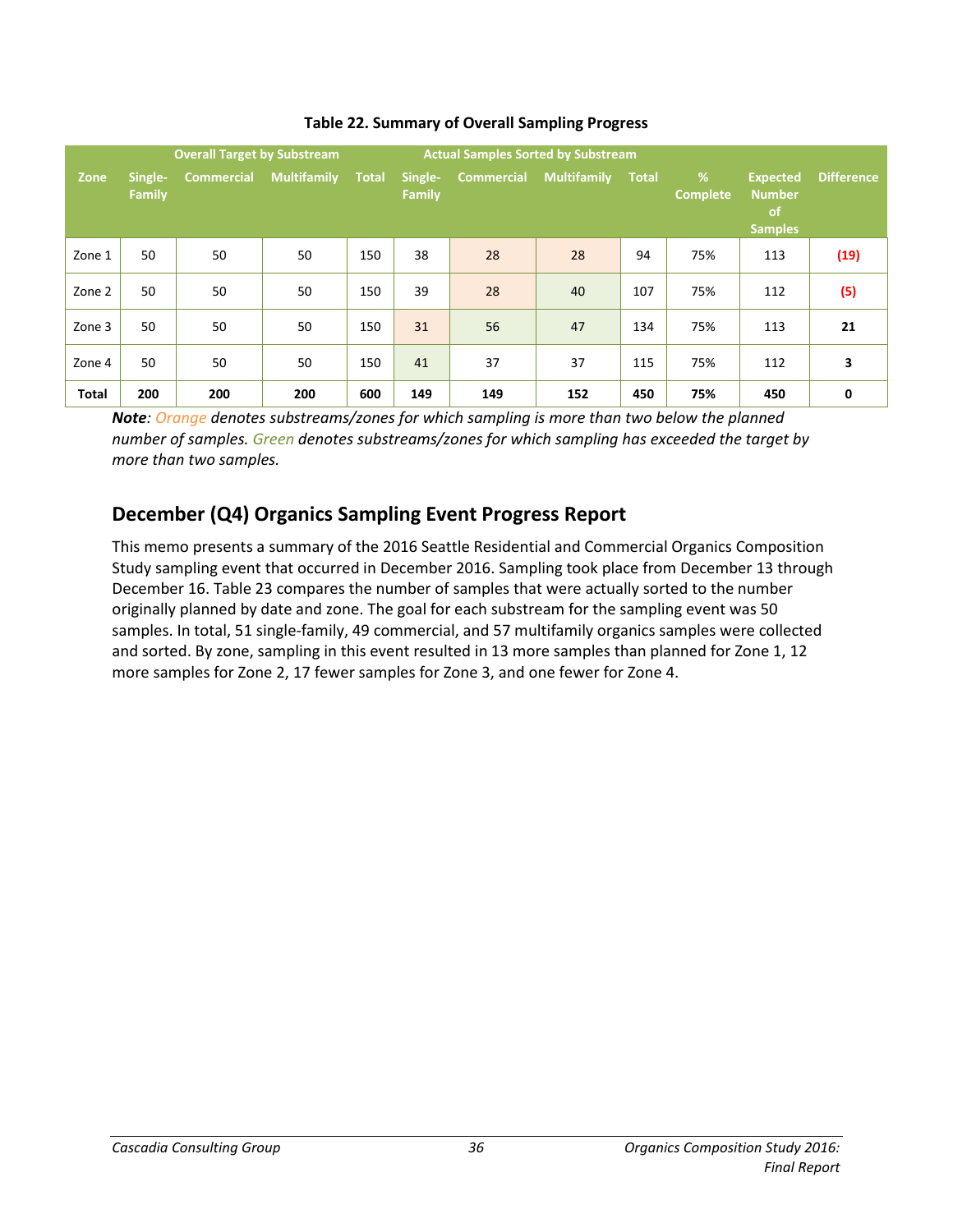<span id="page-42-0"></span>

| <b>Planned</b> |                                | Zone 1         | Zone 2      | Zone 3         | Zone 4       | <b>Total</b> |
|----------------|--------------------------------|----------------|-------------|----------------|--------------|--------------|
| 12/13/2016     | Single-family                  | 6              | 6           | 7              | 6            | 25           |
| 12/14/2016     | Single-family                  | $\overline{7}$ | 6           | 6              | 6            | 25           |
| 12/15/2016     | Commercial                     | $\mathbf{0}$   | 13          | 12             | $\mathbf{0}$ | 25           |
| 12/15/2016     | Multifamily                    | $\mathbf 0$    | 12          | 13             | 0            | 25           |
| 12/16/2016     | Commercial                     | 13             | $\mathbf 0$ | $\mathbf{0}$   | 12           | 25           |
| 12/16/2016     | Multifamily                    | 12             | $\mathbf 0$ | $\mathbf 0$    | 13           | 25           |
|                | <b>Total</b><br><b>Planned</b> | 38             | 37          | 38             | 37           | 150          |
| <b>Actual</b>  |                                |                |             |                |              |              |
| 12/13/2016     | Single-family                  | 8              | 9           | $\overline{2}$ | 6            | 25           |
| 12/14/2016     | Single-family                  | 8              | 8           | 5              | 5            | 26           |
| 12/15/2016     | Commercial                     | $\mathbf{0}$   | 10          | $\overline{7}$ | $\mathbf{0}$ | 17           |
| 12/15/2016     | Multifamily                    | 8              | 22          | 7              | $\mathbf 0$  | 37           |
| 12/16/2016     | Commercial                     | 19             | $\mathbf 0$ | $\mathbf 0$    | 13           | 32           |
| 12/16/2016     | Multifamily                    | 8              | $\mathbf 0$ | $\Omega$       | 12           | 20           |
|                | <b>Total Actual</b>            | 51             | 49          | 21             | 36           | 157          |
|                | <b>Difference</b>              | 13             | 12          | $-17$          | $-1$         | 7            |

**Table 23. Summary of Planned vs. Actual Samples Completed by Date and Zone**

As shown in [Table 24,](#page-42-1) the total samples completed to date matched the target. Looking at targets by zone, Zone 1 was six samples below the target. Sampling to date resulted in six more samples than planned for Zone 2 and five more samples than planned for Zone 3. Zone 4 sampling resulted in the same number of samples as planned. By zone and substream, sampling targets were exceeded for Zone 2 single-family and multifamily and Zone 3 commercial and multifamily. Sampling was below the targets for Zone 1 multifamily, Zone 2 commercial, and Zone 3 single-family substreams. Overall, five more samples than planned were completed.

<span id="page-42-1"></span>

|              |                   | <b>Overall Target by Substream</b> |                    | <b>Actual Samples Sorted by Substream</b> |                          |                   |                    |              |                      |                                                          |                   |
|--------------|-------------------|------------------------------------|--------------------|-------------------------------------------|--------------------------|-------------------|--------------------|--------------|----------------------|----------------------------------------------------------|-------------------|
| Zone         | Single-<br>Family | <b>Commercial</b>                  | <b>Multifamily</b> | Total                                     | Single-<br><b>Family</b> | <b>Commercial</b> | <b>Multifamily</b> | <b>Total</b> | %<br><b>Complete</b> | <b>Expected</b><br><b>Number</b><br>of<br><b>Samples</b> | <b>Difference</b> |
| Zone 1       | 50                | 50                                 | 50                 | 150                                       | 52                       | 48                | 44                 | 144          | 100%                 | 150                                                      | (6)               |
| Zone 2       | 50                | 50                                 | 50                 | 150                                       | 56                       | 38                | 62                 | 156          | 100%                 | 150                                                      | 6                 |
| Zone 3       | 50                | 50                                 | 50                 | 150                                       | 38                       | 63                | 54                 | 155          | 100%                 | 150                                                      | 5                 |
| Zone 4       | 50                | 50                                 | 50                 | 150                                       | 51                       | 50                | 49                 | 150          | 100%                 | 150                                                      | 0                 |
| <b>Total</b> | 200               | 200                                | 200                | 600                                       | 197                      | 199               | 209                | 605          | 100%                 | 600                                                      | 5                 |

#### **Table 24. Summary of Overall Sampling Progress**

*Note: Orange denotes substreams/zones for which sampling is more than two below the planned number of samples. Green denotes substreams/zones for which sampling has exceeded the target by more than two samples.*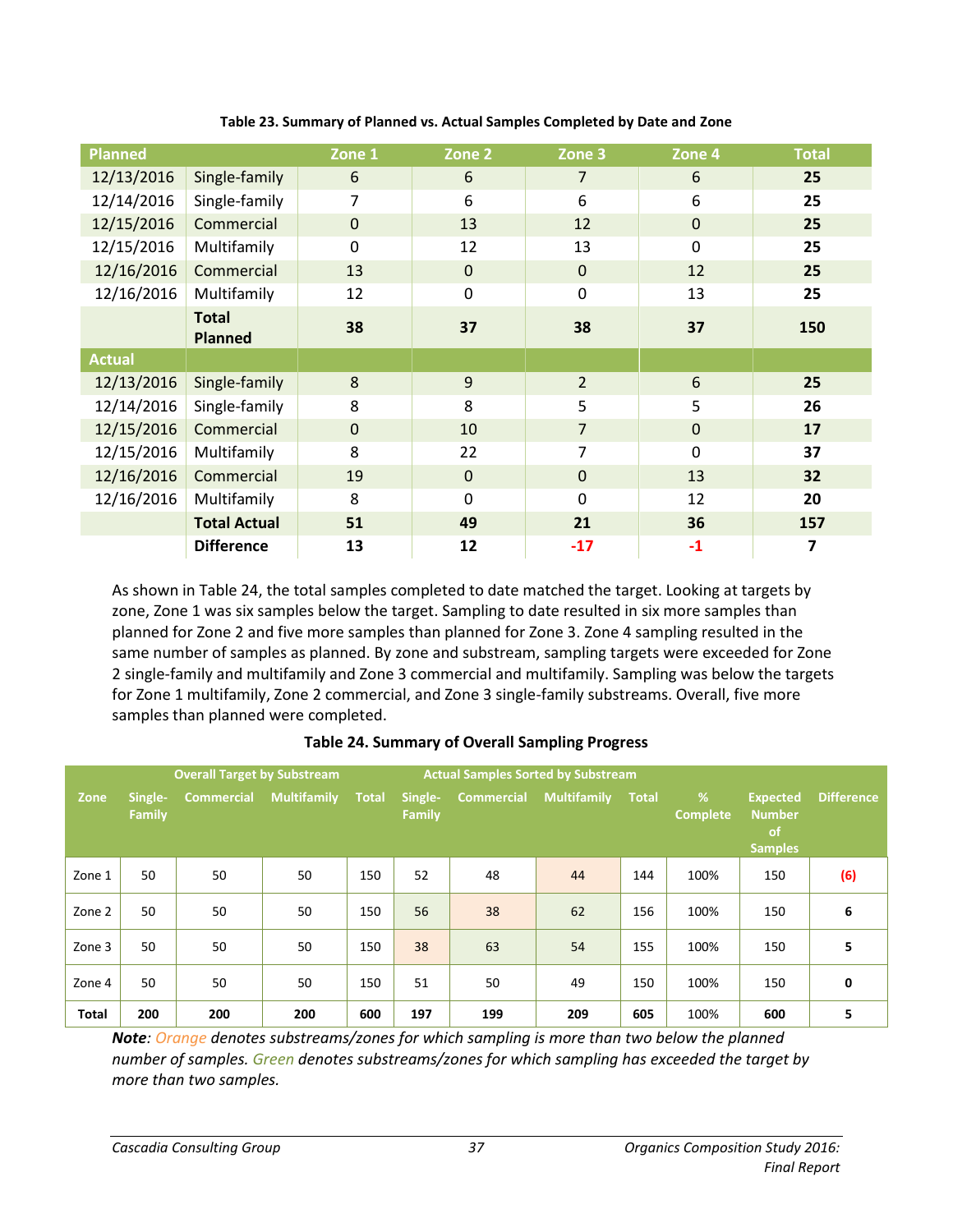#### <span id="page-43-0"></span>**Appendix D Organics Composition Calculations**

### **Composition Calculations**

The composition estimates represent the **ratio of the components' weight to the total waste** for each noted substream. They are derived by summing each component's weight across all the selected records and dividing by the sum of the total weight of waste, as shown in the following equation:

$$
r_j = \frac{\sum_i c_{ij}}{\sum_i w_i}
$$

where:

|     | C.           | weight of particular component         |
|-----|--------------|----------------------------------------|
|     | w            | sum of all component weights           |
| for | $i = 1$ to n |                                        |
|     |              | where $n =$ number of selected samples |
| for | j = 1 to m   |                                        |

where m = number of components

The confidence interval for this estimate is derived in two steps. First, the variance around the estimate is calculated, accounting for the fact that the ratio includes two random variables (the component and total sample weights). The **variance of the ratio estimator** equation follows:

$$
\hat{V}_{r_j} = \left(\frac{1}{n}\right) \cdot \left(\frac{1}{\overline{w}^2}\right) \cdot \left(\frac{\sum_{i} (c_{ij} - r_j w_i)^2}{n - 1}\right)
$$

where:

$$
\overline{w} = \frac{\sum_i w_i}{n}
$$

Second, **confidence intervals** at the 90% confidence level are calculated for a component's mean as follows:

$$
r_j \pm \left(t \cdot \sqrt{\hat{V}_{r_j}}\,\right)
$$

where:

 $t =$  the value of the t-statistic (1.645) corresponding to a 90% confidence level

For more detail, please refer to Chapter 6 "Ratio, Regression and Difference Estimation" of *Elementary Survey Sampling* by R.L. Scheaffer, W. Mendenhall and L. Ott (PWS Publishers, 1986).

### **Weighted Averages**

The overall commercial waste composition estimates were calculated by performing a weighted average across the relevant substreams: each zone, vehicle type, and shift.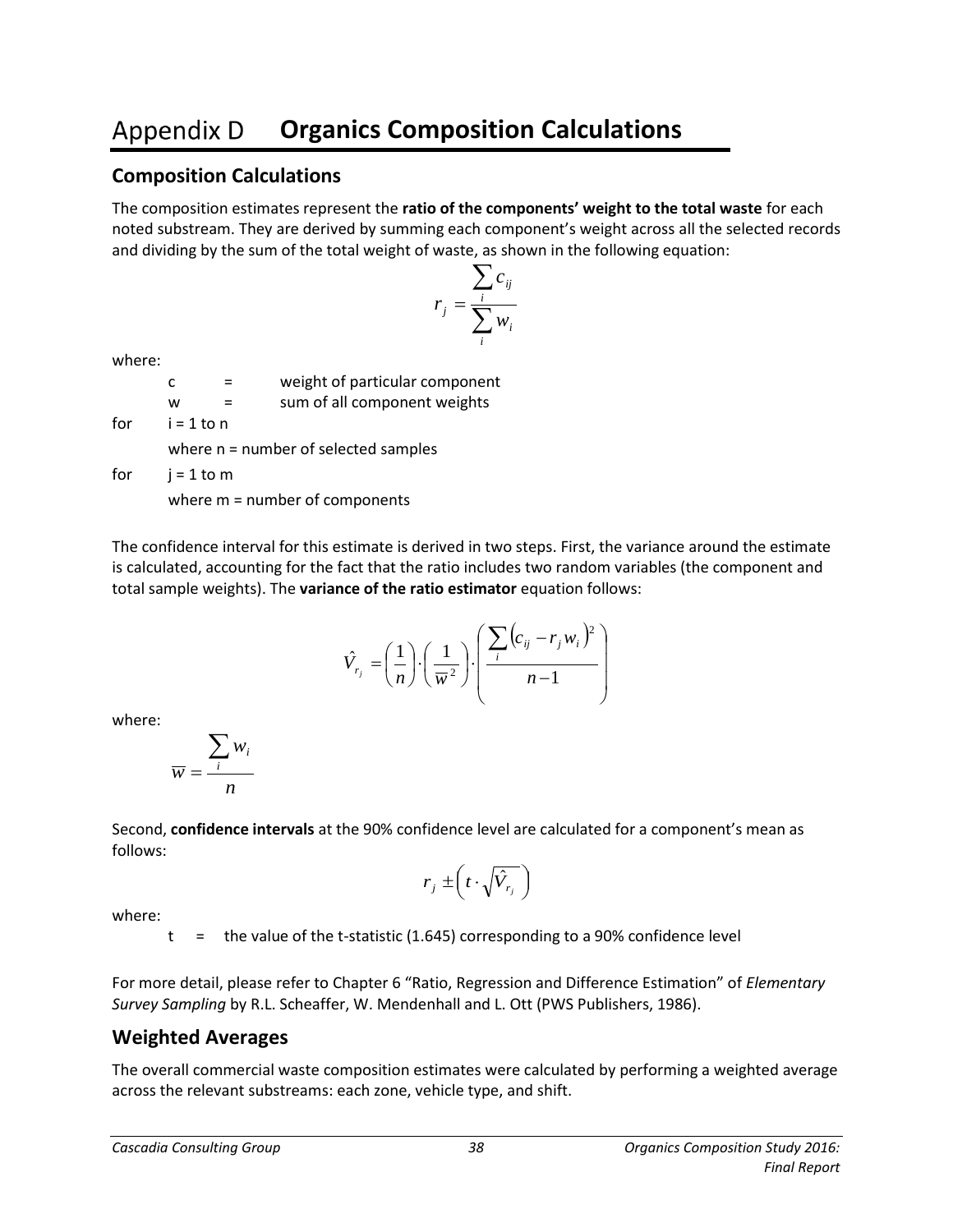Seattle provided the estimate of tonnage disposed by the commercial substream for the study period (January thru December 2016). The composition estimates for each substream and subpopulation were applied to the relevant tonnages to estimate the amount of waste disposed for each component category.

The **weighted average for an overall composition estimate** is performed as follows:

$$
O_j = (p_1 * r_{j1}) + (p_2 * r_{j2}) + (p_3 * r_{j3}) + \dots
$$

where:

p = the proportion of tonnage contributed by the noted substream

r = ratio of component weight to total waste weight in the noted substream

for

 $j = 1$  to m

where

m =number of components

The **variance of the weighted average** is calculated:

$$
VarO_j = (p_1^{2} * \hat{V}_{r_{j1}}) + (p_2^{2} * \hat{V}_{r_{j2}}) + (p_3^{2} * \hat{V}_{r_{j3}}) + ...
$$

The weighting percentages that were used to perform the composition calculations are listed below in [Table 25](#page-45-0) through [Table 28.](#page-46-0) Weighting percentages were not used to perform composition calculations on sampling data by zone.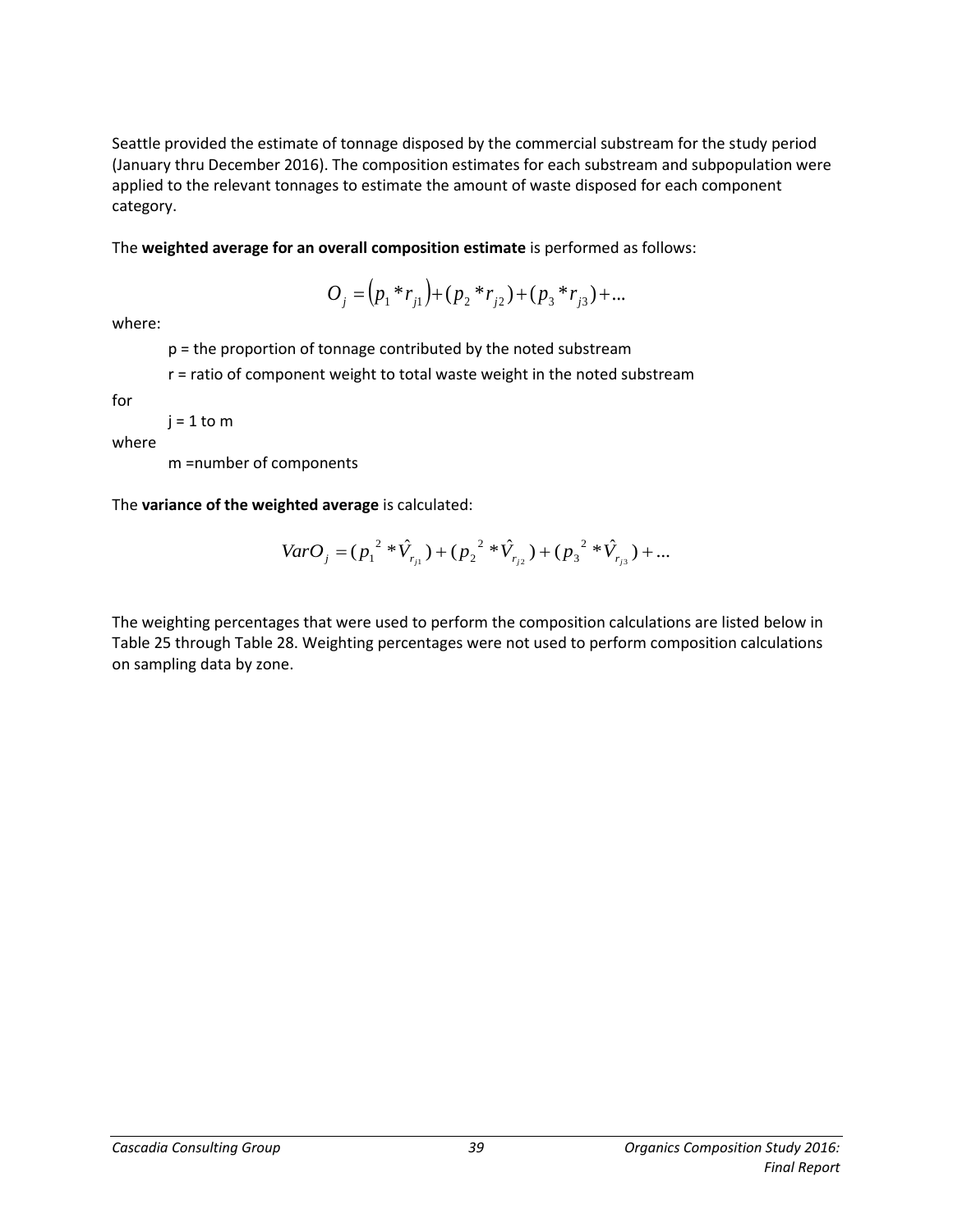<span id="page-45-0"></span>

| Substream     | <b>Tons Disposed</b> | <b>Percent of Total</b> |
|---------------|----------------------|-------------------------|
| <b>Season</b> |                      |                         |
| Single-family |                      |                         |
| Spring        | 25,445.73            | 16.13%                  |
| Summer        | 21,719.72            | 13.77%                  |
| Fall          | 23,014.13            | 14.59%                  |
| Winter        | 14,553.79            | 9.23%                   |
| Multifamily   |                      |                         |
| Spring        | 1,764.79             | 1.12%                   |
| Summer        | 1,782.64             | 1.13%                   |
| Fall          | 1,726.09             | 1.09%                   |
| Winter        | 1,367.84             | 0.87%                   |
| Commercial    |                      |                         |
| Spring        | 16,103.46            | 10.21%                  |
| Summer        | 16,573.82            | 10.51%                  |
| Fall          | 17,531.88            | 11.11%                  |
| Winter        | 16,172.74            | 10.25%                  |
| Overall       | 157,756.64           | 100.00%                 |

**Table 25. Weighting Percentages: Overall Organics**

### **Table 26. Weighting Percentages: Single-family**

<span id="page-45-1"></span>

| <b>Tons Disposed</b> | <b>Percent of Total</b> |
|----------------------|-------------------------|
| 25,445.73            | 30.03%                  |
| 21,719.72            | 25.63%                  |
| 23,014.13            | 27.16%                  |
| 14,553.79            | 17.18%                  |
|                      |                         |
| 84,733.37            | 100.00%                 |
|                      |                         |

### **Table 27. Weighting Percentages: Multifamily**

<span id="page-45-2"></span>

| Season         | <b>Tons Disposed</b> | <b>Percent of Total</b> |
|----------------|----------------------|-------------------------|
| Spring         | 1,764.79             | 26.57%                  |
| Summer         | 1,782.64             | 26.84%                  |
| Fall           | 1,726.09             | 25.99%                  |
| Winter         | 1,367.84             | 20.60%                  |
| <b>Overall</b> | 6,641.37             | 100.00%                 |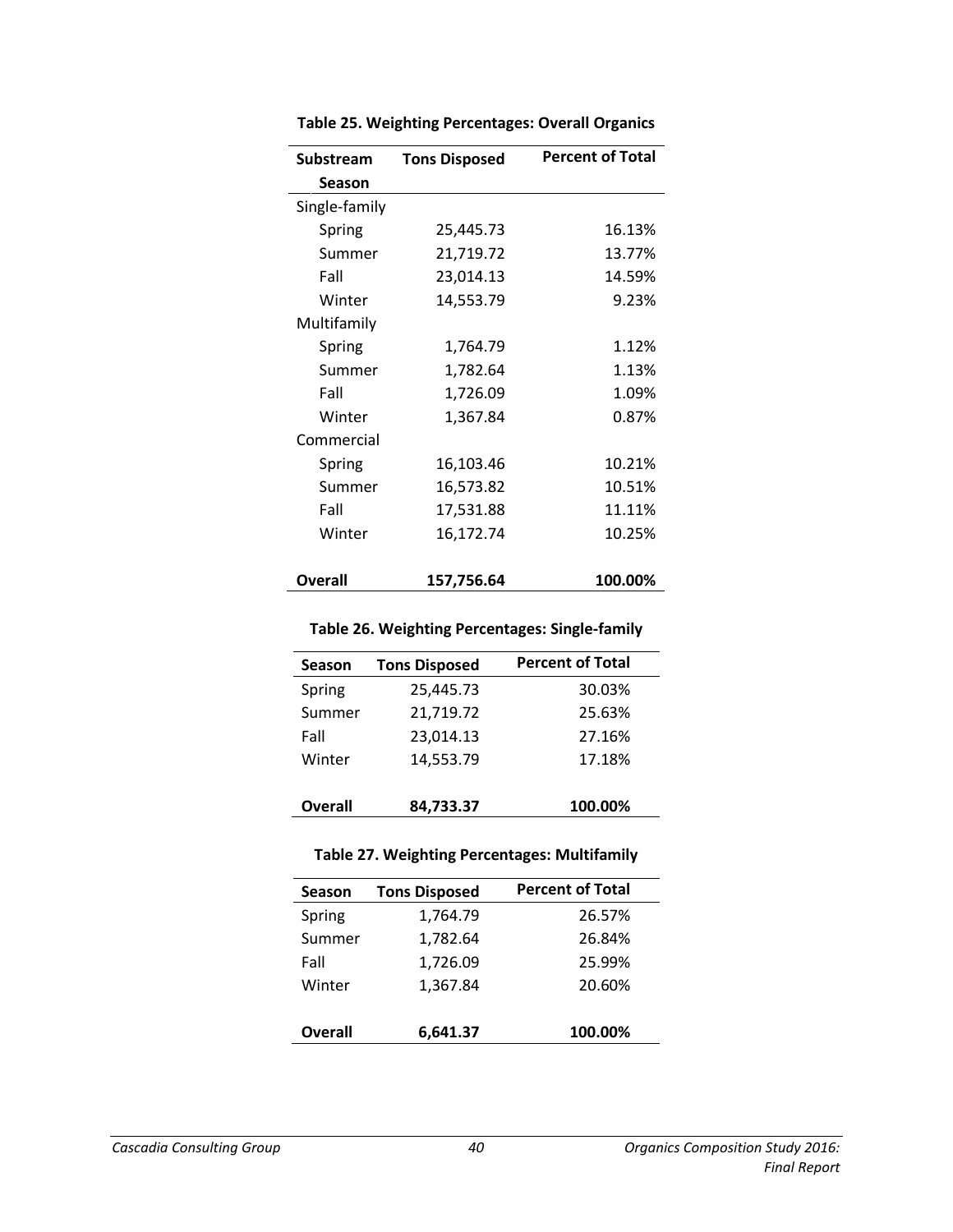<span id="page-46-0"></span>

| <b>Season</b> | <b>Tons Disposed</b> | <b>Percent of Total</b> |
|---------------|----------------------|-------------------------|
| Spring        | 16,103.46            | 24.26%                  |
| Summer        | 16,573.82            | 24.97%                  |
| Fall          | 17,531.88            | 26.41%                  |
| Winter        | 16,172.74            | 24.36%                  |
|               |                      |                         |
| Overall       | 66,381.90            | 100.00%                 |

**Table 28. Weighting Percentages: Commercial**

### **Sample Size Analysis**

**Objective: Determine if the sample size for 2016 single-family organics sampling was adequate given the variability of organic quantities within each season.**

The number of residential samples from single-family households taken during the 2016 study are shown in [Figure 10.](#page-46-1)

25 25 25 22 25 27 25 26 SF SF SF SF SF SF SF SF 4/18 4/19 7/19 7/20 10/17 10/18 12/13 12/14 Spring Spring Summer Summer Fall Fall Winter Winter

<span id="page-46-1"></span>**Figure 10: Number of samples taken during 2016 study (single-family households only)<sup>7</sup>**

It can be said from the figure that the number of samples taken were mostly uniform across the four seasons of the study.

A posteriori number of samples were calculated for the four seasons in 2016 based on the standard deviation (a measure of variability around the mean) for a desired margin of error using the following formula:

$$
N=\frac{Z^2 \cdot s^2}{e^2}
$$

 $\overline{\phantom{a}}$  $<sup>7</sup>$  The field team collected and sorted 200 single-family samples over the course of the study, but not all samples</sup> were included in the final analysis.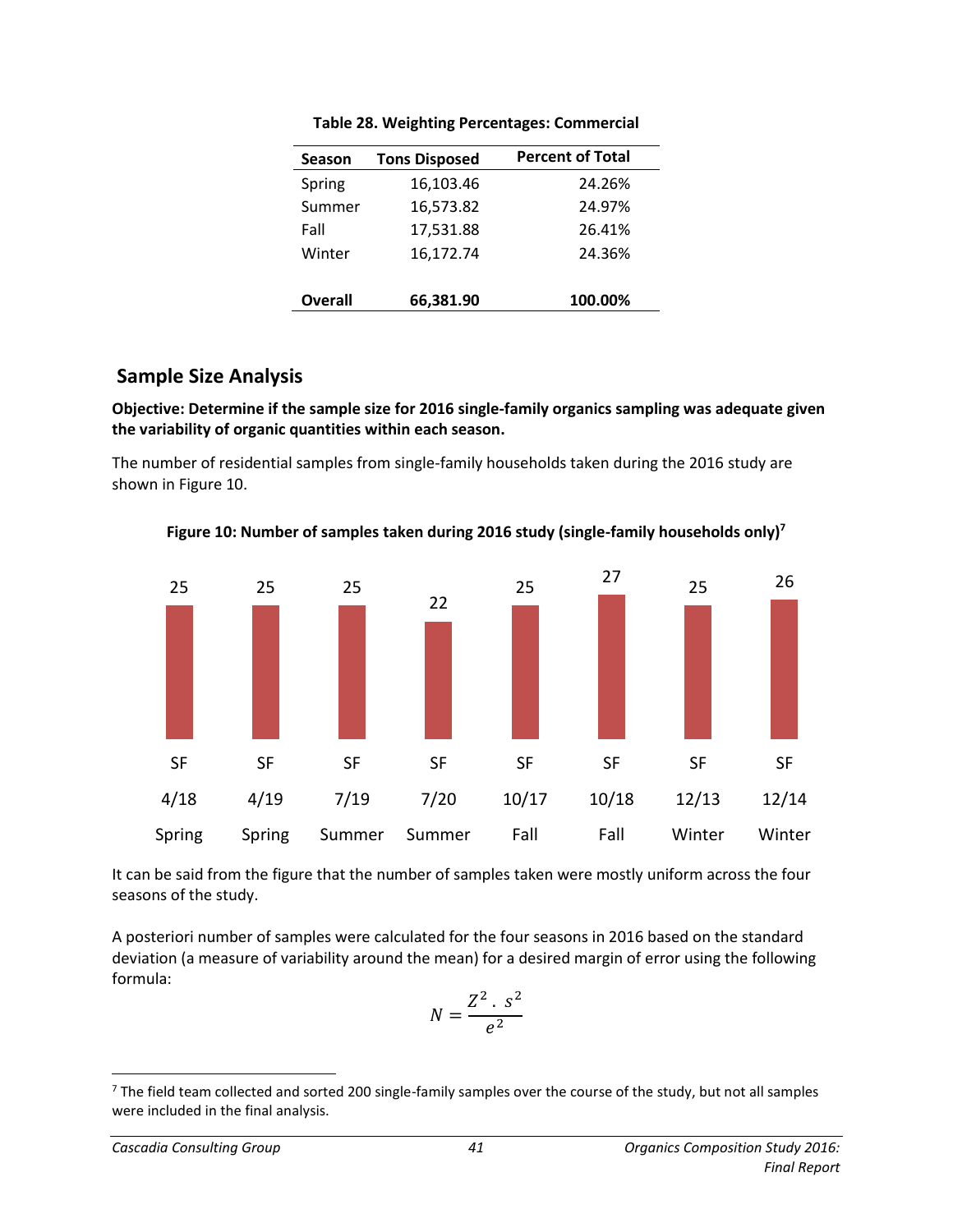Where:

- $\bullet$  N = sample size
- $\bullet$   $\leq$  Z = Z-score for a 95% confidence interval = 1.96
- s = Standard deviation calculated around the seasonal mean weight of the residential curbside collection. The seasonal mean (and the standard deviation) is calculated from the monthly residential curbside collection weights for each month grouped within a given season.
- $\bullet$  e = margin of error (expressed in decimals) = 0.05

[Table 29](#page-47-0) shows the number of samples calculated using the above formula, as well as the actual number of samples taken during the 2016 study.

<span id="page-47-0"></span>

| Season | Month      | Residential<br>Curbside<br>Single-family<br>Collection (lbs.) | Mean by<br>season (A) | Std. Dev. by<br>season (B) | Coeff. of<br>Variatio<br>n(B/A) | Estimat<br>ed # of<br>samples | Actual #<br>οf<br>Samples |
|--------|------------|---------------------------------------------------------------|-----------------------|----------------------------|---------------------------------|-------------------------------|---------------------------|
|        | <b>Dec</b> | 10,069,682                                                    |                       |                            |                                 |                               |                           |
| Winter | Jan        | 9,515,247                                                     | 9,702,528.4           | 259,634.6                  | 2.7%                            | $\mathbf{1}$                  | 48                        |
|        | Feb        | 9,522,656                                                     |                       |                            |                                 |                               |                           |
|        | Mar        | 14,363,552                                                    |                       |                            |                                 |                               |                           |
|        | Apr        | 18,120,007                                                    | 16,963,819.7          | 1,842,419.3                | 10.9%                           | 18                            | 50                        |
| Spring | May        | 18,407,900                                                    |                       |                            |                                 |                               |                           |
|        | Jun        | 16,214,720                                                    |                       |                            |                                 |                               |                           |
|        | Jul        | 13,894,180                                                    | 14,479,814.9          | 1,248,157.0                | 8.6%                            | 11                            | 47                        |
| Summer | Aug        | 13,330,544                                                    |                       |                            |                                 |                               |                           |
|        | Sep        | 12,847,846                                                    |                       |                            |                                 |                               |                           |
|        | <b>Oct</b> | 13,977,715                                                    | 15,342,751.9          | 2,768,094.6                | 18.0%                           | 50                            | 52                        |
| Fall   | Nov        | 19,202,695                                                    |                       |                            |                                 |                               |                           |

### **Table 29: Sample sizes**

It can be seen from the table that the actual number of single-family samples taken during the study exceeded or equaled the number of samples estimated using the above formula for all four seasons.

As a rule of thumb, the sample size increases with the increase in the heterogeneity in the targeted population. The variability in the residential curbside collection for each season is indicated by the coefficient of variation (the ratio of the standard deviation to its mean). In 2016, the residential curbside collection showed highest variation in fall (CV=18%), followed by spring (CV=10.9%), and summer (CV=8.6%). The lowest variability was seen in winter season (CV=2.7%). Accordingly, the number of samples estimated ranged from 50 to 18 to 11 and to 1 for fall, spring, summer, and winter seasons respectively.

As can be seen from the table, each season in 2016 requires a varied number of samples (from 50 to 1). The number of samples (rounded to the nearest ten) that were taken during the study was 50. This established parity among different sampling efforts across different seasons and facilitates comparative analysis among different seasons by balancing the sample sizes.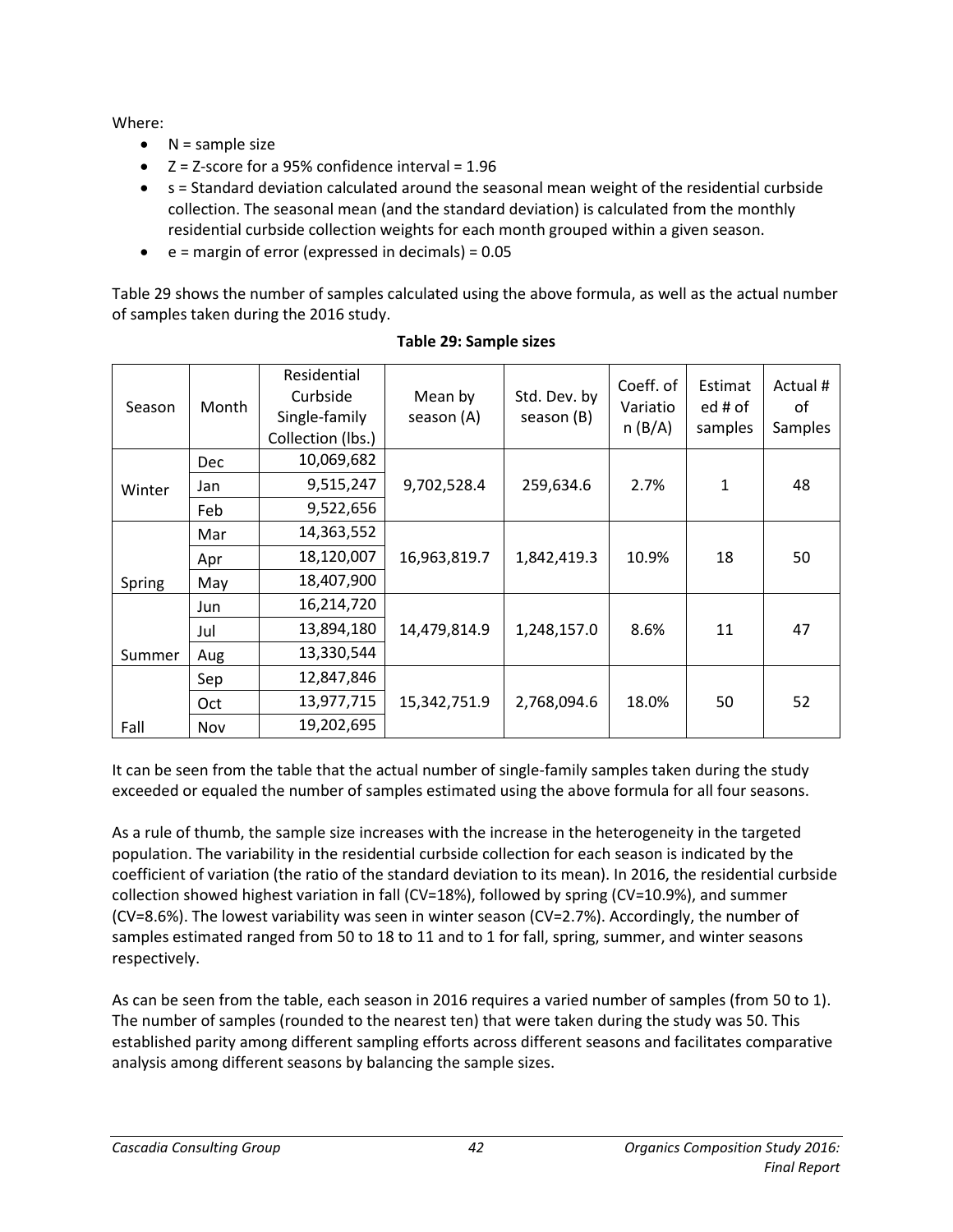#### <span id="page-48-0"></span>**Appendix E Field Forms**

This appendix includes examples of the following field forms.

- Organics Sample Tally Sheet
- Single-family Organics Sample Placard
- Commercial/Multifamily Organics Sample Placard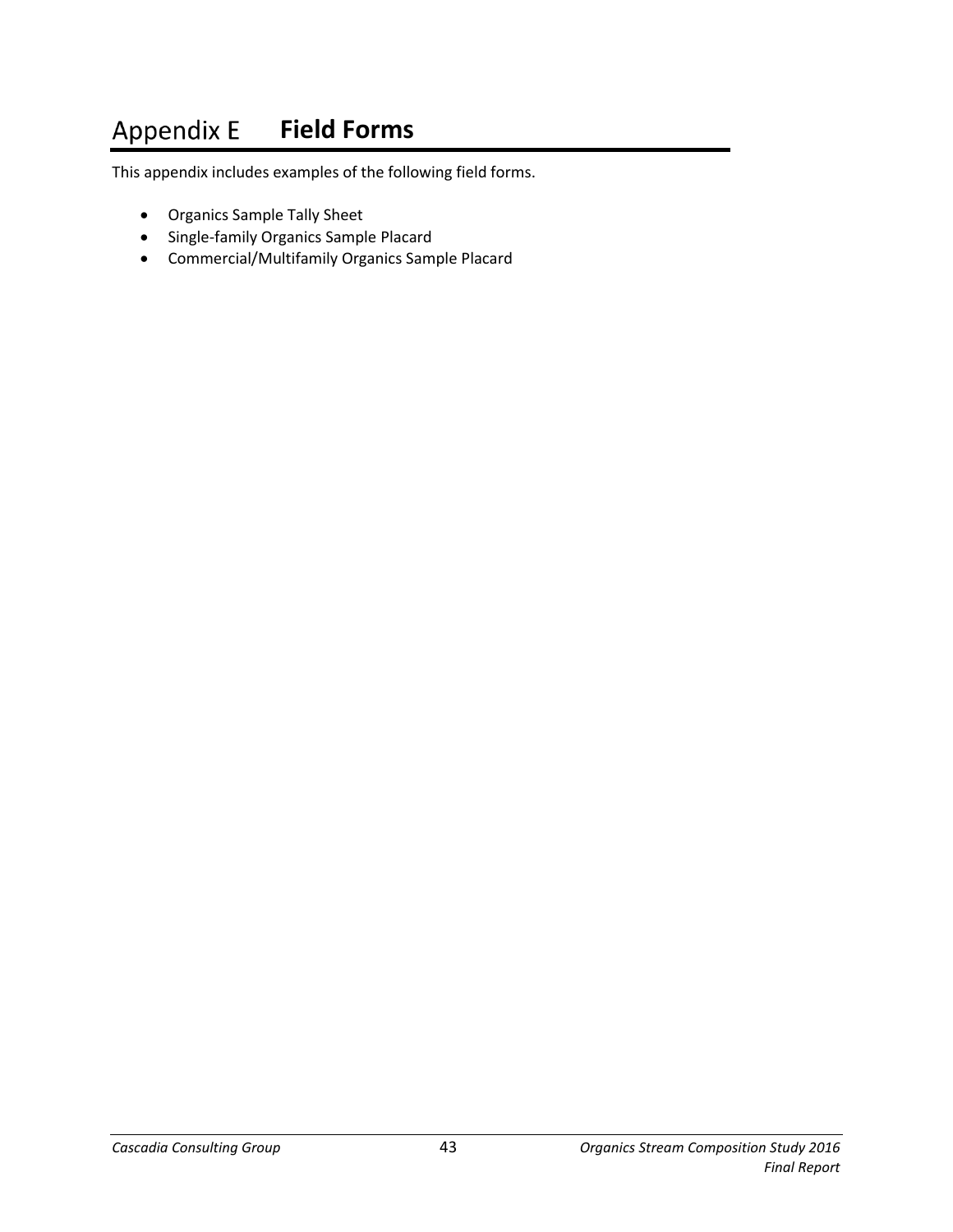### **Figure 11: Organics Sample Tally Sheet**

## 2016 Seattle Organics Composition Study **Sample Tally Sheet**

<span id="page-49-0"></span>

| Paper                                              | Wt.1        | Wt.2 | Wt.3 | Wt.4 | *PHOTO TAKEN       |                                                                                                                                                                                                                                |
|----------------------------------------------------|-------------|------|------|------|--------------------|--------------------------------------------------------------------------------------------------------------------------------------------------------------------------------------------------------------------------------|
| 1 Universal Compostable Paper                      |             |      |      |      |                    |                                                                                                                                                                                                                                |
| 2 Mixed Recyclable Paper                           |             |      |      |      |                    | Sample ID: Analysis and the sample in the same of the same of the same of the same of the same of the same of the same of the same of the same of the same of the same of the same of the same of the same of the same of the  |
| 3 Compostable Paper Currently<br>Accepted          |             |      |      |      |                    | Date: ______________                                                                                                                                                                                                           |
| 4 Potentially Compostable Paper                    |             |      |      |      |                    | Zone: where the contract of the contract of the contract of the contract of the contract of the contract of the contract of the contract of the contract of the contract of the contract of the contract of the contract of th |
| 5 Polycoated paper                                 |             |      |      |      |                    |                                                                                                                                                                                                                                |
| 6 Other Non-compostable Paper                      |             |      |      |      |                    | Hauler: Waste Mangement                                                                                                                                                                                                        |
|                                                    |             |      |      |      | (circle one)       | <b>Recology</b>                                                                                                                                                                                                                |
|                                                    |             |      |      |      |                    |                                                                                                                                                                                                                                |
| <b>Plastic</b>                                     | Wt.1        | Wt.2 | Wt.3 | Wt.4 |                    |                                                                                                                                                                                                                                |
| 7 Univesral Compostable Plastic                    |             |      |      |      |                    |                                                                                                                                                                                                                                |
| 8 Compotable Plastic Currently<br>Accepted         |             |      |      |      | <b>Cart Liner?</b> |                                                                                                                                                                                                                                |
| 9 Potentially Compostable Plastic                  |             |      |      |      | Sampler:           |                                                                                                                                                                                                                                |
| 10 Non-compostable Film                            |             |      |      |      |                    |                                                                                                                                                                                                                                |
| 11 Recyclable Plastic Containers                   |             |      |      |      |                    |                                                                                                                                                                                                                                |
| 12 Other Non-compostable, Non-<br>recyclable Paper |             |      |      |      | <b>Notes</b>       |                                                                                                                                                                                                                                |
|                                                    |             |      |      |      |                    |                                                                                                                                                                                                                                |
| Organics                                           | Wt.1        | Wt.2 | Wt.3 | Wt.4 |                    |                                                                                                                                                                                                                                |
| 13 Vegetative Food                                 |             |      |      |      |                    |                                                                                                                                                                                                                                |
| 14 Vegetative Food, Packaged                       |             |      |      |      |                    |                                                                                                                                                                                                                                |
| 15 Other Food                                      |             |      |      |      |                    |                                                                                                                                                                                                                                |
| 16 Other Food, Packaged                            |             |      |      |      |                    |                                                                                                                                                                                                                                |
| 17 Grass/Leaves                                    |             |      |      |      |                    |                                                                                                                                                                                                                                |
| 18 Prunings                                        |             |      |      |      |                    |                                                                                                                                                                                                                                |
| 19 Other Compostable Organics                      |             |      |      |      |                    |                                                                                                                                                                                                                                |
|                                                    |             |      |      |      |                    |                                                                                                                                                                                                                                |
| Other                                              |             |      |      |      |                    |                                                                                                                                                                                                                                |
|                                                    | <b>Wt.1</b> | Wt.2 | Wt.3 | Wt.4 |                    |                                                                                                                                                                                                                                |
| 20 Recyclable Glass                                |             |      |      |      |                    |                                                                                                                                                                                                                                |
| 21 Recyclable Metal                                |             |      |      |      |                    |                                                                                                                                                                                                                                |
| 22 Disposable Diapers                              |             |      |      |      |                    |                                                                                                                                                                                                                                |
| 23 Pet Waste                                       |             |      |      |      |                    |                                                                                                                                                                                                                                |
| 24 Hazardous                                       |             |      |      |      |                    |                                                                                                                                                                                                                                |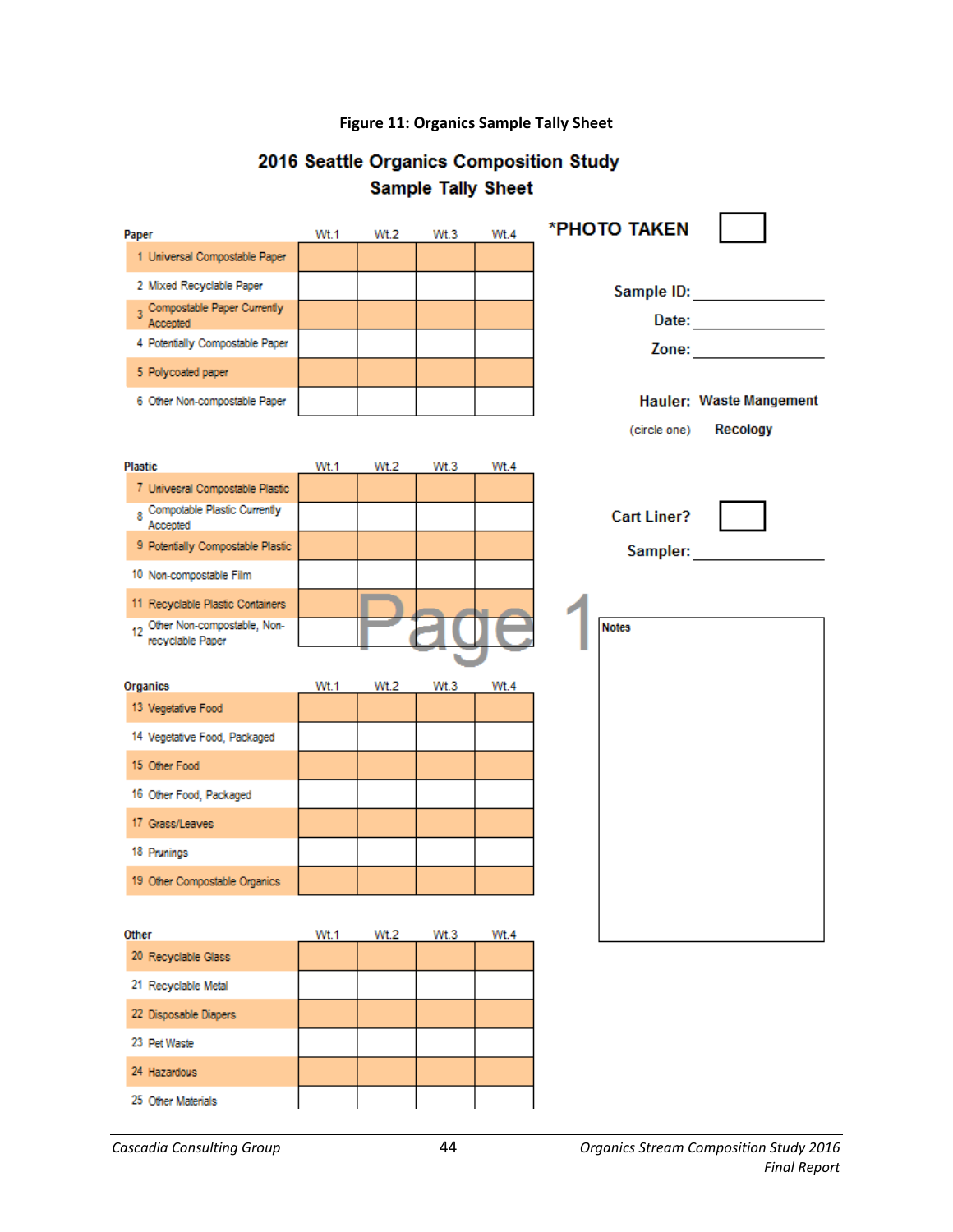<span id="page-50-0"></span>

**Figure 12: Single-family Organics Sample Placard**